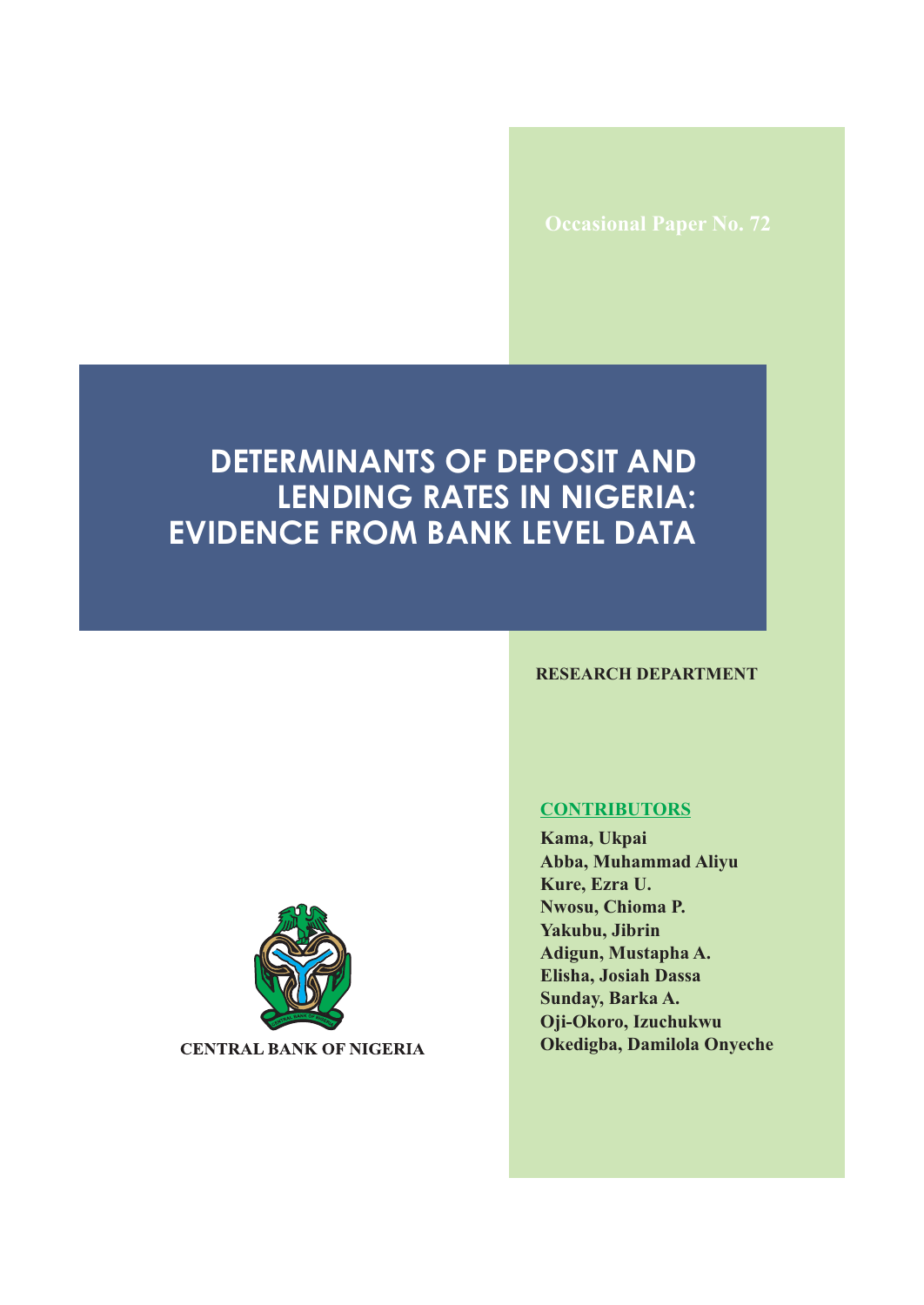Copyright © 2020 Central Bank of Nigeria 33 Tafawa Balewa Way Central Business district P.M.B. 0187, Garki Abuja, Nigeria.

Studies on topical issues affecting the Nigerian economy are published to communicate the results of empirical research carried out by the Bank to the public. However, the findings, interpretation, and conclusion expressed in the paper are entirely those of the authors and should not be attributed in any manner to the Central Bank of Nigeria or institutions to which they are afliated.

The Central Bank of Nigeria encourages dissemination of its work. However, the materials in this publication are copyrighted. Request for permission to reproduce portions of it should be sent to the Director, Research Department, Central Bank of Nigeria, Abuja.

For further enquiries, you may reach us on: rsdpublications@cbn.gov.ng.

ISBN: 978-978-8714-21-7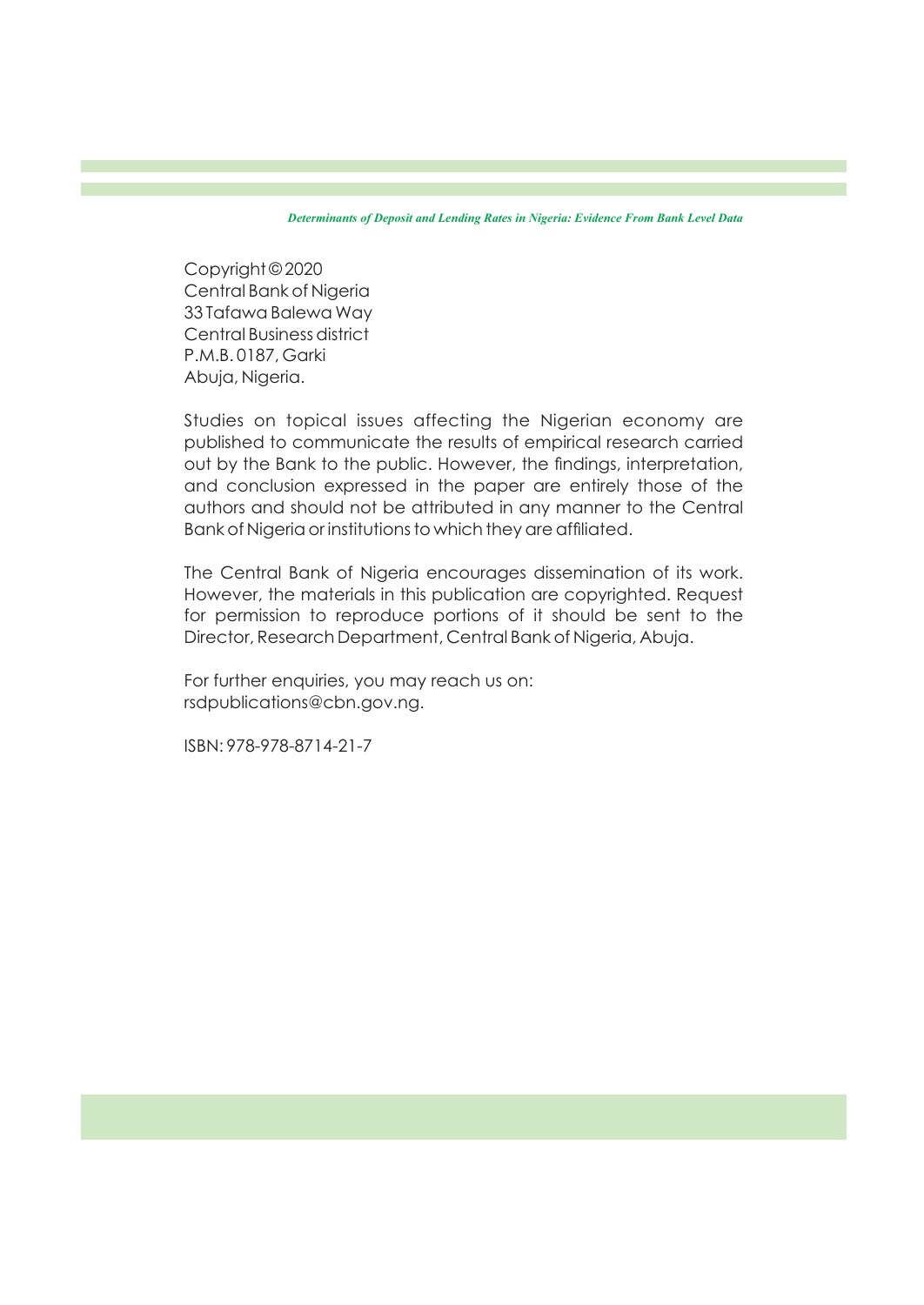|     |                        | <b>TABLE OF CONTENTS</b>                                     |                                     |                          |                       |                       |                       |                       | Page           |
|-----|------------------------|--------------------------------------------------------------|-------------------------------------|--------------------------|-----------------------|-----------------------|-----------------------|-----------------------|----------------|
|     | <b>LIST OF FIGURES</b> |                                                              |                                     |                          |                       |                       |                       |                       | v              |
|     | <b>LIST OF TABLES</b>  |                                                              |                                     |                          |                       |                       |                       | $\ddot{\phantom{a}}$  | ٧İ             |
|     |                        | <b>EXECUTIVE SUMMARY</b>                                     |                                     |                          |                       |                       |                       |                       | vii            |
| 1.0 |                        | <b>INTRODUCTION</b>                                          |                                     |                          |                       |                       |                       | $\ddot{\phantom{a}}$  | 1              |
|     | 1.1                    | <b>Background and Problem Statement</b>                      |                                     |                          |                       |                       |                       | $\ddot{\phantom{a}}$  | $\mathbf{1}$   |
| 2.0 |                        | <b>THEORETICAL AND EMPIRICAL LITERATURE REVIEW</b>           |                                     |                          |                       |                       |                       |                       | 5              |
|     | 2.1                    | <b>Theoretical Literature</b>                                |                                     |                          |                       |                       | $\ddotsc$             | $\ddot{\phantom{a}}$  | 5              |
|     |                        | 2.1.1                                                        | Classical Theory of Interest Rate   |                          |                       |                       | $\ddotsc$             | $\ddot{\phantom{a}}$  | 5              |
|     |                        | 2.1.2                                                        | Keynes Liquidity Preference Theory  |                          |                       |                       |                       | $\ddot{\phantom{0}}$  | 6              |
|     |                        | 2.1.3                                                        | Loanable Funds Theory               |                          |                       | $\sim$                | $\ddotsc$             | $\ddot{\phantom{a}}$  | $\overline{7}$ |
|     | 2.2                    | Determinants of Interest Rates                               |                                     |                          |                       | $\ddot{\phantom{a}}$  | $\dddot{\phantom{0}}$ | $\ddot{\phantom{a}}$  | 8              |
|     |                        | 2.2.1                                                        | Demand for Loans and Deposits       |                          |                       |                       | $\ddot{\phantom{a}}$  | $\dddot{\phantom{0}}$ | 8              |
|     |                        | 2.2.2                                                        | <b>Banking Industry Structure </b>  |                          |                       |                       | $\dddot{\phantom{0}}$ | $\dddot{\phantom{0}}$ | 9              |
|     |                        | 2.2.3                                                        | <b>Bank Specific Factors</b>        |                          |                       | $\sim$ $\sim$         | $\ddotsc$             | $\ddot{\phantom{a}}$  | 10             |
|     |                        | 2.2.4                                                        | Changes in the Policy Rate          |                          |                       |                       | $\dddot{\phantom{0}}$ | $\ddot{\phantom{a}}$  | 11             |
|     |                        | 2.2.5                                                        | Institutional Factors and Financial |                          |                       |                       |                       |                       |                |
|     |                        |                                                              | Intermediation Cost                 |                          |                       | $\ddot{\phantom{a}}$  | $\dddot{\phantom{0}}$ | $\ddot{\phantom{a}}$  | 12             |
|     | 2.3                    | Empirical Literature                                         |                                     |                          |                       | $\ddotsc$             | $\ddotsc$             |                       | 13             |
|     |                        |                                                              |                                     |                          |                       |                       |                       |                       |                |
| 3.0 |                        | <b>INTEREST RATES DEVELOPMENTS IN NIGERIA 1980 TO 201717</b> |                                     |                          |                       |                       |                       |                       |                |
|     | 3.1                    | Interest rate Regimes in Nigeria                             |                                     |                          |                       | $\dddot{\phantom{0}}$ | $\ddotsc$             | $\ddotsc$             | 17             |
|     |                        | 3.1.1                                                        | Regulated Regime                    |                          |                       | $\dddot{\phantom{0}}$ | $\dddot{\phantom{0}}$ | $\ddotsc$             | 17             |
|     |                        | 3.1.2 Deregulated Regime                                     |                                     |                          |                       | $\ddots$              | $\ddot{\phantom{a}}$  | $\ddot{\phantom{a}}$  | 18             |
|     | 3.2                    | The Structure of Deposit and Lending Rates                   |                                     |                          |                       |                       |                       | $\ddot{\phantom{a}}$  | 19             |
|     | 3.3                    | The behavior of Lending and Deposit Rates                    |                                     |                          |                       |                       |                       |                       |                |
|     |                        | $(1980 - 2017)$                                              | $\dddot{\phantom{0}}$               | $\mathbb{R}^2$           | $\dddot{\phantom{0}}$ | $\dddot{\phantom{0}}$ | $\dddot{\phantom{0}}$ |                       | 20             |
| 4.0 |                        | <b>MODEL AND EMPIRICAL ESTIMATION</b>                        |                                     |                          |                       |                       |                       |                       | 25             |
|     | 4.1                    | The Model                                                    | $\ddotsc$                           | $\overline{\phantom{a}}$ | $\dddot{\phantom{0}}$ | $\dddot{\phantom{0}}$ | $\dddot{\phantom{0}}$ | $\ddotsc$             | 25             |
|     | 4.2                    | Description of Variables                                     |                                     |                          | $\dddot{\phantom{0}}$ | $\ddot{\phantom{a}}$  | $\ddot{\phantom{a}}$  | $\dddot{\phantom{0}}$ | 26             |
|     | 4.3                    | Source of Data                                               |                                     |                          | $\ddotsc$             |                       |                       |                       | 29             |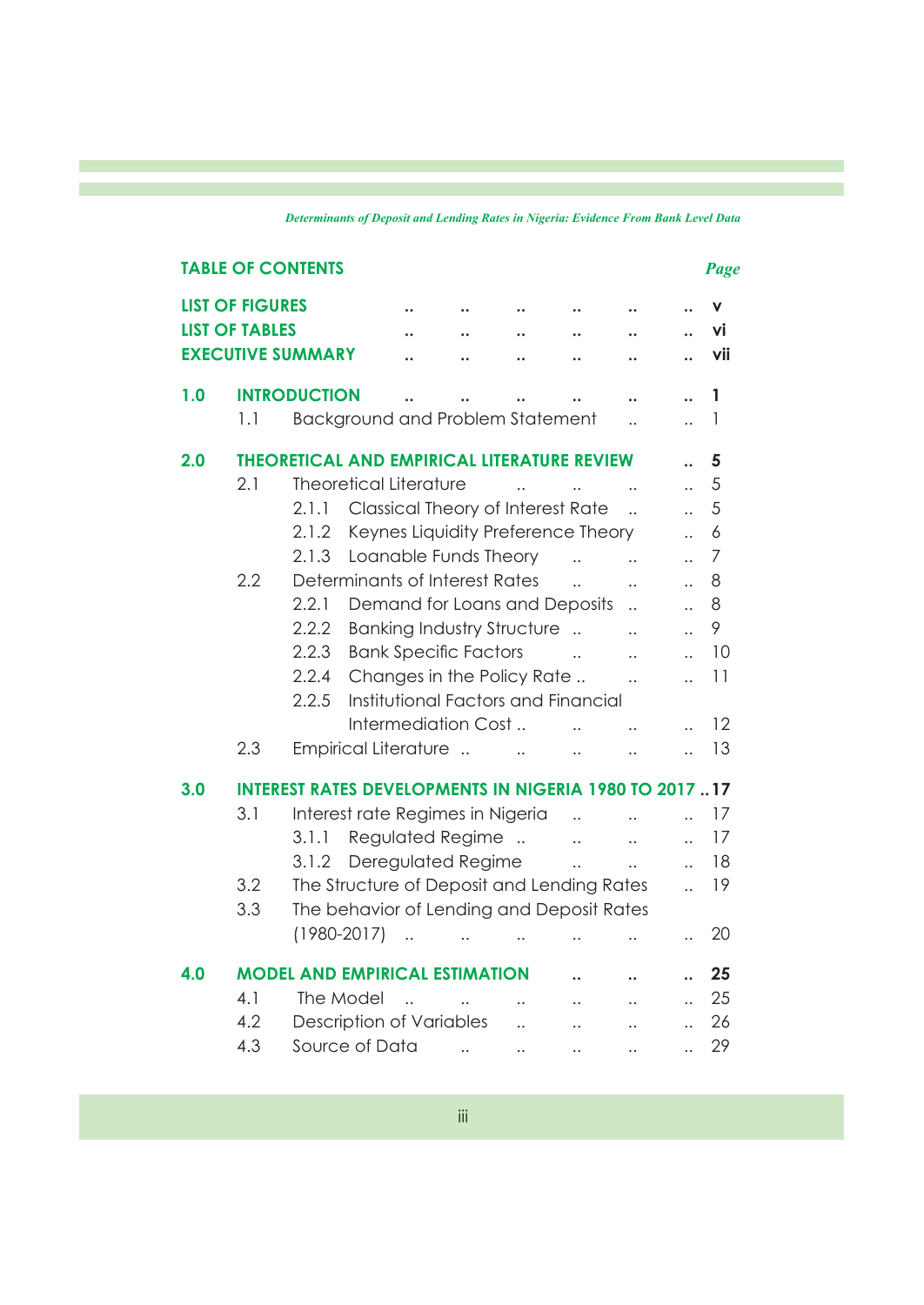|                   | 4.4  |         | <b>Estimation Procedure</b>                              |                                                                         |                       |                                            |           | 29 |
|-------------------|------|---------|----------------------------------------------------------|-------------------------------------------------------------------------|-----------------------|--------------------------------------------|-----------|----|
|                   |      |         | 4.4.1 Summary Statistics                                 |                                                                         |                       | <b>Contract Contract Contract</b>          |           | 30 |
|                   |      |         | 4.4.2 Unit Root Test                                     |                                                                         |                       |                                            |           | 32 |
|                   | 4.5  |         | Estimated Results: Long-run and Error Correction         |                                                                         |                       |                                            |           |    |
|                   |      |         | Models (ECM)                                             |                                                                         |                       | and the contract of the contract of        | $\ddots$  | 33 |
|                   |      |         | 4.5.1 Key Findings and Policy Implications               |                                                                         |                       |                                            |           | 34 |
| 5.0               |      |         | <b>SUMMARY, CONCLUSION AND POLICY</b>                    |                                                                         |                       |                                            |           |    |
|                   |      |         | <b>RECOMMENDATIONS</b>                                   |                                                                         |                       |                                            |           | 41 |
|                   | 5.1. | Summary |                                                          | $\mathbf{r}$ and $\mathbf{r}$ are associated to the set of $\mathbf{r}$ |                       |                                            |           | 41 |
|                   | 5.2  |         | Conclusion                                               |                                                                         |                       |                                            |           | 42 |
|                   | 5.3  |         | Policy Recommendations                                   |                                                                         |                       |                                            |           | 42 |
| <b>REFERENCES</b> |      |         |                                                          |                                                                         |                       |                                            |           | 45 |
| <b>APPENDIX</b>   |      |         |                                                          |                                                                         |                       |                                            |           | 51 |
|                   |      |         | APPENDIX 1: Studies on the Determinants of Interest Rate |                                                                         |                       |                                            |           |    |
|                   |      |         |                                                          | Setting Behaviour                                                       | $\dddot{\phantom{0}}$ | <b>Contract Contract Contract Contract</b> | $\ddotsc$ | 51 |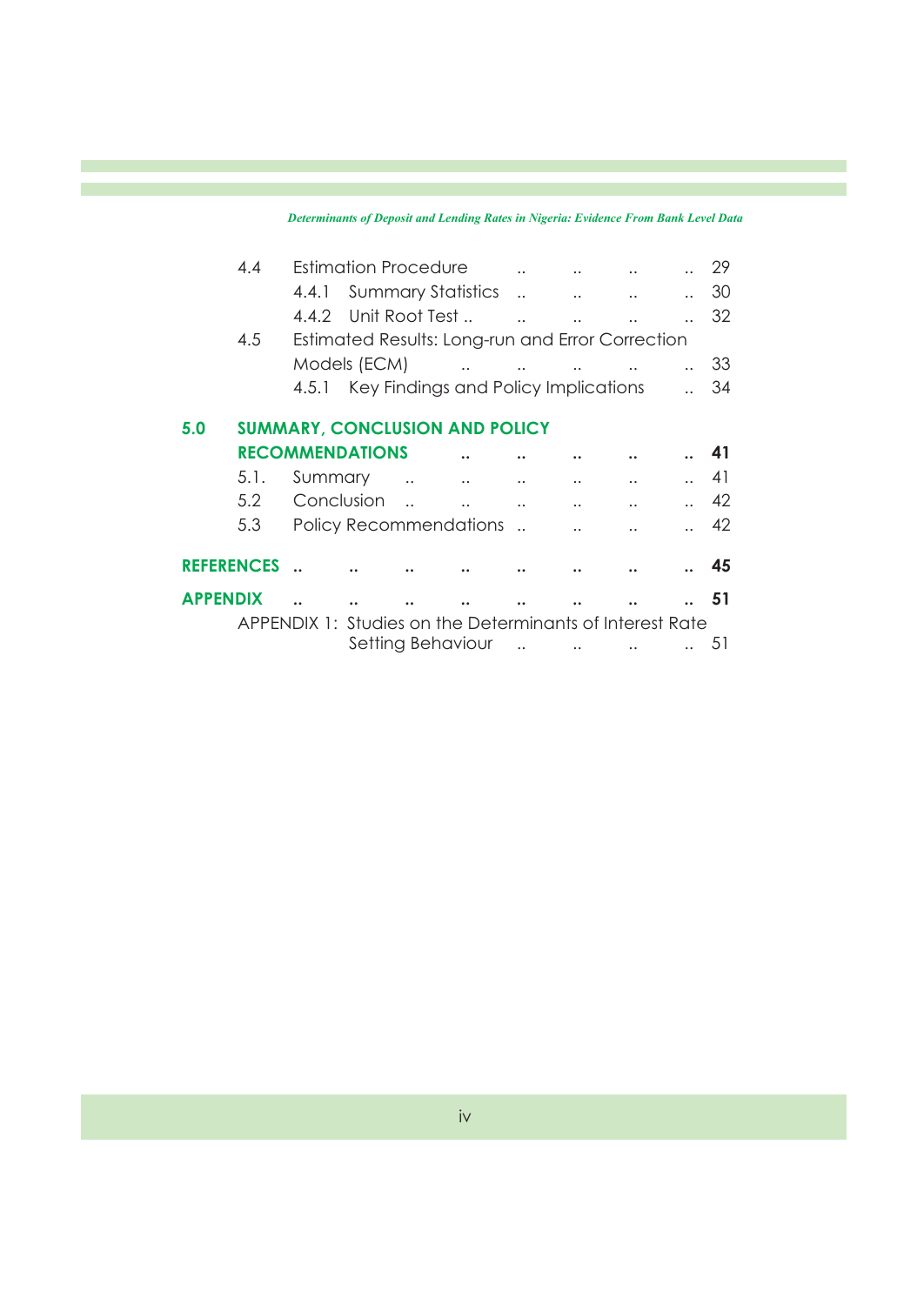# **LIST OF FIGURES** *Page*

| Figure 1: PLR, MLR, Average Term Deposit Rate and    |                                                                                                                 |                         |           |             |      |
|------------------------------------------------------|-----------------------------------------------------------------------------------------------------------------|-------------------------|-----------|-------------|------|
| Spread (MLR - AvTDR)                                 |                                                                                                                 | $\sim 100$ km s $^{-1}$ | $\ddotsc$ |             | 20   |
| Figure 2: Prime, Maximum Lending Rates and Inflation |                                                                                                                 |                         |           |             |      |
| (Per cent)                                           | the contract of the contract of the contract of the contract of the contract of the contract of the contract of |                         |           | $\ldots$ 21 |      |
| Figure 3: Prime, Maximum Lending Rates and MRR/MPR   |                                                                                                                 |                         |           |             | $22$ |
| Figure 4: Average Term Deposit, Savings Rate and     |                                                                                                                 |                         |           |             |      |
| Inflation                                            | $\ddotsc$                                                                                                       |                         |           |             |      |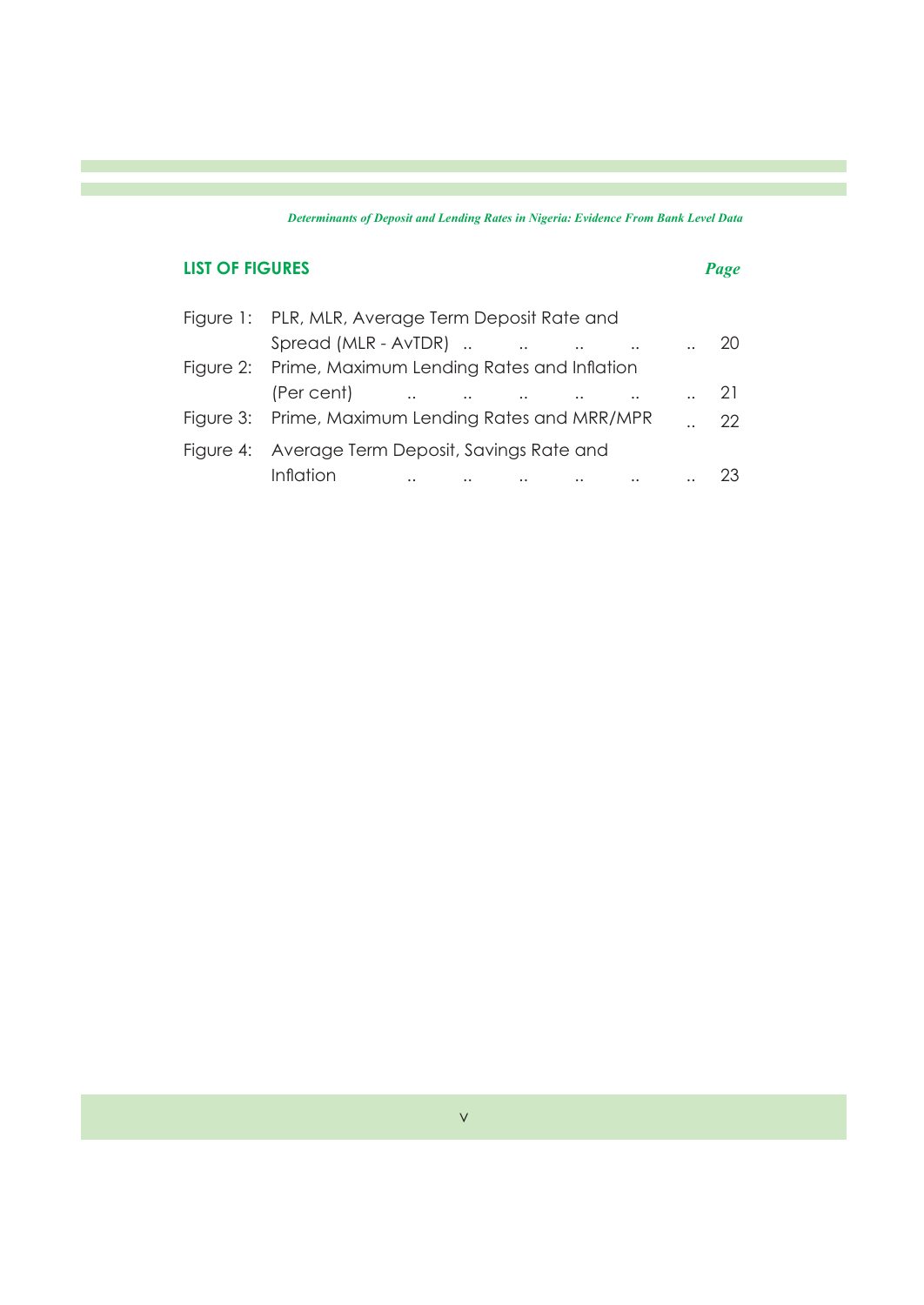## **LIST OF TABLES** *Page*

| Table 1: | <b>Variables Description</b>                 |                      |                      |                      | $\ddot{\phantom{0}}$ |                      | -27 |
|----------|----------------------------------------------|----------------------|----------------------|----------------------|----------------------|----------------------|-----|
| Table 2: | <b>Summary Statistics</b>                    |                      |                      | $\ddot{\phantom{0}}$ |                      |                      | 31  |
| Table 3: | <b>Cross Correlation Matrix</b>              |                      | . .                  | $\ddot{\phantom{a}}$ | $\ddot{\phantom{a}}$ |                      | 31  |
| Table 4: | Unit Root Test                               | $\ddot{\phantom{a}}$ |                      | $\ddot{\phantom{a}}$ |                      |                      | 33  |
| Table 5: | Long-Run Equation. Dependent variable: (ATD) |                      |                      |                      |                      |                      | 37  |
| Table 6: | Short Run Equation                           |                      | $\ddotsc$            |                      |                      |                      | -37 |
| Table 7: | Long-Run Equation. Dependent variable: (PLR) |                      |                      |                      |                      |                      | 37  |
| Table 8: | Short Run Equation                           |                      |                      |                      |                      |                      | 38  |
| Table 9: | Short-Run Model (ATD)                        |                      | . .                  | $\ddot{\phantom{a}}$ | $\ddotsc$            | $\ddot{\phantom{0}}$ | -39 |
|          | Table 10: Short-Run Model (PLR)              |                      | $\ddot{\phantom{a}}$ | $\ddotsc$            | $\ddots$             |                      | 40  |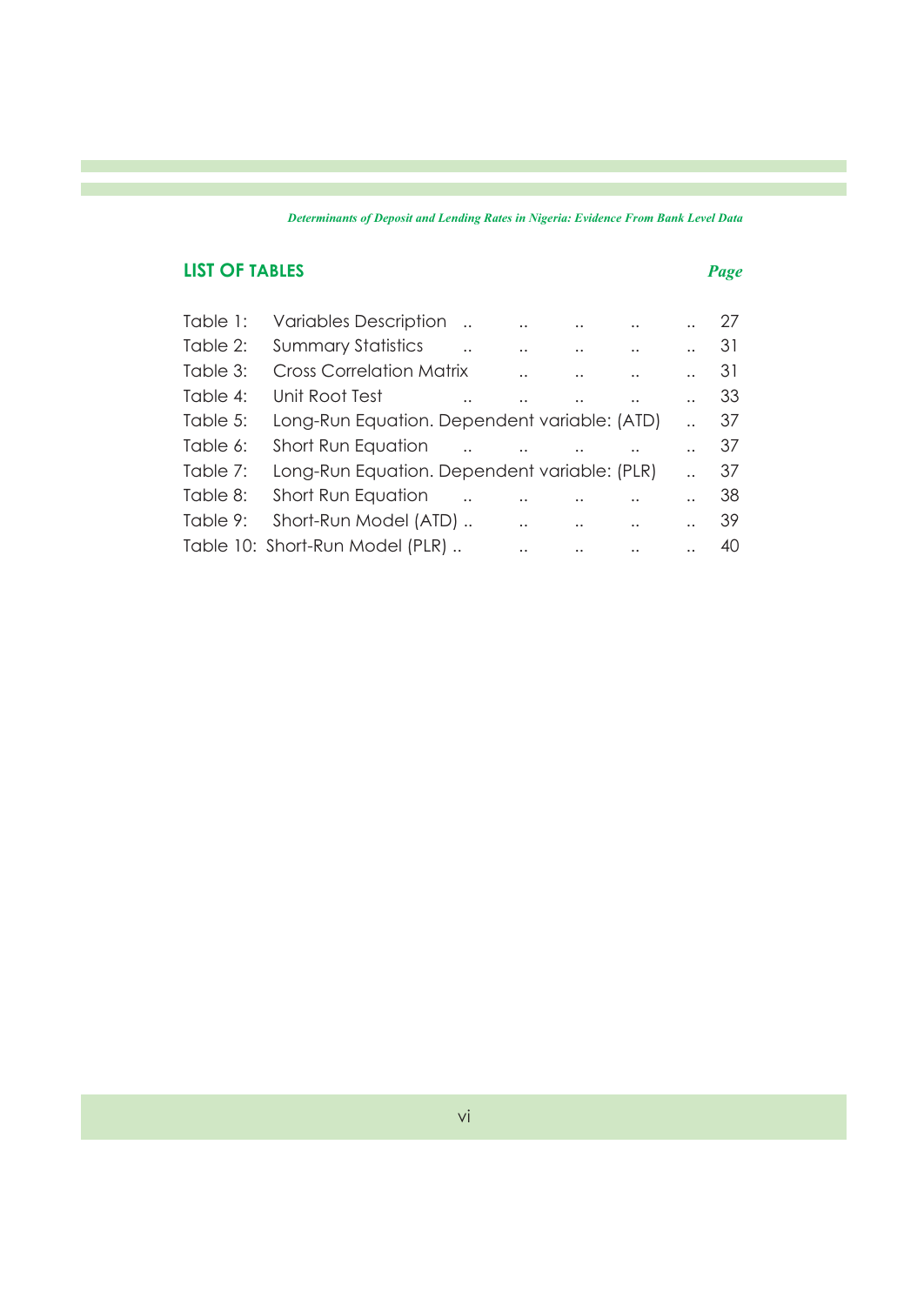### **Executive Summary Executive Summary**

The financial intermediation process is critical in efficient allocation of resources for economic growth and development. Conventionally, central banks employ several monetary policy tools and instruments at its disposal to achieve this. The Central Bank of Nigeria (CBN) uses the monetary policy rate (MPR), as the anchor rate, to steer the interbank rate in a desired direction. The policy rate also influences the cost of funds to economic agents. In recent times, high lending rate, low savings culture and low deposit rate constitute the major hindrances to credit growth and expansion of economic activities in Nigeria.

This study investigates how macroeconomic and bank-specific factors individually or collectively influence the determination of deposit and lending rates in Nigeria. A panel autoregressive distributed lag (PARDL) procedure is employed to a two-model analysis using quarterly data on seventeen (17) Nigerian banks from 2010Q1 to 2017Q4. The methodology captures the cross-sectional and time variations among the banks, as well as, their idiosyncratic sensitivity to shocks.

Findings from the study show that concentration, profitability and inflation are the major drivers of deposit rate, while lending rates depended mainly on inflation, credit risk and total assets of banks. The study, therefore, recommends the tailoring of policy measures towards enhancing competition among banks, improving on the existing economic and social infrastructure to reduce the cost of borrowing, and ensure macroeconomic stability for optimal banks' performance.

In the credit market, the government should source its funds from the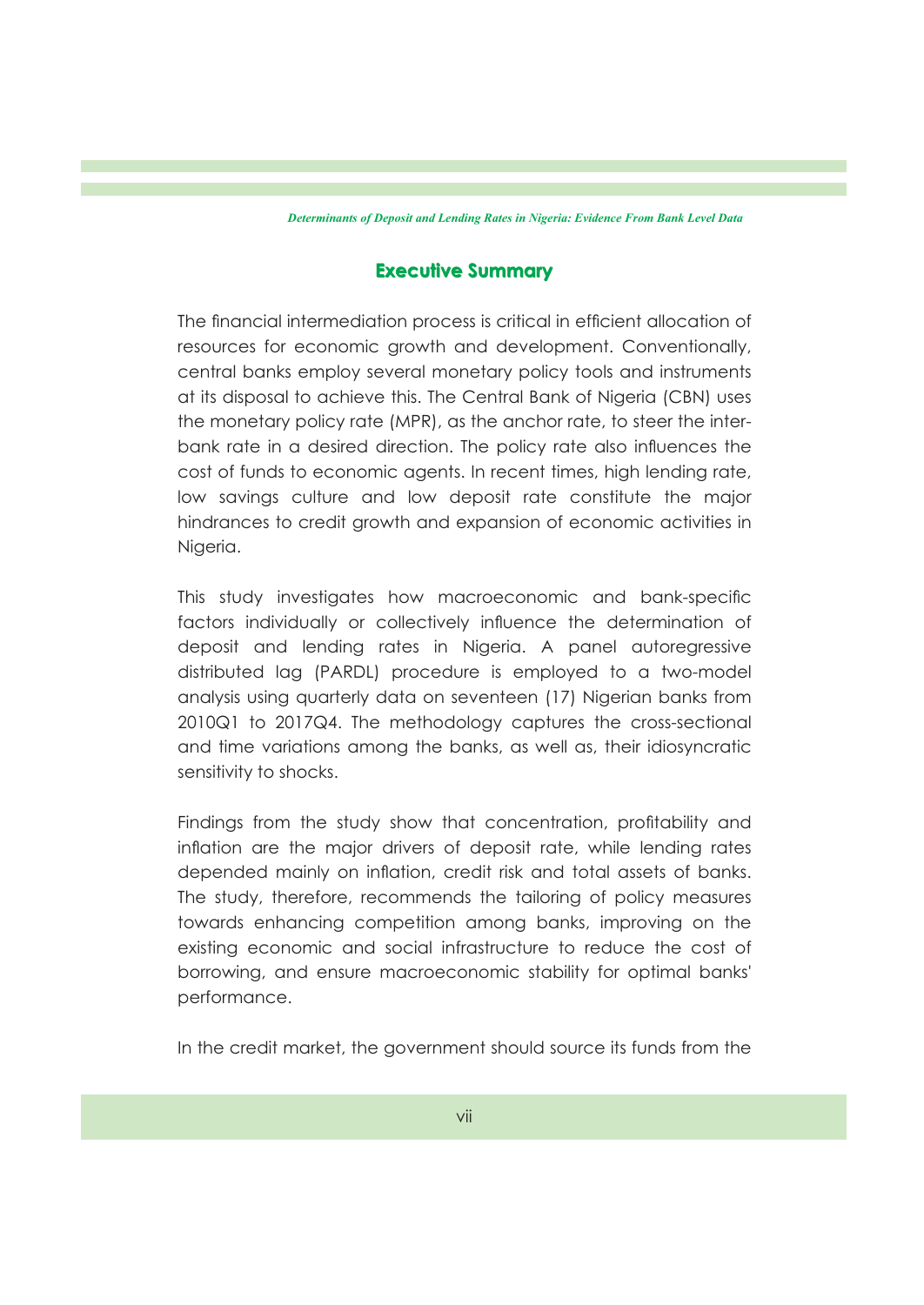capital market to reverse the upward pressure on interest rates so as to reduce crowding-in private sector credit.

**Key Words:** Deposit Rate, Lending Rate, Panel Autoregressive Distributed Lag (PARDL), Financial Intermediation.

**JEL Classification: C23, E43, E52, E58**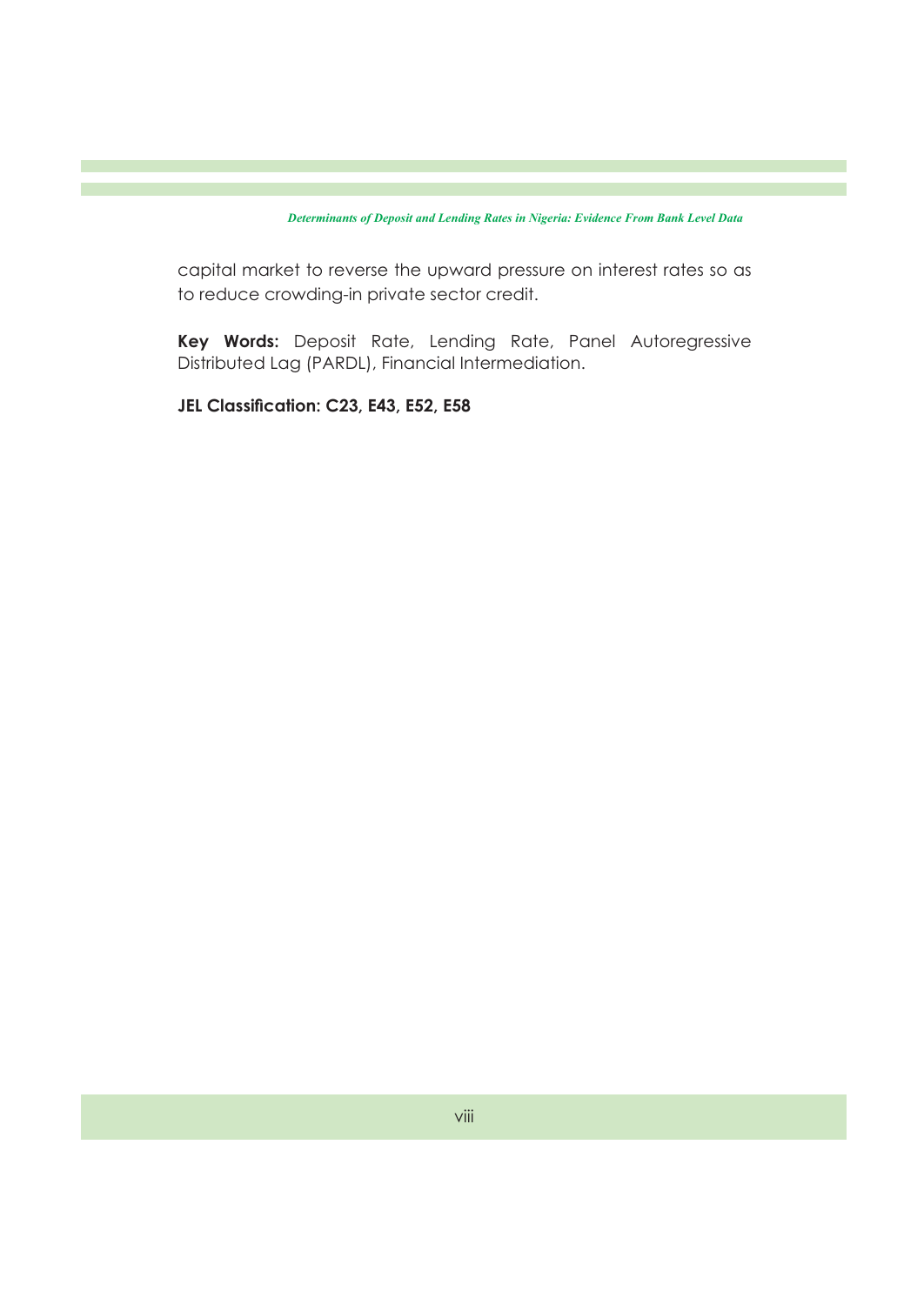### **CHAPTER ONE**

### **1.0 Introduction**

#### **1.1 Background and Problem Statement**

Banks play a very important intermediation role in an economy by accepting deposits from the surplus spending economic agents and channeling same to deficit spending agents to finance their investments. This financial intermediation process and the efficiency of its implementation contribute to economic development (Turhani & Hoda, 2016). Banks derive, to a large extent, some benefits from the spread (loan margin) between the interest paid to depositors and charges on loans to borrowers. The size of loan margins, however, depends on several factors, including the banks' capital-to-assets ratio and the degree of interest rate stickiness. Sticky rates reduce the effects of monetary policy shocks, while financial intermediation increases the transmission of supply shocks (Gerali et. al., 2010).

In addition to facilitating economic growth through credit creation, interest rate is a key determinant of savings mobilisation and investments in the economy. Low interest rates create an enabling environment for the provision of low-cost funds for businesses and result in credit expansion. The determination of interest rate is one of the major investment decisions that banks take to maximise profit. Moreover, the manner in which banks determine their interest rates is important for effective monetary policy implementation. Specifically, proper analysis of key determinants of interest rate is necessary for understanding the operation, performance of banks and the channels through which monetary policy transmits.

Broadly, there are a number of factors that influence the determination of interest rates by banks. These include inflation, policy rate and the level of economic development. However, for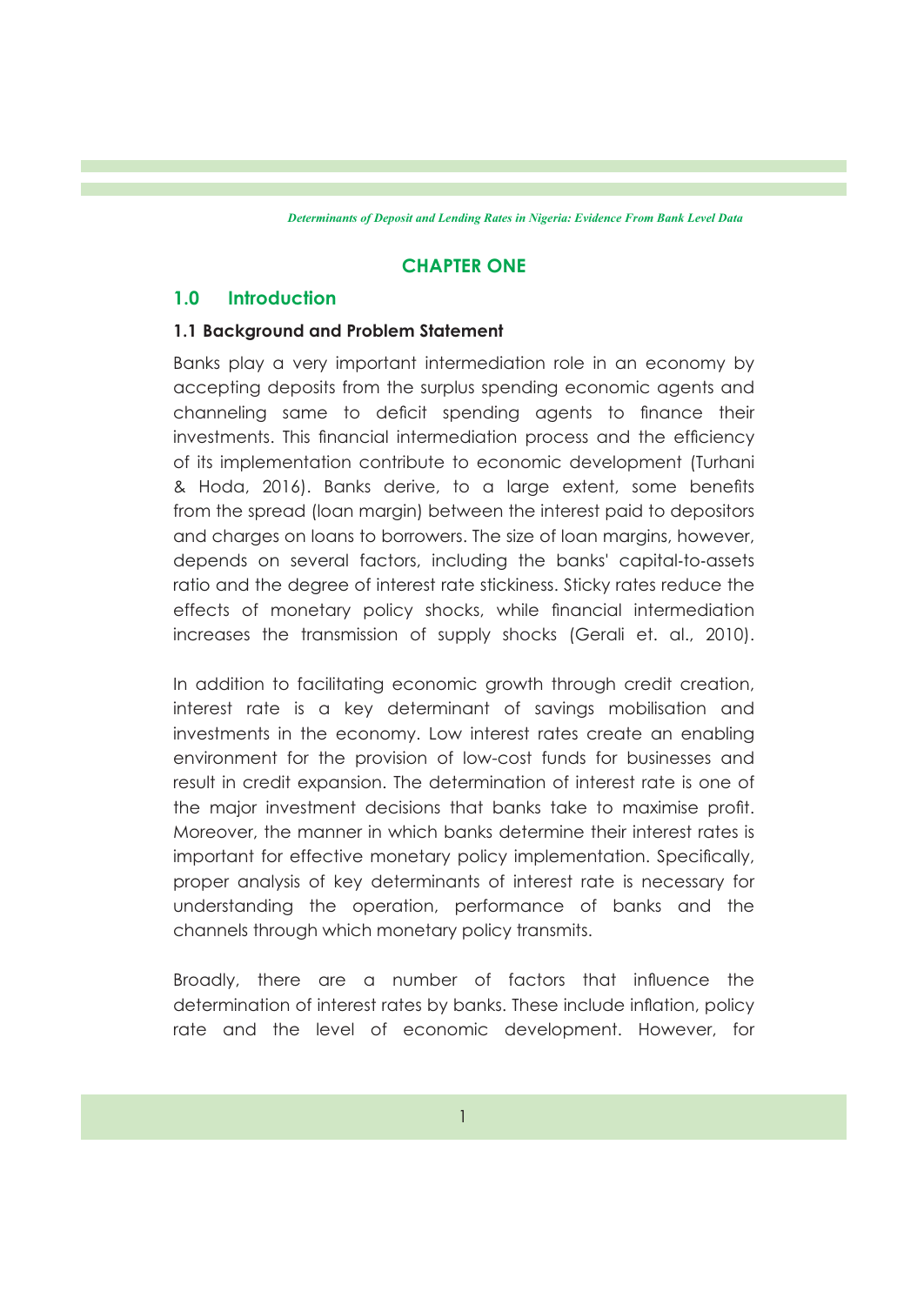developing economies, such as Nigeria, other contributory factors include security and infrastructural challenges.

In Nigeria, the negative real interest rate, occasioned by high lending rates and abysmally low deposit rate, has severely inhibited investment and economic growth. The underlining consequence calls for an adequate understanding of the key drivers of deposit and lending rates, in order to guide policy and foster the much-desired economic growth and employment generation.

Previous studies on this issue explained numerous factors that determine commercial banks' interest rate, concentrating more on the volume of bank deposits and lending; or, on either deposit or lending rates. This study examines the determinants of both deposit and lending rates, employing a combination of bank-specific and macroeconomic variables. It also incorporates some institutional factors that affect banks' deposit and lending rates in Nigeria. The study also utilises quarterly data spanning 2010 to 2017, unlike previous ones, such as Eriemo (2014) and Hassan (2016), which uses annual data ranging from 1980 to 2010 and 2000 to 2013, respectively.

The broad objective of the study is to investigate the determinants of banks' deposit and lending rates in Nigeria. Specifically, it attempts to:

- Identify bank-specific and macroeconomic determinants of interest rate in Nigeria; and
- · Examine the key drivers of interest rate both in the short and long-run horizon.

The study is structured into five sections. Following the introduction, section two provides a review of theoretical and empirical literature on interest rate determination. Section three discusses interest rate developments in Nigeria, highlighting the various interest rate regimes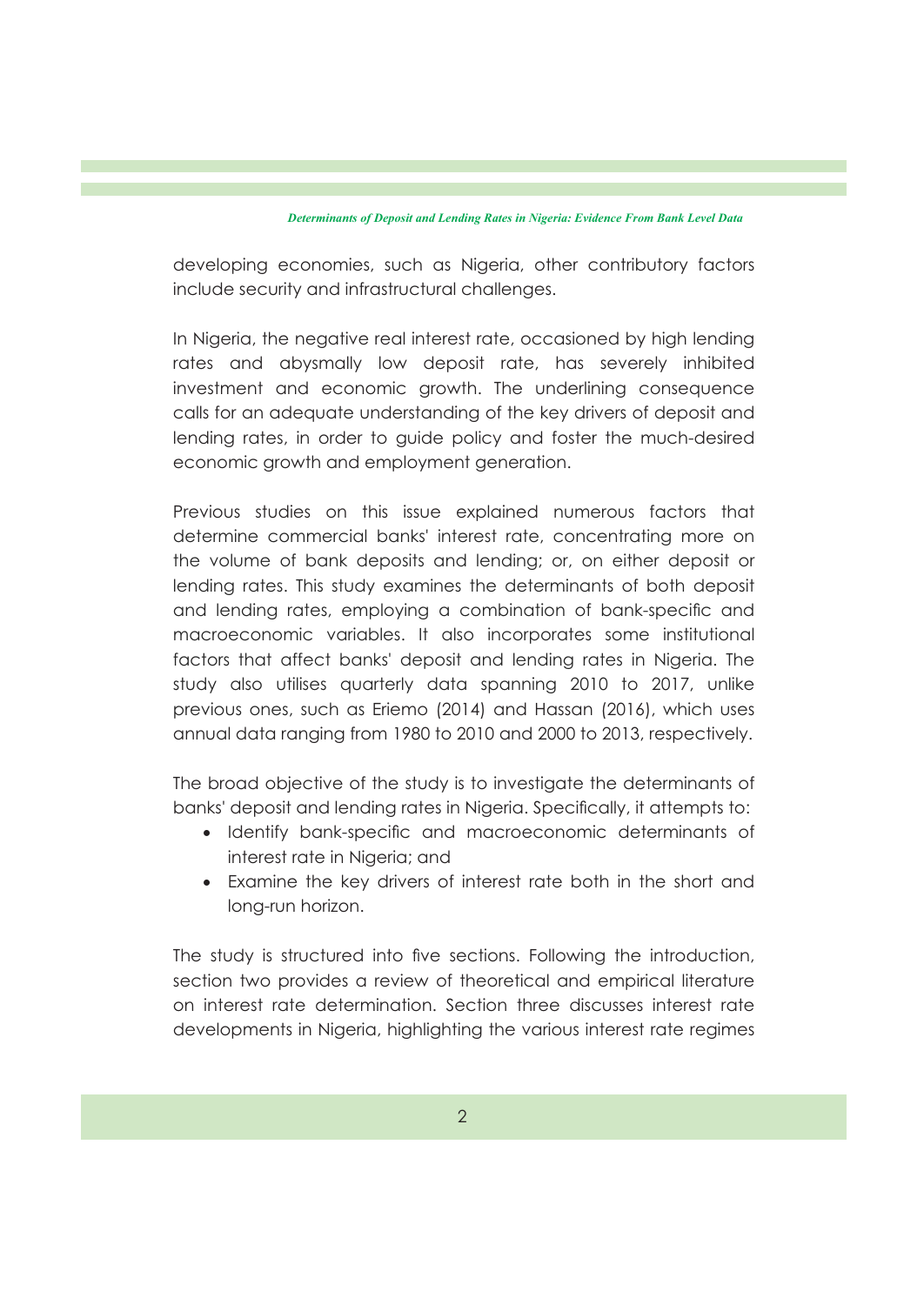and the structure of deposit and lending rates, while section four presents methodology of the study, estimation procedure, data analysis and discussion of major findings. Section five provides the summary, conclusion and policy recommendations.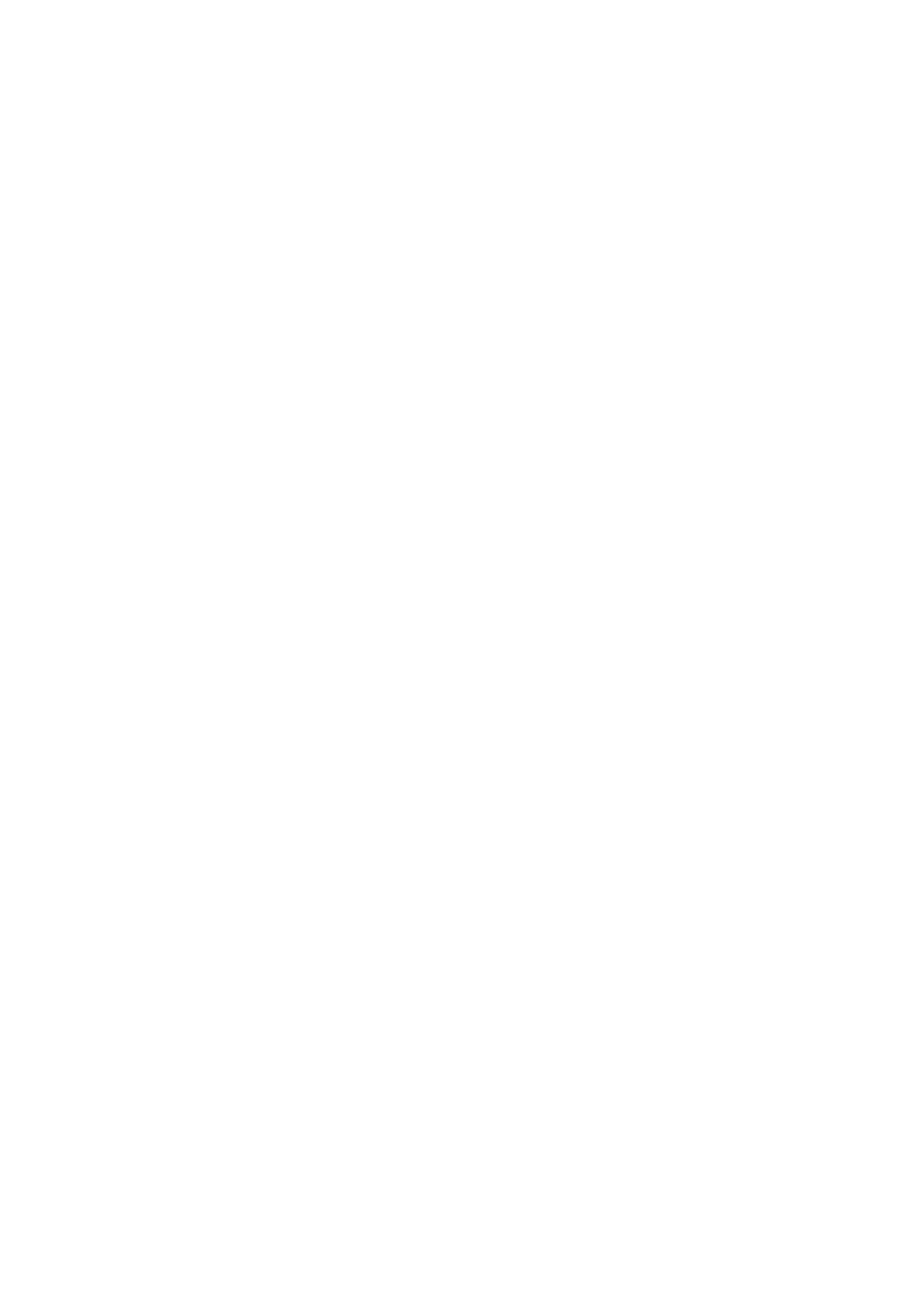### **CHAPTER TWO**

### **2.0 Theoretical and Empirical Literature Review**

### **2.1 Theoretical Literature**

### **2.1.1 Classical Theory of Interest Rate**

The classical theory of interest rate is one of the oldest theories on the determinants of interest rate. It was developed during the nineteenth and the twentieth centuries by a number of British economists and expanded by Irving Fisher in1930, (Mishkin, in 1986 and Marshall, 1990). According to the theory, equilibrium interest rate is determined by the forces of demand and supply under a perfect market competition. The supply of savings is determined by the household sector, while the business sector determines the demand for investment and capital. The theory considers the payment of interest rate as a reward for the delay of the current consumption for a greater consumption in the future. However, higher interest rate attracts more savings relative to consumption spending, encouraging more individuals to substitute current savings for some quantity of current consumption. This substitution effect allows for positive relationship between interest rate and the volume of savings.

### **2.1.1.1 Fisher's Theory**

Fisher's theory, which was developed by Irving Fisher in 1930, attributes the change in the short-term interest rate to the change in expected rate of inflation. It assumes the expectations by the market agents about rate of inflation to be largely correct (as cited in Mishkin, 2010). The theory argues that competitive financial markets would establish the nominal interest rate on deposits that are positive in real terms, because savers must be encouraged to hold nancial assets rather than real assets, and averagely, real assets grow in nominal terms at the rate of inflation. Therefore, the nominal interest rate must equal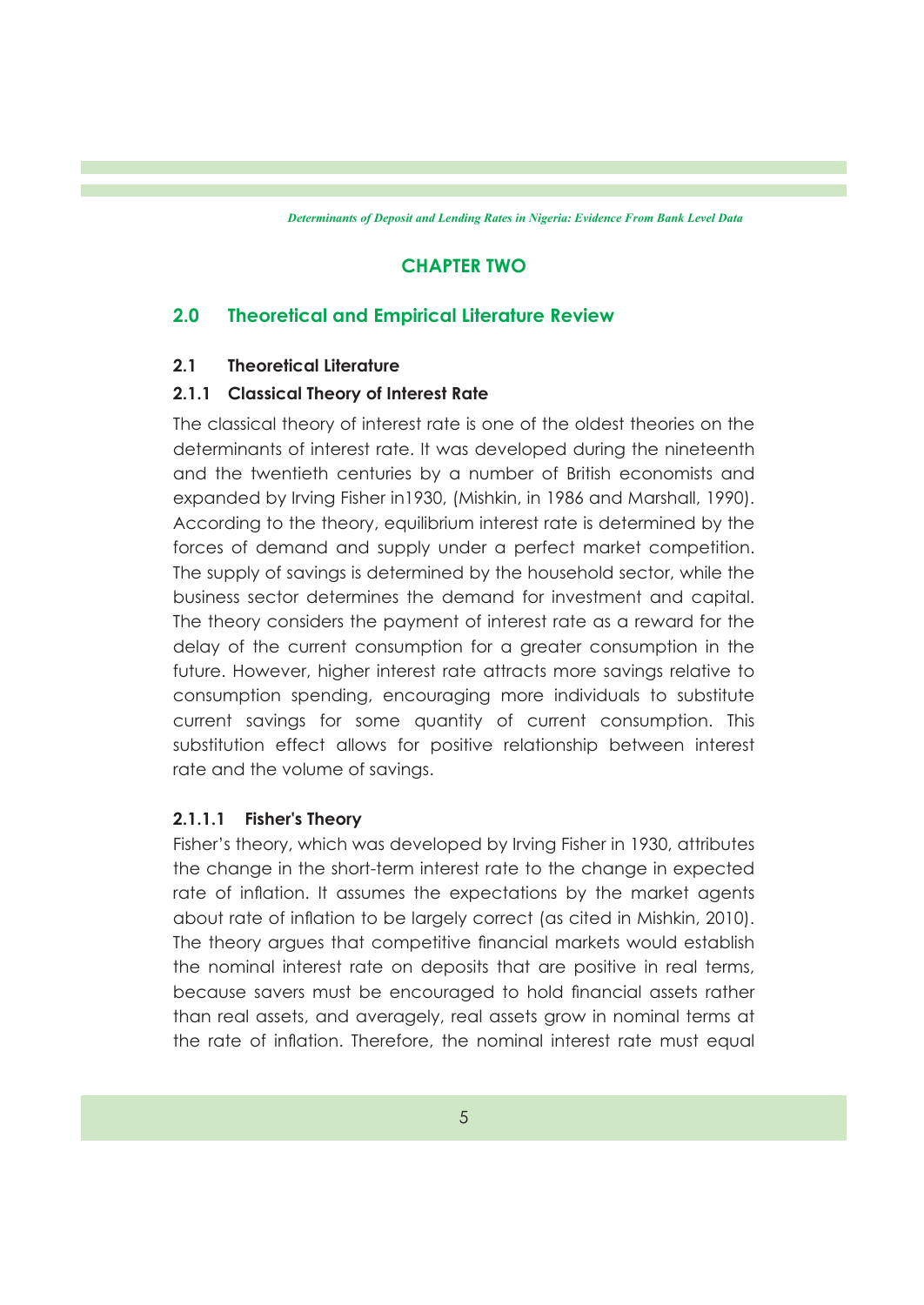the expected inflation rate in addition to a primary real rate. Lending rate will in turn be positive in real terms since they are based on the cost of deposits, plus a premium covering the cost of intermediation, reserve requirement, taxes and risk administration costs (Davies, 1986). Accordingly, if low nominal interest rates are desired, inflation must be kept low. The major criticism of the Fisher's theory was that, because it included partial equilibrium theory, it is confined to the analysis of the capital markets and works with the assumption that prices of goods and services are pre-determined (as cited in Mishkin, 2010).

### **2.1.2 Keynes Liquidity Preference Theory**

Postulated by Keynes (1936), the liquidity preference theory states that investors are more disposed to short-term securities than longterm securities, and in the case of uncertainty, savings and investment are largely influenced by expectations and exogenous shocks rather than the underlying real forces. According to Keynes, this may cause risk-averse savers to change the form in which they hold their financial wealth and the average liquidity of their portfolios, depending on perceived expectations of asset prices.

Keynes considered the rate of interest as depending on the present supply of money and the demand schedule for the present claim on money in terms of deferred claim. In his view, the major way the level of aggregate output is affected by interest rates is through its effects on planned investment spending.

In addition to Keynes' view that interest rates play a major role in the investment demand schedule, he advocated that monetary policy be directed primarily at influencing the rate of interest. Futhermore, he, believed that "monetary policy" alone cannot achieve the desired levels of investment sufficient to maintain full employment and should be complemented by other policies that influence investment demand. Keynes omitted the fact that interest rates allocate available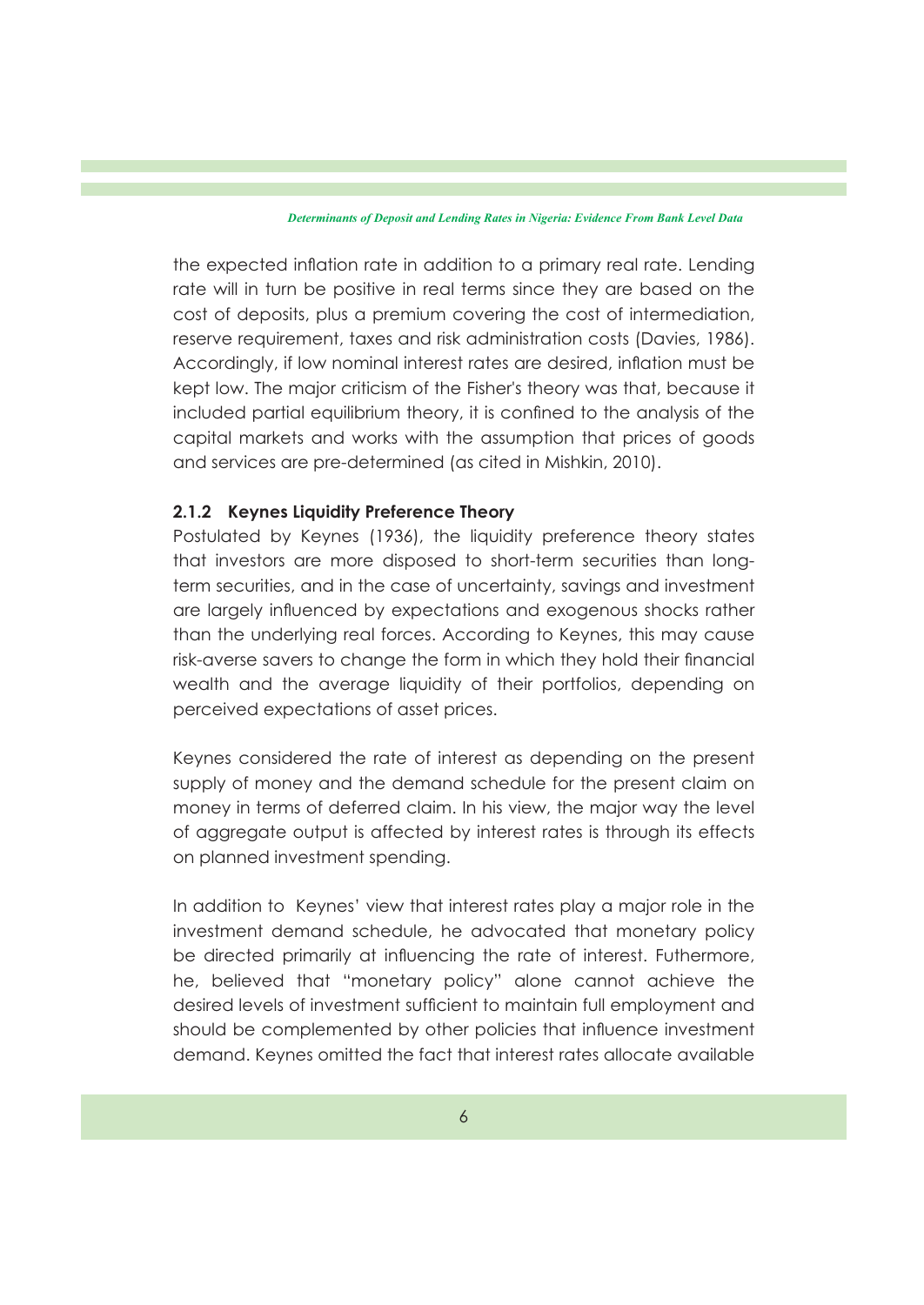funds not just for various investment purposes, but also for consumption purposes. However, to maintain a desired level of real interest rates below the market rate would inevitably require an increasing rate of monetary expansion over time.

#### **2.1.3 Loanable Funds Theory**

The loanable funds theory of interest is an expansion of the classical savings and investment theory of interest rate. It integrates monetary and non-monetary factors of savings and investment. The theory was developed by Dennis Robertson and Bertil Ohlin In 1930. The theory states that the level of interest rate in the financial market is determined by the supply and demand of loanable funds. Saunders and Cornett (2010) suggests that the determination of interest rate could be likened to how the demand and supply of goods determine the price of goods. Holding all other factors constant, the supply of loanable funds increase as interest rate rises, while the demand for loanable funds grows as interest rate falls, all other factors held constant. Saunders and Cornett (2010) further asserts that economic conditions and monetary expansion cause demand curve for loanable funds to shift.

The theory also explains that the sum of money offered for lending and demanded by consumers and investors in a given period, as well as the interest rate is determined by the interaction between potential borrowers and savers. According to the theory, economic agents seek to make the best use of the resources available to them over their lifetime and borrow funds to take advantage of investment opportunities in the economy in their bid to increase real income. This would only work if the rate of return available from the investment is higher than the cost of borrowing. Borrowers would be unwilling to pay a higher real rate of interest than the rate of return available to capital. On the other hand, savers would be willing to save and lend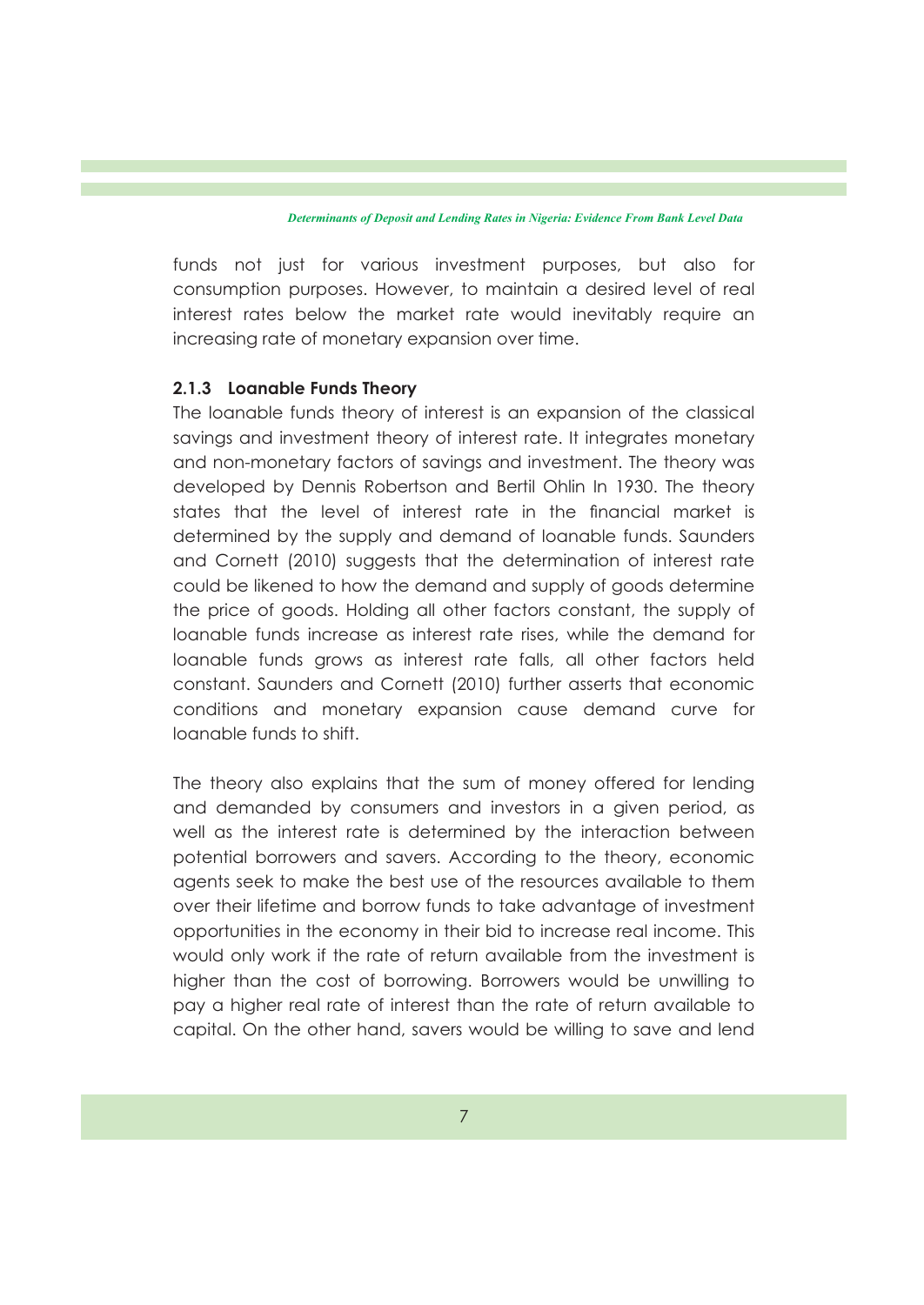only if there was an assurance of real return on their investment that would make it possible for them to earn more in the future than they would otherwise be able to do. In other words, time preferences determine the extent to which individuals are willing to delay consumption (Saunders & Cornet, 2011).

### **2.2 Determinants of Interest Rates**

Most literature on the determinants of deposit and lending rates generally assume that banks function in an oligopolistic market, meaning that they do have the market power to set their loan rates based on the behaviour of demand for loans and deposits. Thus, they are not price-takers. The determination of the short-term money market rates is linked mainly to the response to changes in the official interest rate, which is fundamental to monetary policy implementation by central banks.

#### **2.2.1 Demand for Loans and Deposits**

Melitz and Pardue (1973) opined that increase in permanent income has a negative effect on the demand for banks' loans. As money market rate increases, consumers demand for alternative forms of financing which makes lending more attractive. This approach also improves loan demand and raises the interest rate on loans. Similarly, since treasury bills (T-bills) is an alternative investment option for banks and individuals, higher T-bills rate is likely to discourage savings in banks, except banks that are willing to pay more on deposits. On the other hand, lending rate is also expected to go up in tandem with a rise in T-bills rate to encourage banks to lend to borrowers rather than invest in less risky assets with a higher return. Accordingly, a positive association is expected between policy rate and interest rates.

Increased economic growth is naturally accompanied by a rise in income, greater marginal propensity to save and increased supply of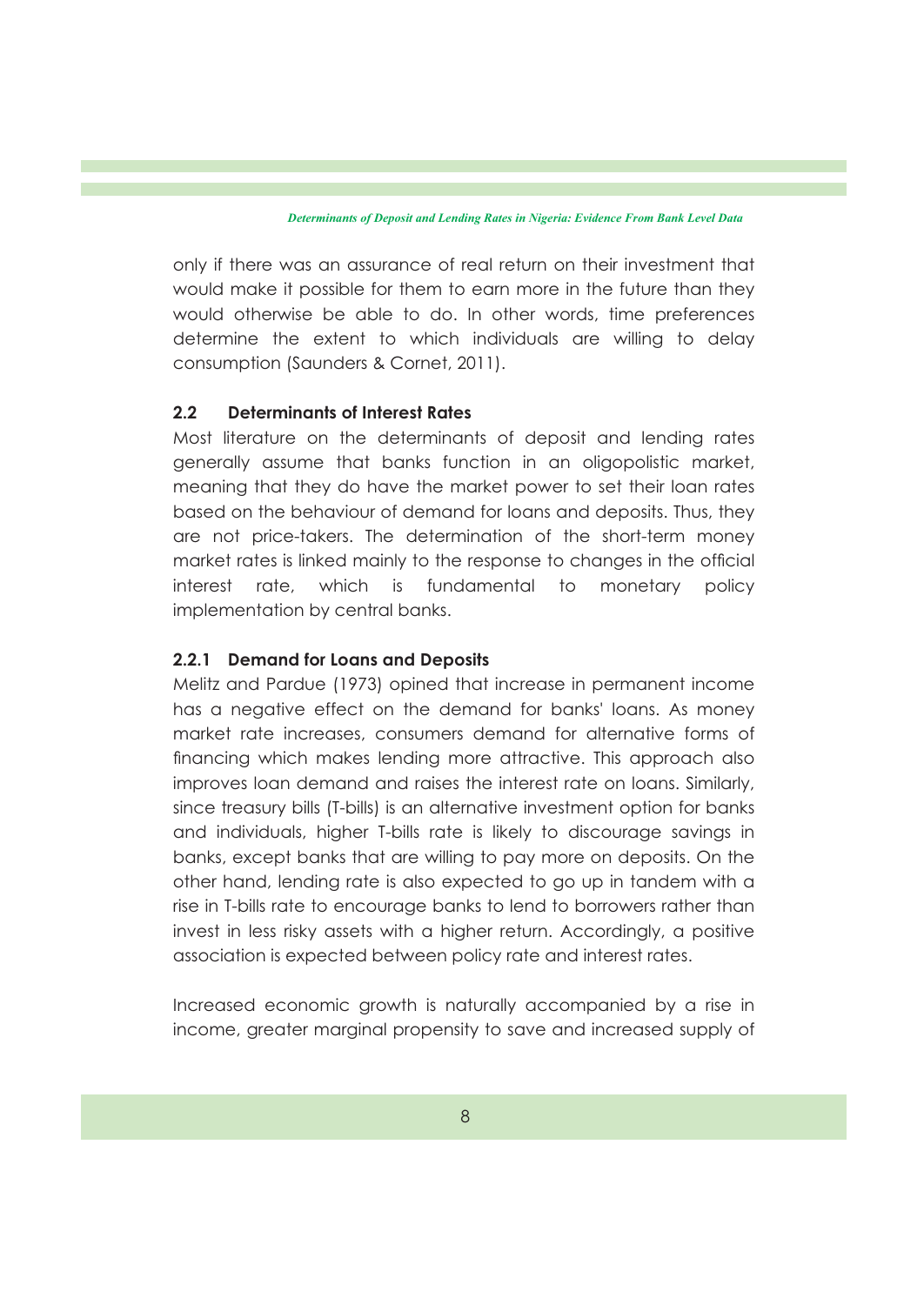deposits, which is likely to lower deposit rates of banks. Also, economic growth generates an expansion in the demand for loans, which raises banks' loan rates, but banks will at the same time be willing to pay more on deposits to support long-term assets. For depositors, an increase in inflation reduces the value of savings and this could generate a demand for more compensation. Apparently, the expected effects of inflation on both deposit and lending rates would be positive.

#### **2.2.2 Banking Industry Structure**

Literature has shown that there are two possible impacts of concentration on the pricing behaviour of banks. The first is that a more concentrated banking industry would behave oligopolistically (structure-performance theory), which results in lower competition and higher spreads. On the other hand, concentration is about more efficient banks taking over less efficient counterparts causing a negative impact on the spread as a result of decrease in administrative costs, owing to improved efficiency (efficient-structure theory).

The impact of competition on banks' pricing behaviour is generally explained by two theories, namely: the "structure-conduct hypothesis" (SCH) and "efficient-structure-hypothesis" (ESH). The former holds that a highly concentrated market leads to collusion that raises market power to extract rents from depositors and borrowers. Banks are, therefore, more likely to expand the spread between lending and deposit rates. The latter hypothesis suggested that concentration could lead to increased number of efficient banks that tend to price their services more competitively. More competitive banking system is expected to pay more on deposits and charge less on lending. Market structure is measured with the Herndahl-Hirschman index (HHI). A rise in the Herndahl-Hirschman Index (HHI) is indicative of a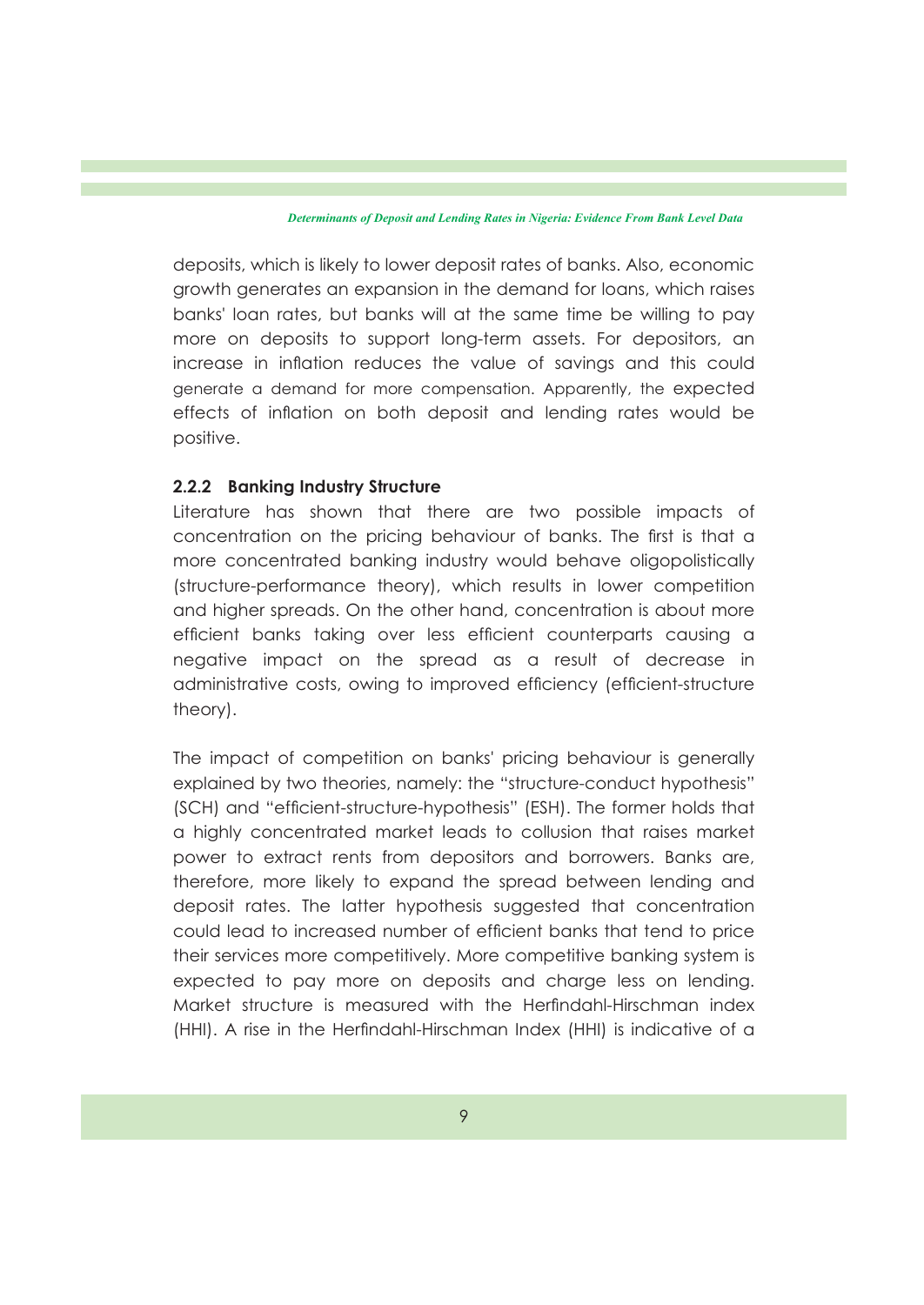concentrated and less competitive market. Accordingly, we expect a negative (positive) relationship between deposit (lending) rates and HHI.

Also, banks with a large share of the market, either in terms of branch network or proportion of industry assets, deposits or loans are more likely to operate differently. They negotiate credits at lower terms and more likely to gather and process information cheaply than marginal players, among others. In other words, market control, measured by total assets (TA) or concentration ratios (CR) in assets and deposits, is expected to vary negatively with deposit and lending rates, due to reduced pressure for deposits and a large pool of loanable fund, compared with smaller, weak banks. Such big banks may, however, charge higher lending rates as a result of monopoly power.

### **2.2.3 Bank Specific Factors**

The bank capital channel is based on three assumptions. Firstly, that the market for bank equity is imperfect, as banks cannot issue new equity easily due to high agency costs and taxes (Myers & Majluf, 1984; Cornett & Tehranian, 1994; Calomiris & Hubbard, 1995; & Stein, 1998). Secondly, banks face interest rate risk due to the higher maturity nature of their assets with respect to liabilities (maturity transformation). Thirdly, the supply of credit is limited by regulatory capital requirements (Thakor, 1996; Bolton & Freixas, 2001; & Van den Heuvel, 2001a; 2001b).

The mechanism is that after an increase of market interest rates, a lower portion of loans can be re-allocated with respect to deposits. Due to this maturity mismatch that reduces profits and capital accumulation, banks are therefore, burdened with a cost. Banks also minimise lending and broaden their interest rate spread if equity is adequately low and issuance of new shares is expensive.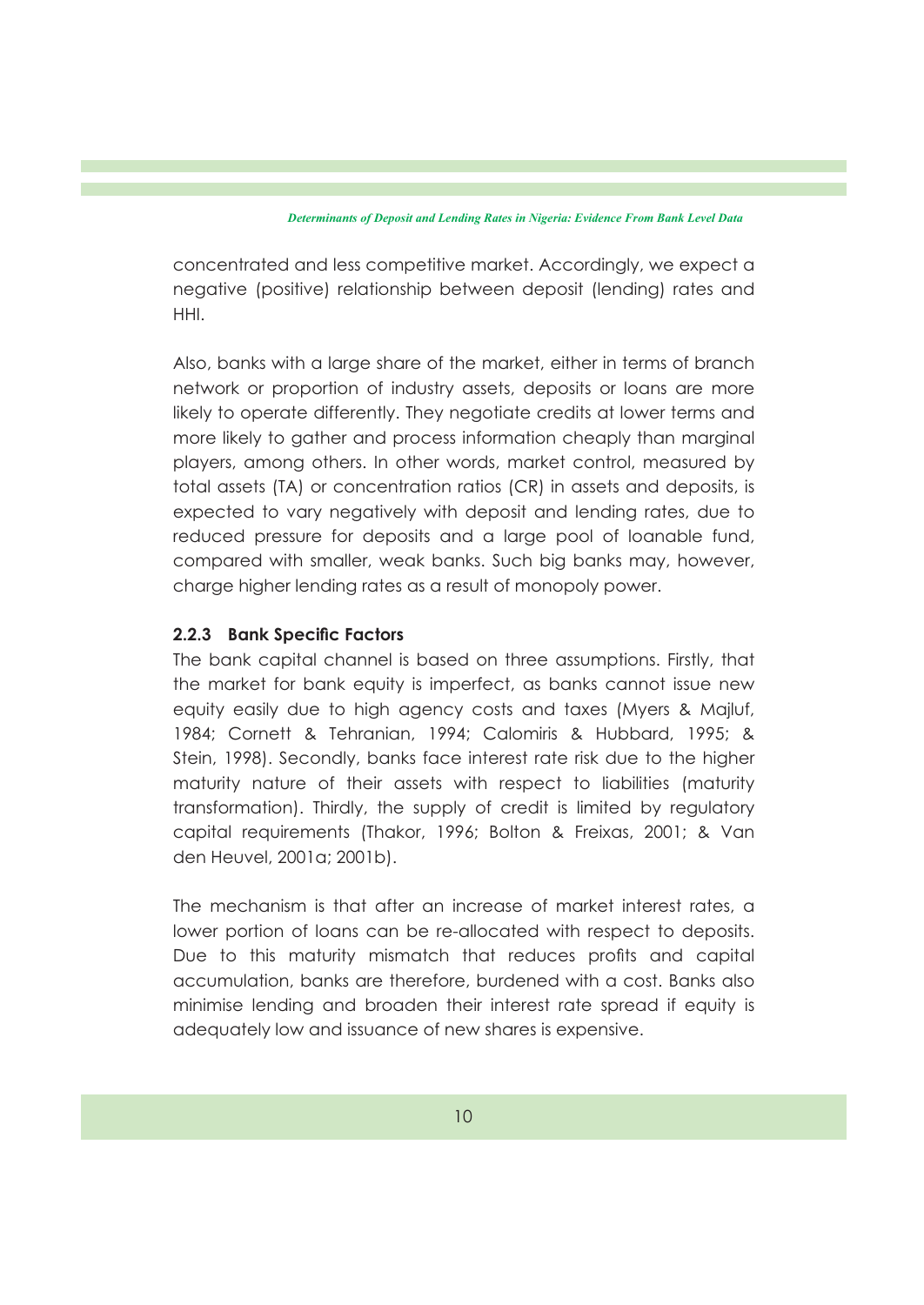Bank liquidity is a buffer against market fluctuations, enabling the bank to fund assets and meet its obligation without incurring losses. Banks with liquidity levels beyond regulatory requirements are less likely to be aggressive in deposits mobilistaion, as empirically validated in different studies<sup>1</sup>. The deposit rate is expected to vary negatively with the excess liquidity ratios (Lrx). In the same vein, highly liquid banks may more likely offer cheaper loans than banks with liquidity problems.

### **2.2.4 Changes in the Policy Rate**

Monetary Policy also affects banking interest rates. A monetary tightening or loosening determines the movement of reservable deposits and market interest rates. Frequent changes in policy rate influences the determination of banks' interest rates, as banks go to the money market to manage their liquidity positions when they encounter un-aligned demand and supply for loans and deposits (Gambacorta, 2004). This has implications on bank interest rates, through the interest rate channel. However, the growth in the cost of financing could have a different impact on banks based on their unique features. The "bank lending channel" and the "bank capital channel" are the main channels through which differences among banks can cause a diverse effect on lending and deposit rates.

A monetary tightening has an effect on bank loans because the decline in reservable deposits cannot be counter-balanced totally by issuing other forms of funding. Kashyap and Stein (1995, 2000), Stein (1998), and Kishan and Opiela (2000) suggested that the market for bank debt is imperfect and since non-reservable liabilities are not insured and there is an asymmetric information problem about the value of banks' assets, a premium is paid to investors. According to these authors, small banks pay a higher premium because the market

<sup>1</sup> De Graeve et al. 2007; Gambacorta, 2008; Bikker and Gerritsen (2018)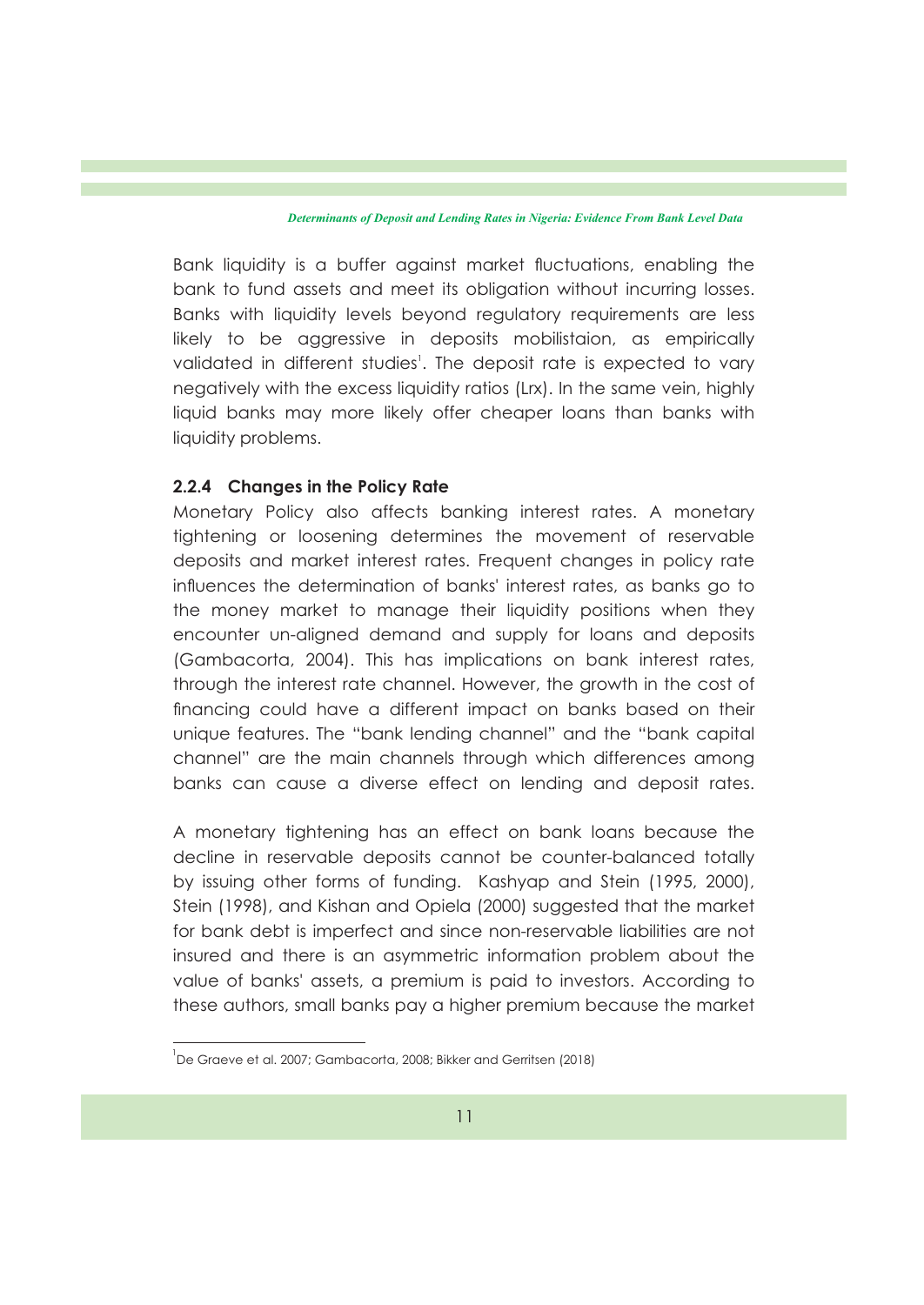sees them as riskier. Since these banks are more exposed to asymmetric information problems, they have limited ability to safeguard their credit relationships in case of a monetary tightening; thus, they should reduce their supplied loans and raise their interest rate. Moreover, these banks have a lower capacity to issue money market instruments, therefore they could try to contain the drain of deposits by raising their rates.

### **2.2.5 Institutional Factors and Financial Intermediation Cost**

### **2.2.5.1 Financial Intermediation Cost**

In Nigeria, deposit money banks mobilise funds from short-term and long-term sources. The banks incur both direct and indirect costs in the process of mobilising funds and this constitute major elements in the determination of banks' lending rates. Expenses like overhead costs (salaries and wages), cost of providing security, handling funds and electricity bills, among others, are classified as indirect costs (Nwaoba, 2006; Accenture, 2008). These costs of financial intermediation affect the interest rate on loans positively, while it has a negative effect on deposits rate. As banks often recoup part of these cost by transferring the burden to their customers in form of higher interest rates on loans and lower interest rates on deposits.

In Nigeria, poor physical infrastructure, such as electricity and access roads increase the cost of banking operations. This increases operational cost, leading to high lending rate by banks. Rising cost on energy for the banking and other businesses requires that there should be combined efforts of the Bank and Government to facilitate infrastructural development particularly, power, and the oil and gas sector.The security situation remains a challenge in Nigeria. Insecurity, particularly the incessant spate of organised crime, kidnapping, assassination, repeated invasion and vandalism of business installations in Nigeria affects the performance of businesses. The combination of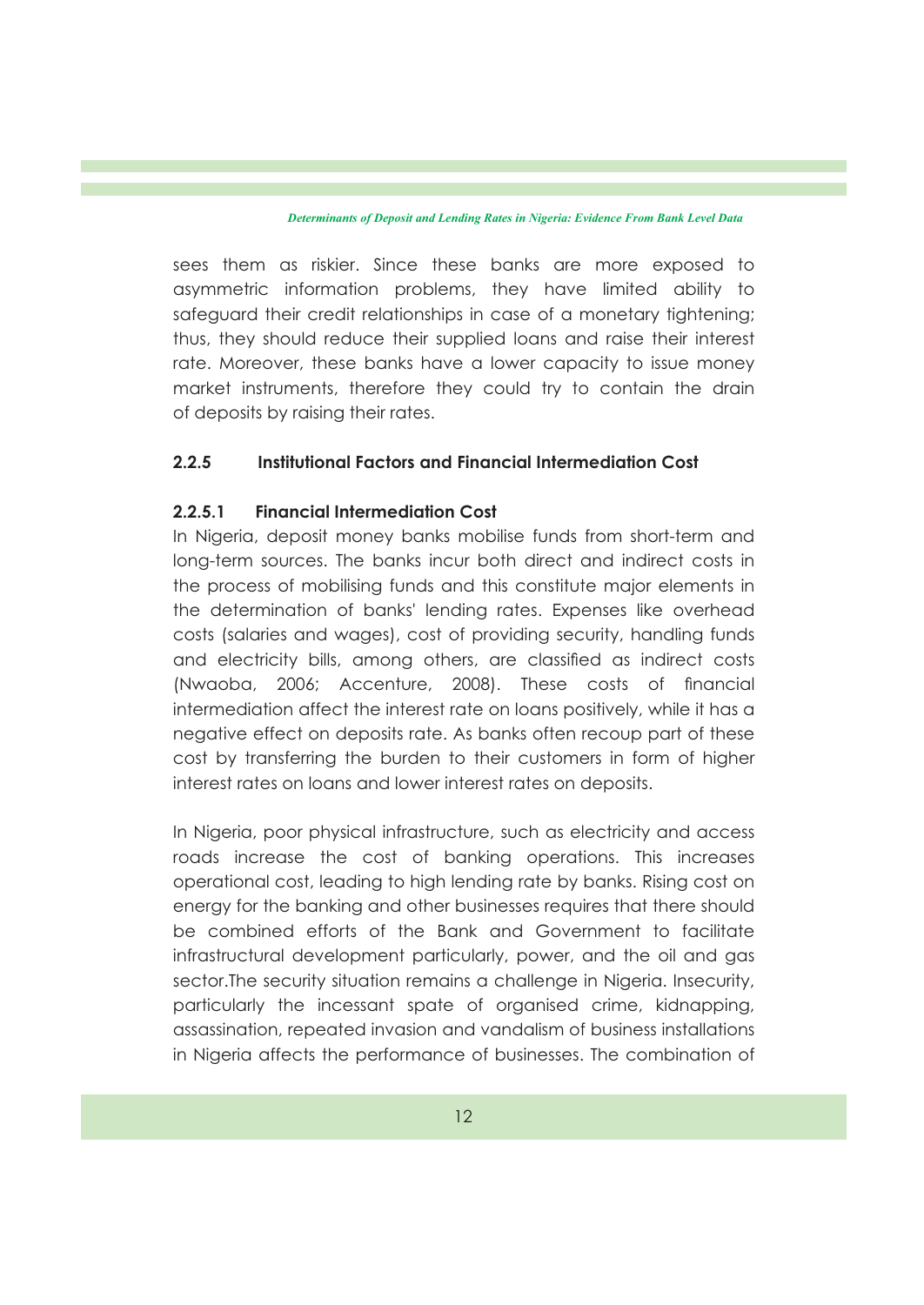all these challenges make Nigeria's business environment hostile, and consequently affects the determination of interest rate.

### **2.3 Empirical Literature**

The literature on interest rate determination contains a wide range of empirical findings across regions. In Europe, Gambacorta (2004) employed error correction Model (ECM) to investigate banks' behaviour in interest rate setting in Italy, using quarterly data spanning 1993:Q3 to 2001:Q3 from a sample of banks. The results showed an existence of heterogeneity in the banking rates pass-through in the short-run, while interest rates on short-term lending of liquid and wellcapitalised banks responded less to a monetary policy shock. Similarly, banks with high proportion of long-term lending tended to change their prices less. Heterogeneity in the pass-through on the interest rate on current accounts depended mainly on banks' liability structure, while bank's size was found to be irrelevant.

For the Dutch savings market, Vink (2010) employed panel data fixed effects, with AR(1) model, covering 1995 to 2009. The results showed that the independent variables (bank size and operational inefficiency) had significant and negative effect on the retail deposit rate in the market. Bikker and Gerritsen (2018), in another study on Netherland's banking sector, examined how macroeconomic, bankspecific and account specific characteristic affect the interest rate. Panel data sets were estimated using fixed effect, GLS and error correction model techniques. The study found that market rate and its volatility, inflation rate and market stress influenced interest rates positively, while economic growth and concentration index affect interest rate negatively. The findings are robust across different specification techniques used in the study.

In the Asian region, Bhattarai (2015) investigated the determinants of lending rate of Nepalese commercial banks based on data from a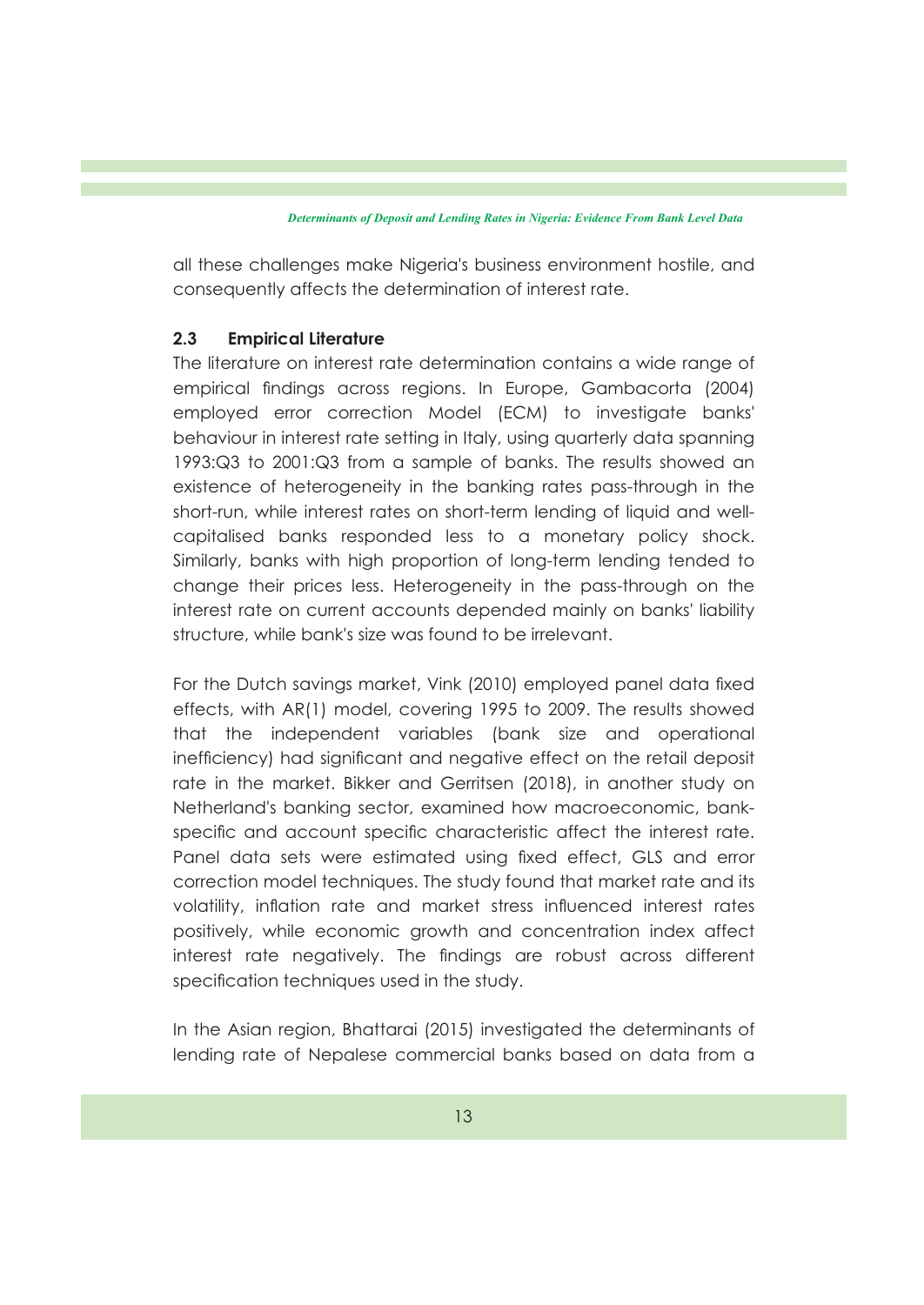sample of 6 banks over a 6-year period (2010 to 2015). The study conducted the pooled OLS, fixed effects and random effects estimations. The estimates from these three regression models revealed that operating costs to total assets ratio, profitability (ROA) and default risk had signicant positive impact on the commercial bank lending rate, while deposit rate had negligible impact on lending interest rate. Thus, the study concluded that the major determinants of commercial banks' lending rate are operating costs to total assets ratio, profitability (ROA) and default risk.

Moore and Craigwell (2003) examined the relationship between commercial banks' interest rates and loan sizes in the Barbadian banking industry for the period 1986Q1 to 1997Q4. The result showed that the smaller the loan size, the greater the interest rate applied, and vice versa. Using a fixed effect panel data framework, the study further established that the interest rate differences among loan sizes can be mainly explained by the borrower's characteristics for local banks, while for foreign banks, operating characteristics were the most important factors.

In the African region, Larbi-Siaw and Lawer (2015) investigated the influence of selected macroeconomic and financial level variables on bank deposits in Ghana, employing quarterly data spanning 2000Q1 to 2013Q4. The study applied co-integration analysis and Fully Modied Ordinary Least Square (FMOLS) estimation technique. The results revealed that inflation and growth of money supply variables were significant in explaining the short-run dynamics of bank deposits. The result further established that inflation, proxied by consumer price index (CPI), negatively impacts on bank deposits in both the shortand long run, while the growth of money supply was found to have both negative and positive impacts on the level of bank deposits in the short- and long-run.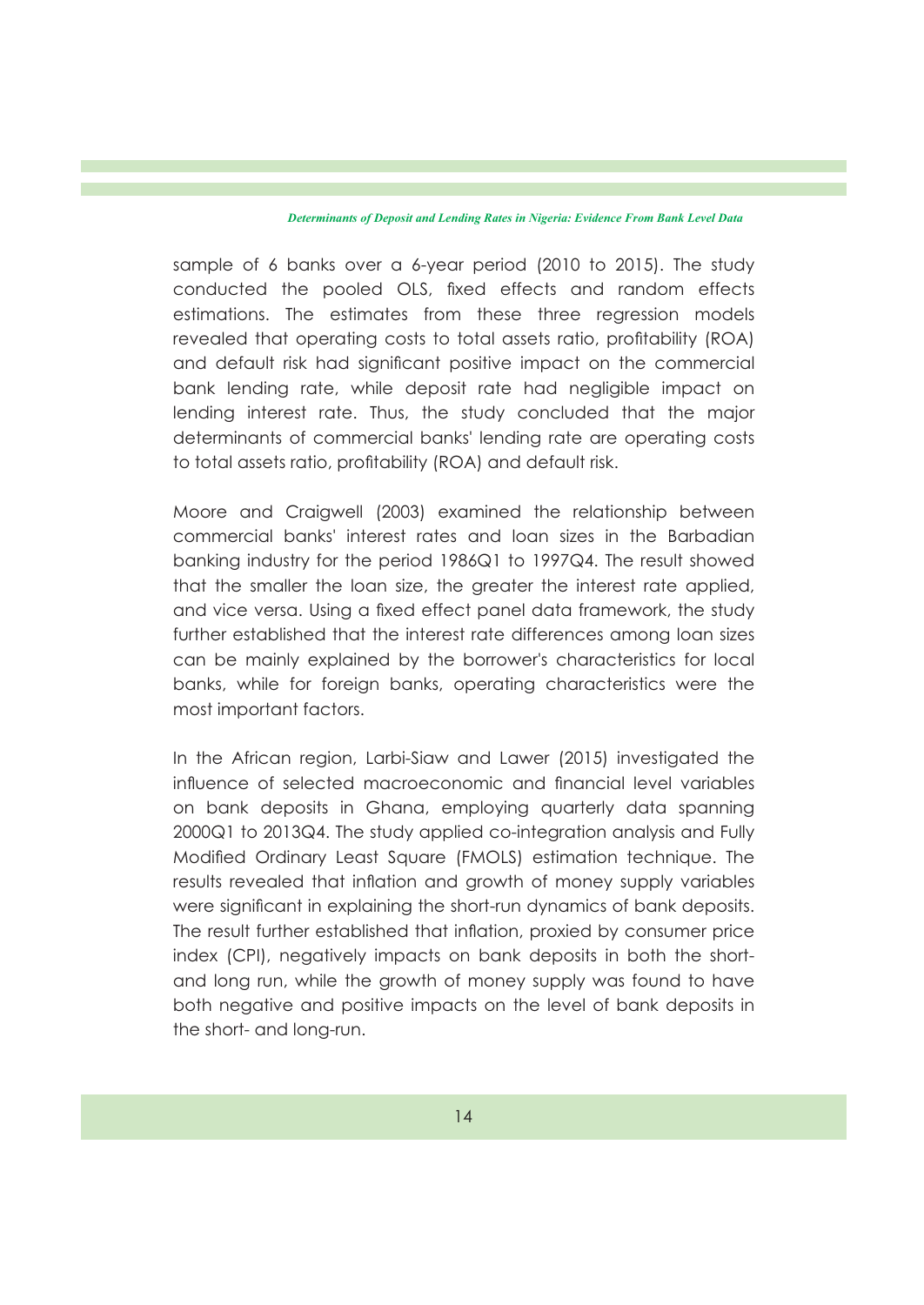Uzeru (2012) studied the determinants of lending rates in Ghana. The study utilised annual data from 2005 to 2010. A correlative causal design approach and multiple regression models, otherwise called the best subsets method, were employed. The results showed that, for bank specific factors, lending rates in Ghana increases with increasing interest expense, while for industry specific factors, lending rates decrease with increasing T-bill rates. For macroeconomic factors, inflation and gross domestic product impacted on lending rates. Lending rate was found to increase with increasing inflation and gross domestic product.

The determinants of commercial bank lending in Ethiopia, using panel data on eight commercial banks, was examined by Malede (2014) for the period 2005 to 2011. Ordinary least square (OLS) was applied to determine the impact of explanatory variables on commercial bank lending. The result indicated a signicant positive relationship between bank lending and gross domestic product, while credit risk and liquidity ratio had significant but negative relationship with commercial bank lending. However, deposit, investment, cash required reserve and interest rate did not affect Ethiopian commercial bank lending for the defined sample period.

In Nigeria, Eriemo (2014) examined the macroeconomic determinants of bank deposits using annual data ranging from 1980 to 2010. The study applied the Error Correction Model (ECM) and established that bank investment, bank branches, interest rate and the general price level are important determinants of bank deposit in Nigeria.

Using the Ordinary Least Square (OLS) multiple regression method, Hassan (2016) examined the effect of interest rate on commercial bank deposits in Nigeria. The study made use of secondary data between 2000 and 2013 and established an inverse relationship between the interest rates and the commercial bank deposits.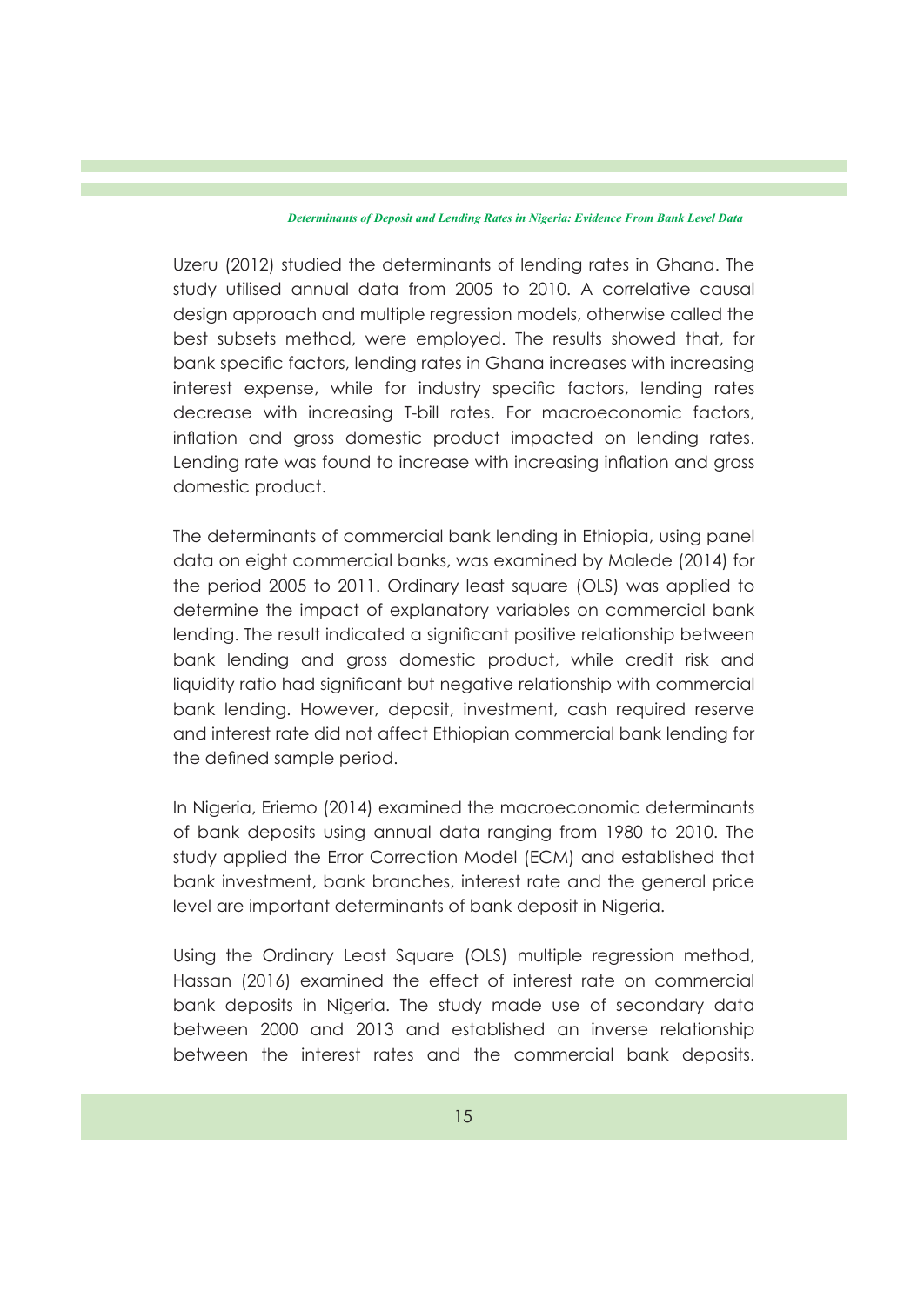This suggests that interest rates is not a driver of customers' deposits in Nigeria, while the GDP has a positive relationship with commercial bank deposits.

Olusanya et.al. (2012) investigated the determinants of commercial banks' lending behavior in Nigeria using a co-integration analysis. The study adopted the Error Correction Model technique using secondary data between 1975 and 2010. The study found that loans and advances have positive relationship with volume of deposit, exchange rate, gross domestic product and cash reserve ratio, but a negative relationship with lending rate and investment portfolio. However, there was a long-run relationship between loans and advances and all the explanatory variables in the study which signaled that commercial banks have huge impact on their lending behavior. The study concluded that banks should try to create more deposit to enhance their lending behavior.

As observed in the review, these previous empirical studies on Nigeria applied diverging methodologies to conduct related studies. Eriemo (2014), for example, employed the Error Correction Model (ECM) to examine the macroeconomic determinants of bank deposits, while Hassan (2016) used the multiple linear regression to study the effect of interest rate on commercial bank deposit. Olusanya et al. (2012) also used the Error Correction Model (ECM) method to determine commercial banks' lending behaviour in Nigeria. The current empirical investigation differs from these studies by employing a panel autoregressive distributed lag (PARDL) model to investigate how macroeconomic and bank-specific factors have individually or collectively influence the determination of deposit and lending rates and utilised the pooled mean group estimator (PMGE) to obtain the study outcome.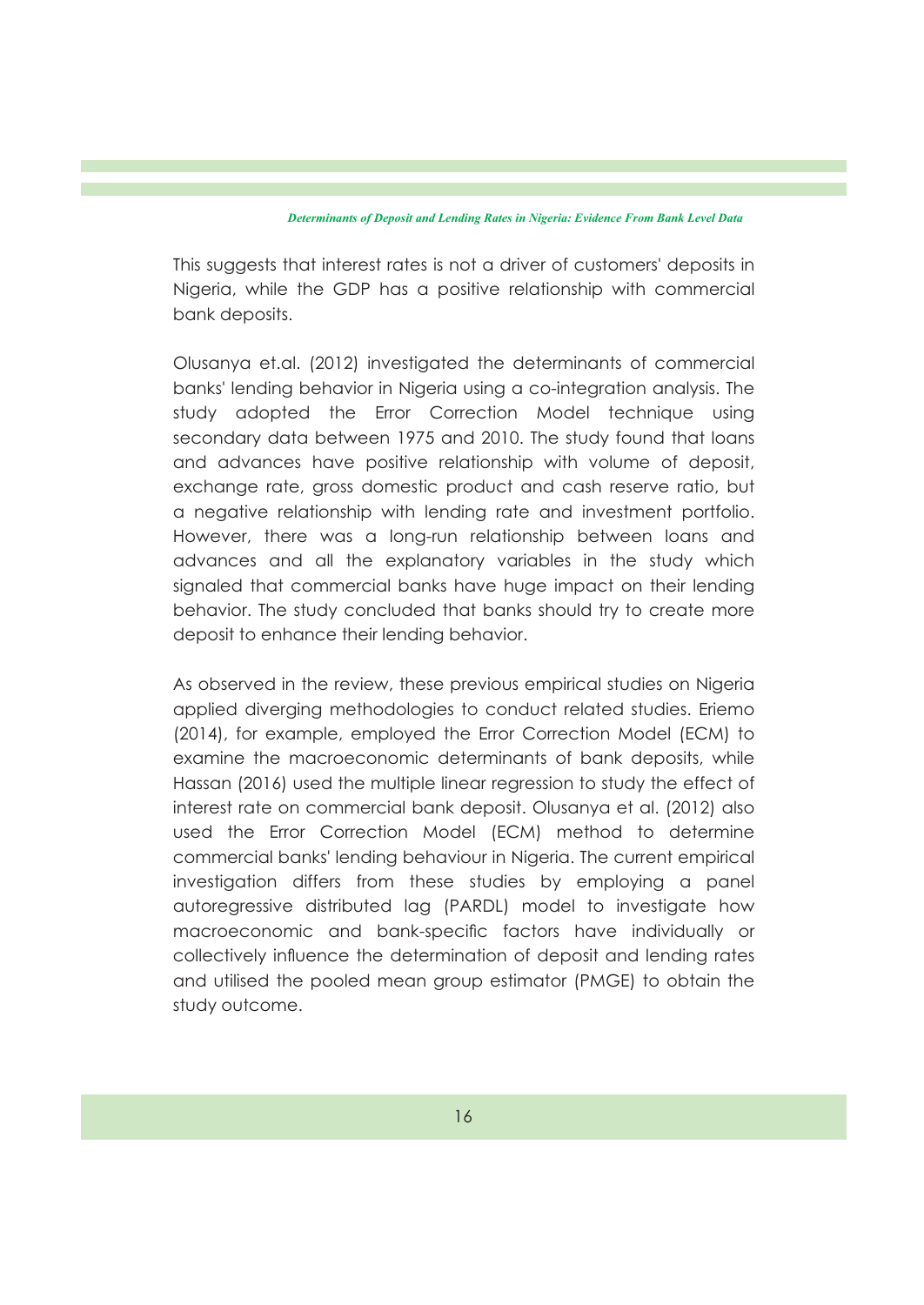## **CHAPTER THREE**

### **3.0 Interest Rates Developments in Nigeria 1980 to 2017**

### **3.1 Interest Rate Regimes in Nigeria**

Interest rate regime in Nigeria, like many other developing and emerging market economies, has evolved over the years in tandem with the prevailing economic situation of the country at the time. The country has undergone two different interest rate regimes during the review period. These are the regulated and deregulated regimes $^2$ .

### **3.1.1 Regulated Regime**

Prior to financial liberalisation, and the introduction of the Structural Adjustment Programme (SAP) in 1986, the level and structure of interest rates in Nigeria was regulated by the monetary authority. At the time, both deposit and lending rates were administratively controlled by the CBN, with the aim of achieving optimum resource allocation, engendering a systematic development of the financial sector, curbing inflation and reducing the burden of interest debt servicing by government. For purposes of lending, the monetary authority classied the economy into preferred (such as agriculture and manufacturing), less preferred and "others" sectors (CBN, 2016). Also, direct tools, such as credit ceilings and controls; interest and exchange rate controls, special deposits and cash reserve requirements were employed to achieve price stability, and allocated financial resources in the economy at concessionary interest rates to the preferred sectors.

This administratively controlled policy regime produced adverse consequences, with nominal interest rates declining at an average of 3.0 per cent and high inflation peaking at about 47.5 per cent in

 $^2$ Education in Economics Series No.3, Research Department, CBN 2016.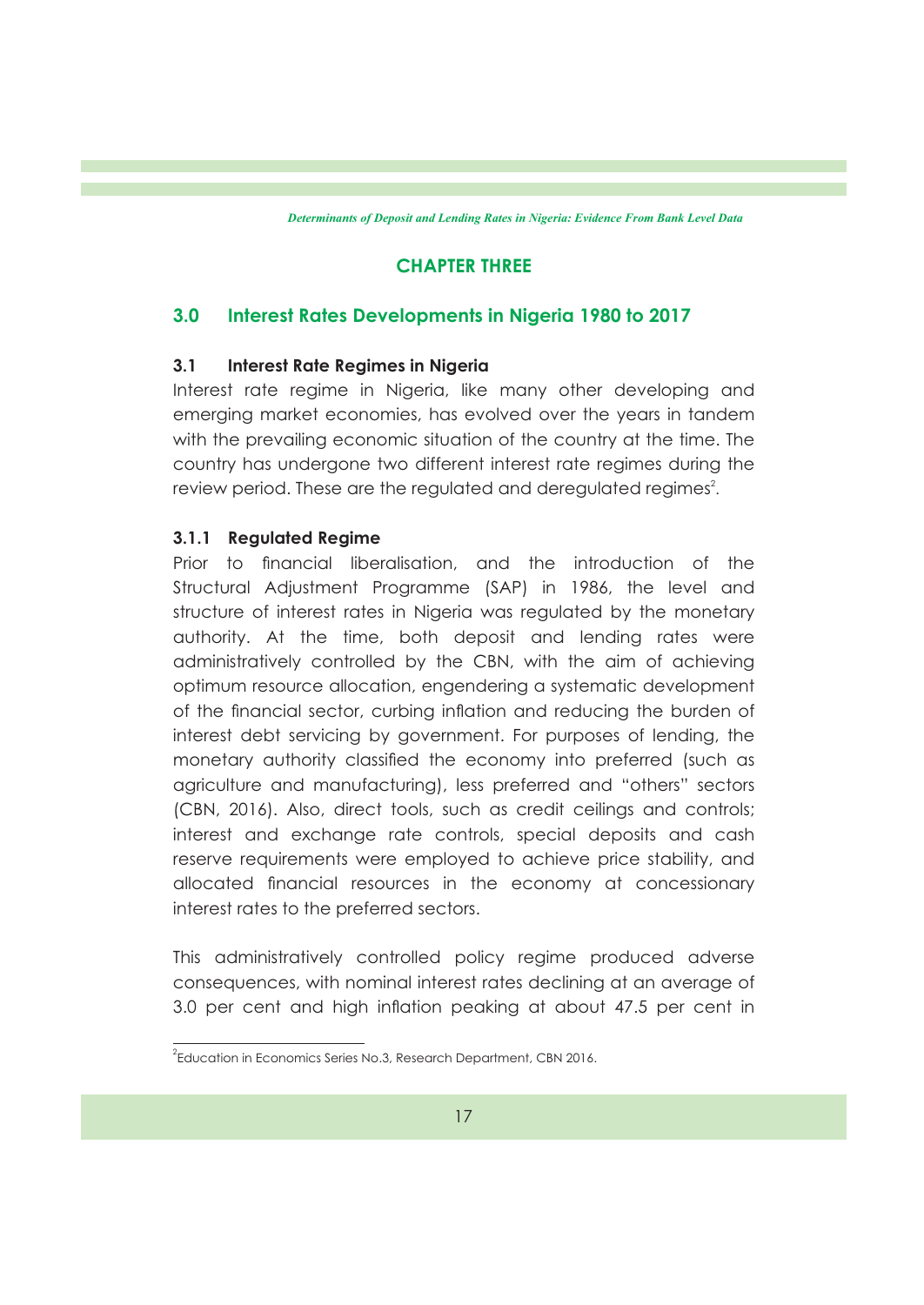$1984Q2$  (see Figure 2). The fixed interest rates trailed inflation rate, resulting in negative real interest rate, which caused financial disintermediation evident by low level of investment, savings, and growth, coupled with misallocation of resources. Therefore, the interest rate policy objective of improving investment and growth in the real sector was not attained (CBN, 2016).

### **3.1.2 Deregulated Regime**

Following the adoption of the Structural Adjustment Programme (SAP) in 1986, the CBN introduced a market-based interest rate policy in August 1987. Interest rates became market-determined and rose relative to the controlled-regime, while inflation rate moderated with a resultant positive real interest rate. The deregulation of interest rates allowed banks to determine their deposit and lending rates in tandem with market conditions, through negotiation with their customers. Other policies adopted include the management of excess liquidity through the withdrawal of public sector funds from banks and the ban on foreign currency deposits as collaterals for naira loan facilities. However, significant expansion in monetary aggregates, due to the monetisation of oil receipts caused a decline in the savings and interbank rates and widened the spread between the lending and deposit rates. Nonetheless, the policy rate (MRR), which influences other interest rates, continued to be determined by the CBN in line with changes in overall economic conditions (CBN, 2016).

In pursuant to the need to continuously review policy implementation aimed at achieving price stability, the CBN introduced a new monetary policy implementation framework in December 2006, with the monetary policy rate (MPR), replacing the Minimum Rediscount Rate (MRR) as the anchor rate. The new monetary policy framework hinges on an interest rate corridor, providing for the CBN lending facility as well as the acceptance of overnight deposit from operators at specified rates. Under the new framework, the CBN discount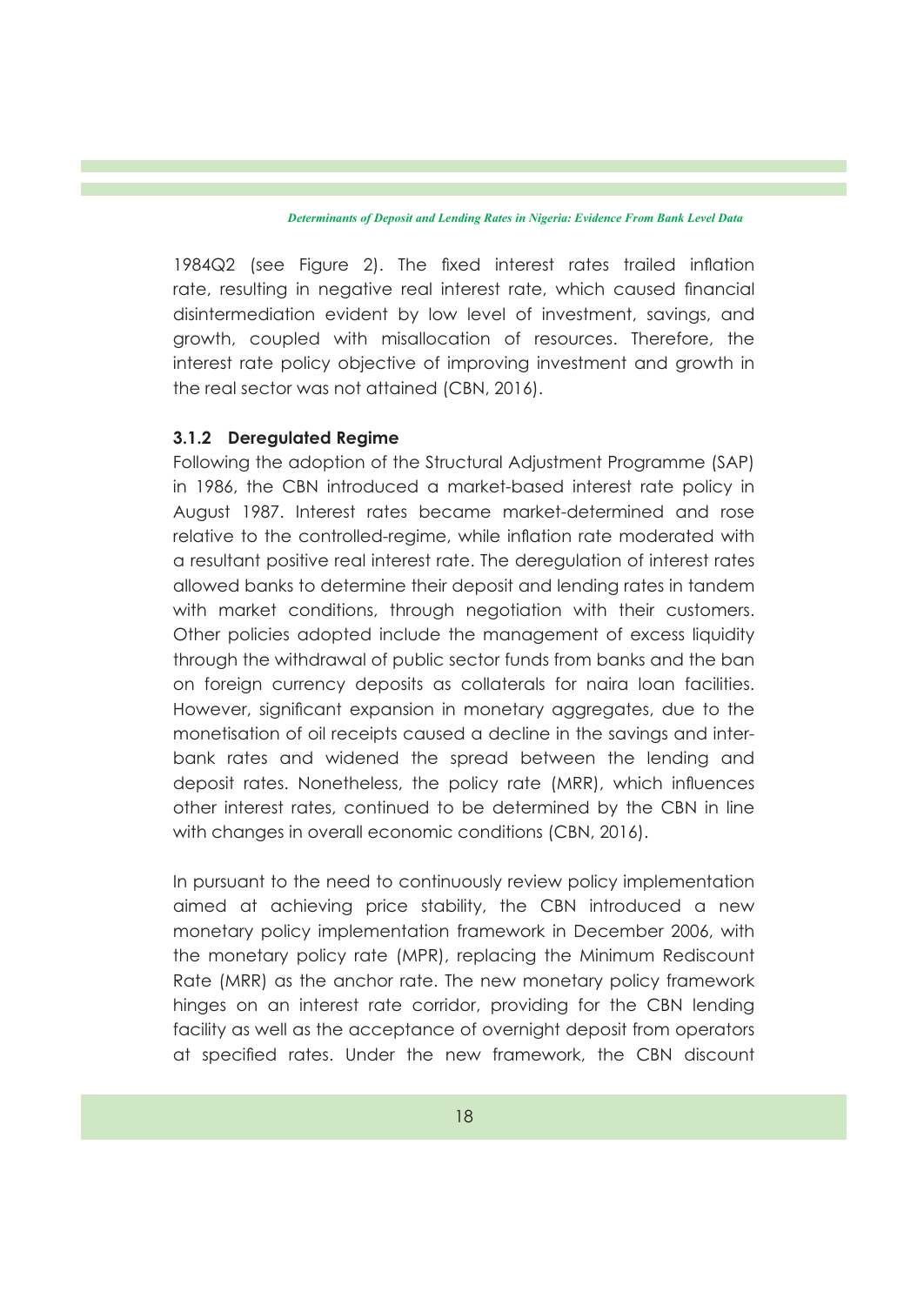window could be accessed by DMBs in need of funds to meet liquidity shortages and those with excess liquidity could deposit the funds overnight. The utilisation of the standing facility is aimed at ensuring orderly market operations in the banking system by ensuring that interest rate volatility was curtailed to the barest minimum and stability $^3$ in market rates guaranteed.

The operating principle of the MPR is to facilitate inter-bank trading and transfer of balances at the CBN by managing the supply of settlement balances of banks and motivating the banking system to achieve zero balances at the CBN. The operationalisation of the MPR and other related policy reforms have been successful at managing the rates in the banking system. Some of these reforms include Open Market Operations (OMO) for liquidity management; the use of standing facilities to encourage inter-bank transactions; and special sales of foreign exchange (CBN, 2016). The MPR was reduced from 10.3 per cent in May 2008 to 6.0 per cent in August 2009, following the global financial crises of 2008/2009. The MPR however, rose steadily between 6.0 to 12.0 per cent, from September 2009 to June 2016. In response to the tapering of the quantitative easing programme in the US, the MPR was increased to 14.0 per cent in September 2016, to attract capital from abroad. It was retained at this level all through to end-December 2017.

#### **3.2 The Structure of Deposit and Lending Rates**

Interest rates charged by banks and paid to customers are referred to as the lending and deposit rates, respectively. The deposit rate consists of rates on deposits of various maturities ranging from 7 days to over 12 months. The average of the 7 day to over 12 months deposit rates represent the average term deposit rate. Typically, lending rates

 $3$  Central Bank of Nigeria Communique No. 48 of the Monetary Policy Committee,  $28<sup>th</sup>$  November, 2006. https://www.cbn.gov.ng/OUT/PUBLICATIONS/PRESSRELEASE/GOV/2007/PR2A-3-07.PDF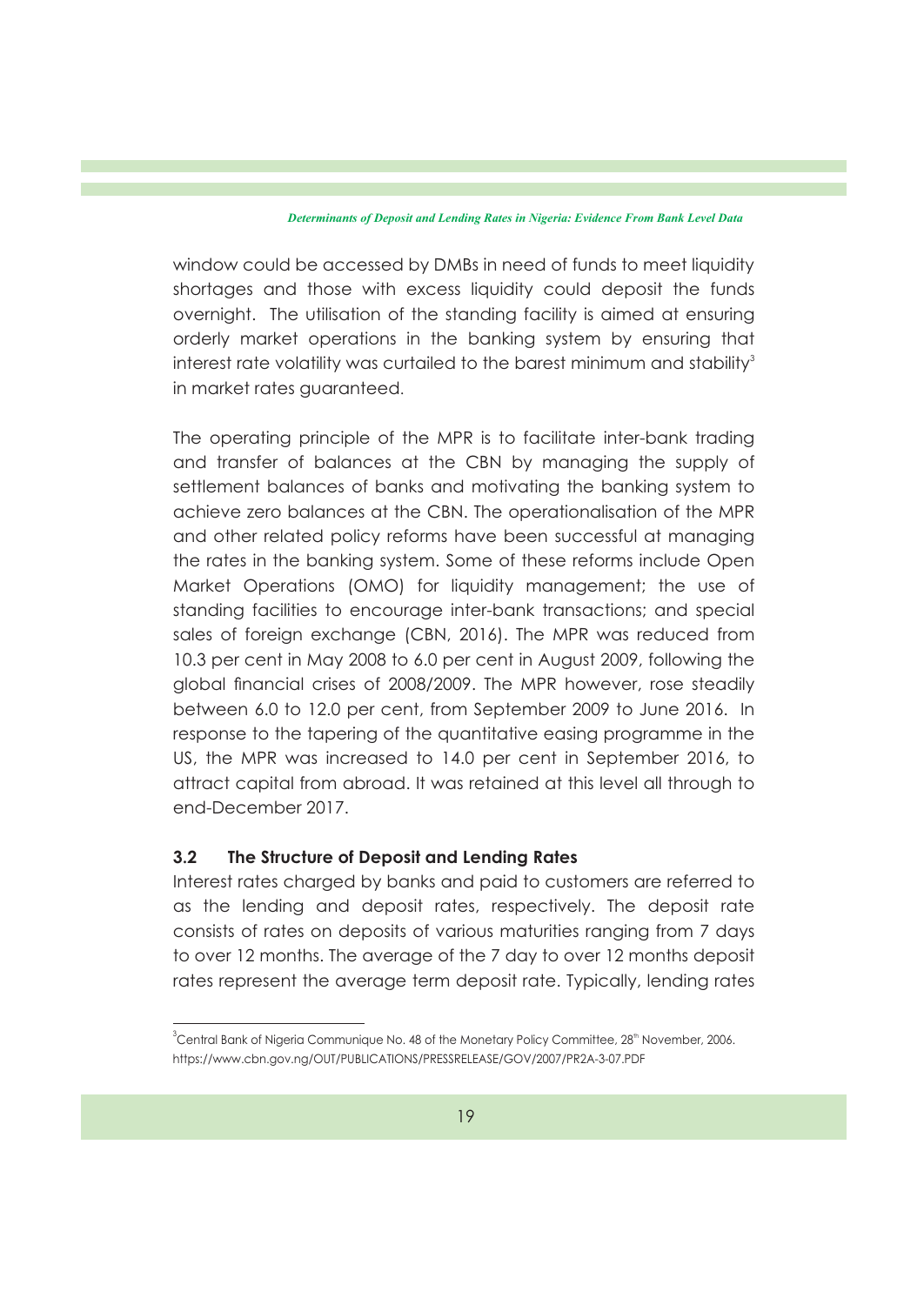by banks in Nigeria are generally categorised as prime and maximum lending rates. Prime lending rate is the average rate of interest that Deposit Money Banks (DMBs) charge on loans extended to their most secure and credit-worthy customers, while the maximum lending rate is the average rate that banks lend to their less credit-worthy customers. The difference between the lending and deposit rates constitute the interest rate spread or net interest margin of banks.

### **3.3 The Behavior of Lending and Deposit Rates (1980-2017)**

Figure 1 is the plot of prime lending rate (PLR), maximum lending rate (MLR), average term deposit rate (AvTD) and the interest spread between MLR and AvTD. Prior to 1986, when the regulated regime of interest rate was operational (characterised by low fixed interest rates) in the country, the margin between both the PLR and MLR, and the AvTD, represented by the bar, was low. For instance, in 1980Q1, the interest rate spread between the PLR and AvTD stood at 2.0 per cent, while that between the MLR and AvTD was 6.0 per cent.



**Figure 1: PLR, MLR, Average Term Deposit Rate and Spread (MLR - AvTDR)**

Source: Authors' chart based on data from CBN

Banks' profitability at that time was also low, since the difference between what they pay to depositors and what they earn as interest on loans was low. However, after the liberalisation of interest rates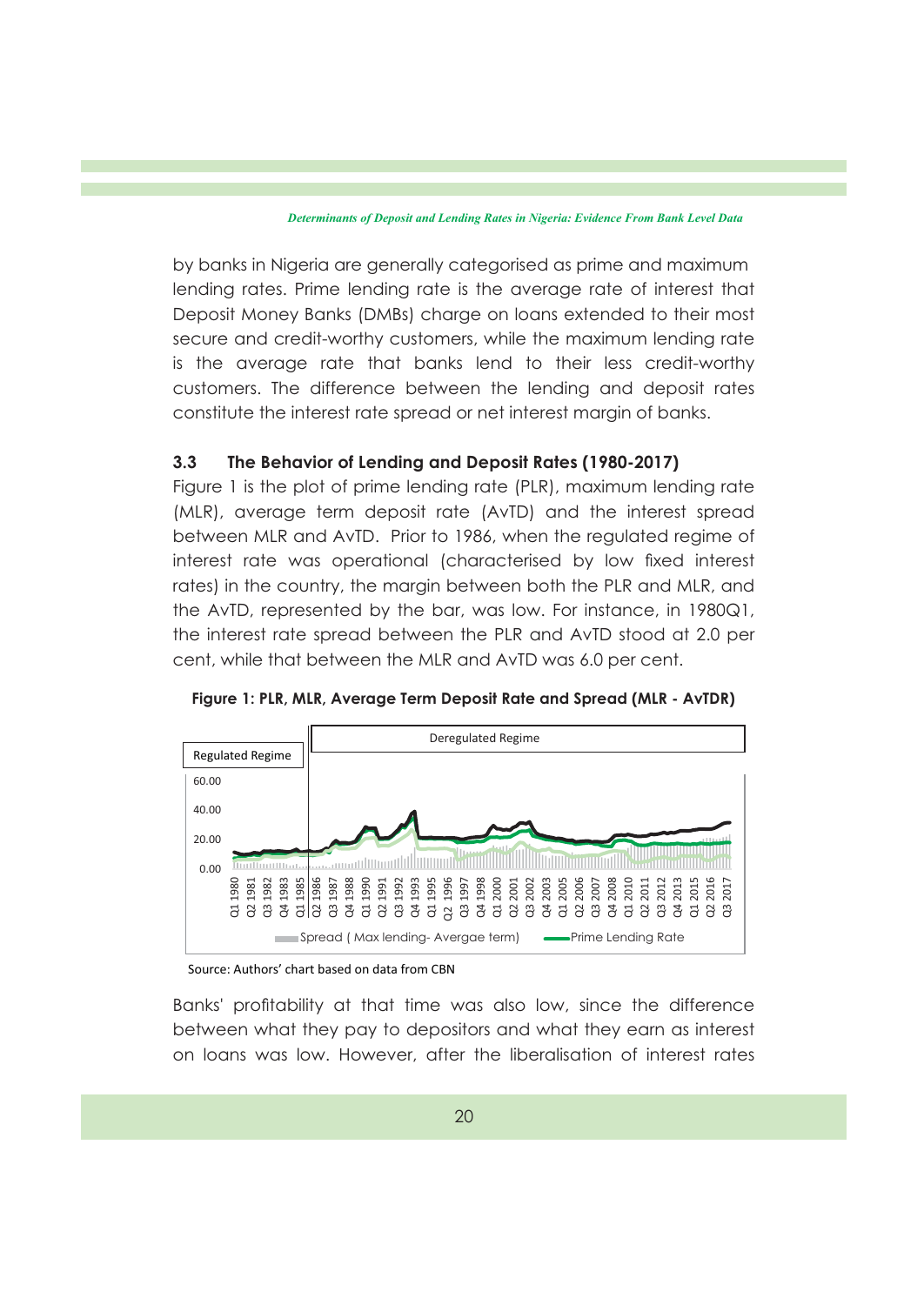during the SAP era in1986, the PLR, MLR and AvTD all exhibited upward trends, with the PLR, MLR and AvTD at 34.87 per cent, 38.99 per cent and 23.99 per cent, respectively, in 1993Q4 (see Figure 1).

The interest rate spread also widened significantly during this period. The average term deposit rate was at its peak at 26.5 per cent in 1993Q3. This period also saw the PLR and MLR around their historical peaks of 38.5 per cent and 39.0 per cent apiece in 1993Q4. The deregulated regime is generally characterised by narrowing spread between the PLR and MLR, except for 2011Q1 to 2017Q4 where the difference began to widen, with the spread at historical high of 13.6 per cent in 2017Q4. The regime also witnessed rising margin between the lending rates (PLR and MLR), and the AvTD (see Figure 2).





Source: Authors' chart based on informaton from CBN database

Figure 3 shows that the prime and maximum lending rates move in tandem with the MRR/MPR. This reinforces the fact that the MPR serves as an anchor rate, which other rates mimic. It could also be observed that the prime lending rate tends to move closely with the MRR/MPR than the maximum lending rate. In 2002Q1, the MRR stood at 20.5 per cent, while the prime and maximum lending rates were 25.5 and 31.0 per cent, respectively.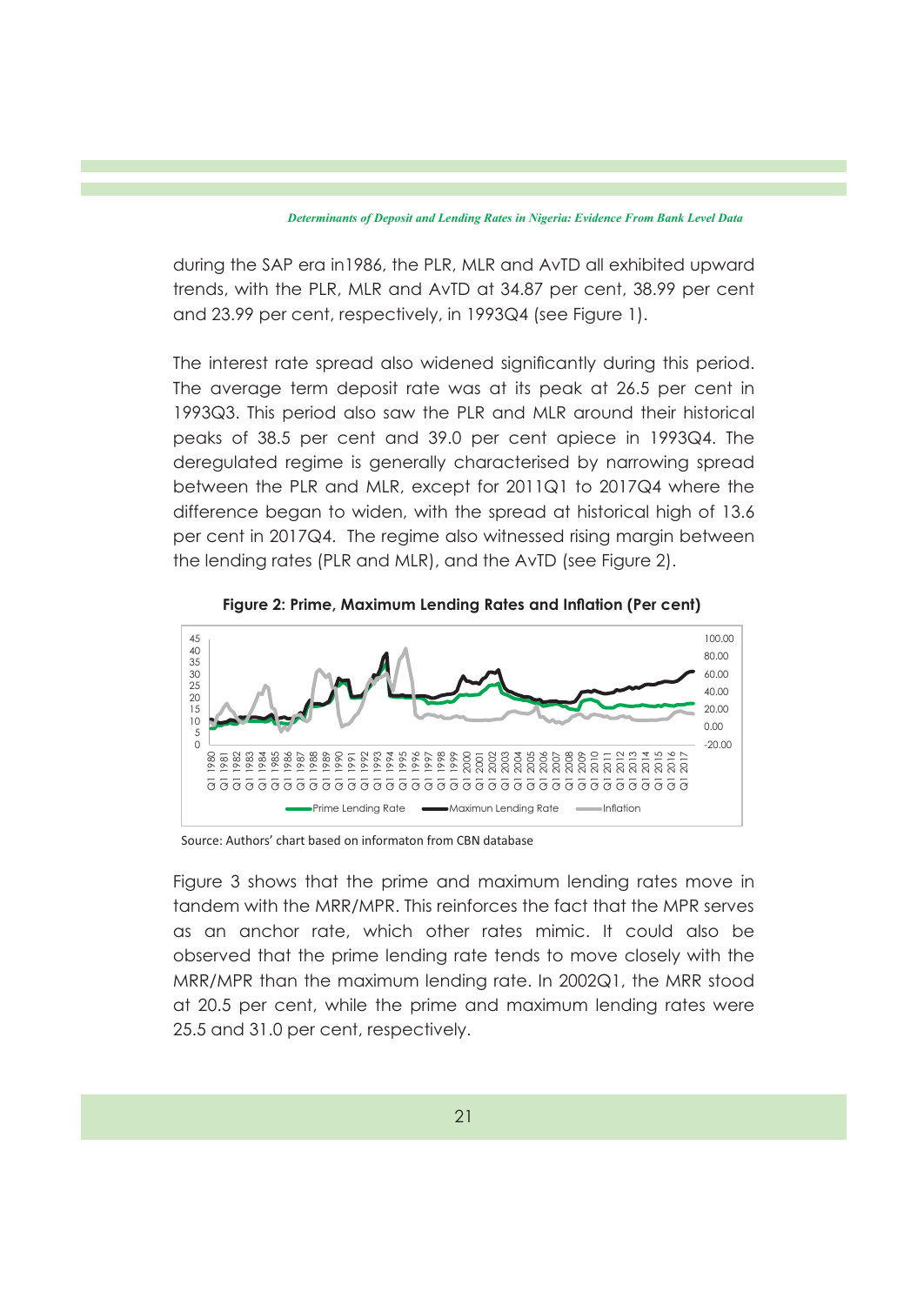The MPR was fixed at 10.0 per cent when it became operational in 2006Q4. At the time, the MLR and PLR were17.3 and 18.7 per cent, respectively, with the spread between the two rates at 1.44 percentage point. To ameliorate the adverse effect of the global financial crisis, which occurred around 2007Q3, the MPR was reduced to 8.0 per cent to encourage banks lend to the real sector of the economy; however, banks' PLR and MLR were still high at 16.5 and 18.3 per cent, respectively. From 2011Q4 to 2017Q4, the PLR tends to converge with the MPR with the spread narrowing from 8.3 to 3.7 percentage points. Conversely, the spread between the MLR and the MPR widened from 14.4 to 17.3 percentage points from 2011Q4 to 2017Q4, owing to banks cautious lending behaviour towards high-risk customers (figure 3).



**Figure 3: Prime, Maximum Lending Rates and MRR/MPR** 

Source: Authors' chart based on information from CBN database

Figure 4 shows that inflation has been largely higher than the deposits and savings rate in Nigeria. Apart from 1980Q1, around 1986Q4 and 1990Q4, inflation surpassed the savings and deposits rates throughout the sample period (1980-2017). This is intuitive, since it is expected that as inflation increases, the rates on deposits/savings must rise to lure customers to keep their monies in the bank. During 1995Q2, inflation was at its highest, coinciding with the period that savings and average term deposit rates were among the highest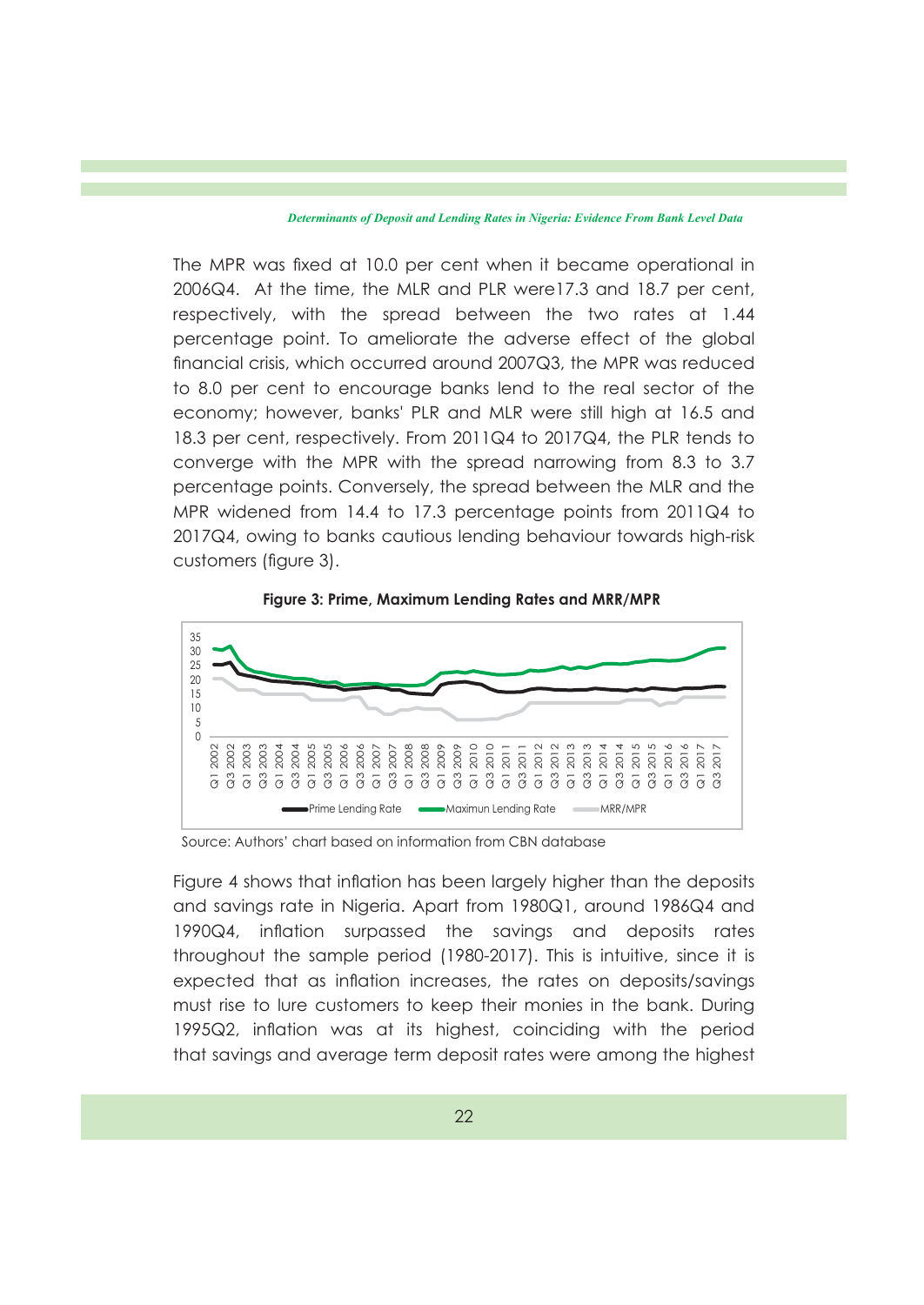in the sample period. Furthermore, when inflation plummeted around 1997Q2, savings and deposits rates fell and remained relatively stable through 2017Q3, since savers are more likely to keep their monies in banks.

Figure 4: Average Term Deposit, Savings Rate and Inflation (1980 – 2017)



Source: Authors' chart based on information from CBN database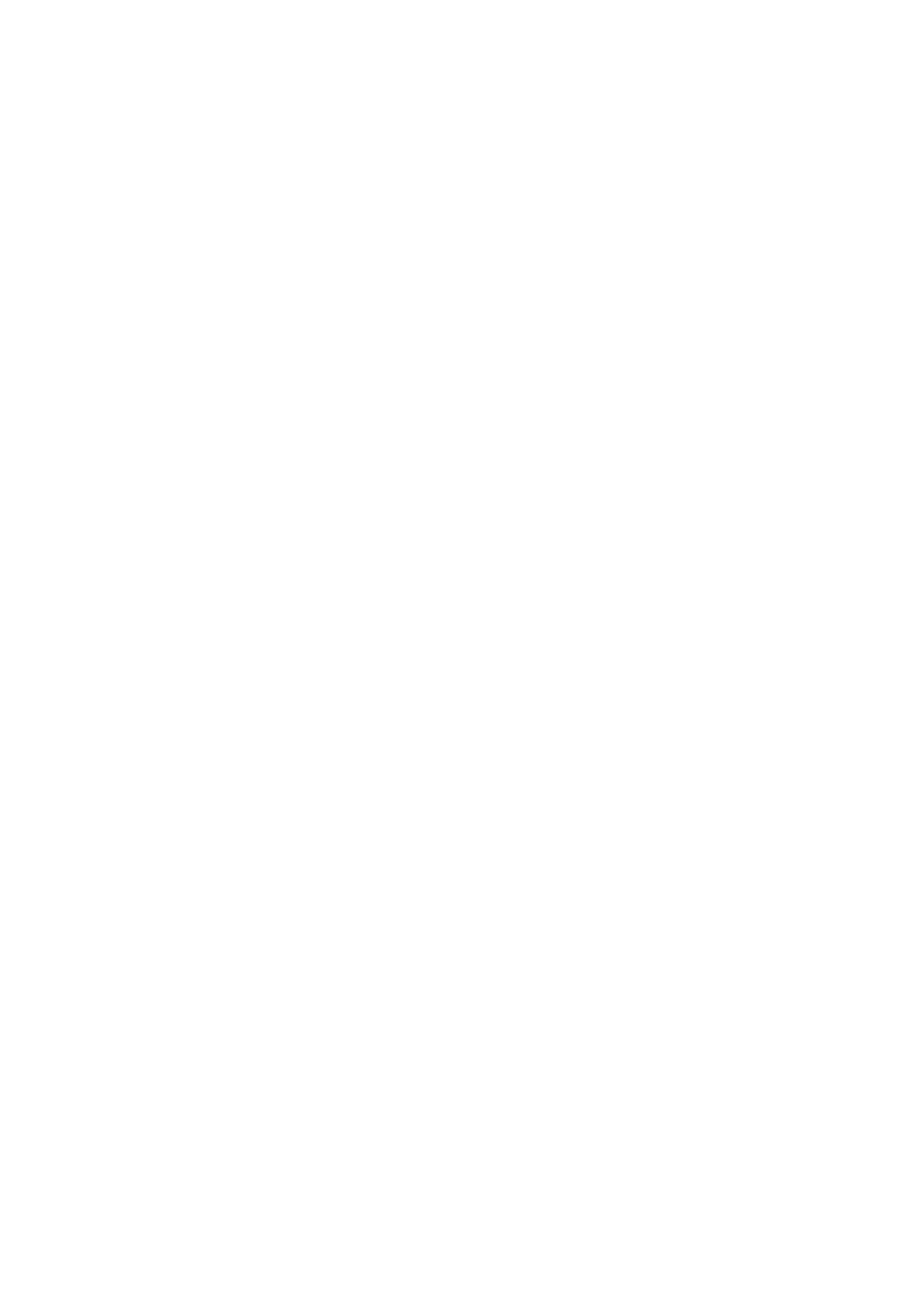### **CHAPTER FOUR**

### **4.0 Model and Empirical Estimation**

### **4.1 The Model**

Banks' lending and deposit rates tend to reflect domestic monetary and fiscal policies, global factors and idiosyncrasies of banks. This study applied a panel autoregressive distributed lag model (PARDL) to relate deposit and lending rates to specified determinants. The PARDL relates the dependent variable to own lags, contemporaneous and lags of all other variables in the model. The basic structure of the model is adapted from Pesaran and Smith (2004). It is a dynamic regression model that takes the following form:

$$
y_{\overline{it}} = \sum_{j=1}^{p} \lambda_{i,j} y_{i,t,j} + \sum_{j=0}^{q} \delta'_{i,j} x_{i,t,j} + \phi_i d_t + \mu_i + \varepsilon_{i,t}
$$
 (1)

Where:

 $y_i$  is the dependent variable, and the cross-sections,  $i=1,2,...,N$ , introduce heterogeneity into the model. The panel is unbalanced, with cross sections less than the number of time periods  $(N < I)$ . Yet, it is large enough for separate equations to be fixed for each of the crosssections, making it amenable to the pooled mean group (PMG) estimation procedure. The number of periods,  $t=1,2,...,T;X_{i,t}$  is the K x 1 vector of explanatory variables that vary both across time and groups. d, is a vector of fixed regressors, such as the intercepts and trends or those variables, which vary only with time.

The coefficients of the lagged dependent variables,  $\lambda_{i,j}$  are scalars, while  $\delta_i$  and  $\phi_i$  are the K x 1 and S x 1 coefficients of unknown parameters for the explanatory variables and the fixed regressors, respectively;  $\mu_i$  is the cross-section specific effects.  $y_{i,t}$  and  $x_{i,t}$  are *j* period lagged values of the dependent variable and the explanatory variables, respectively, which can be fixed or chosen based on any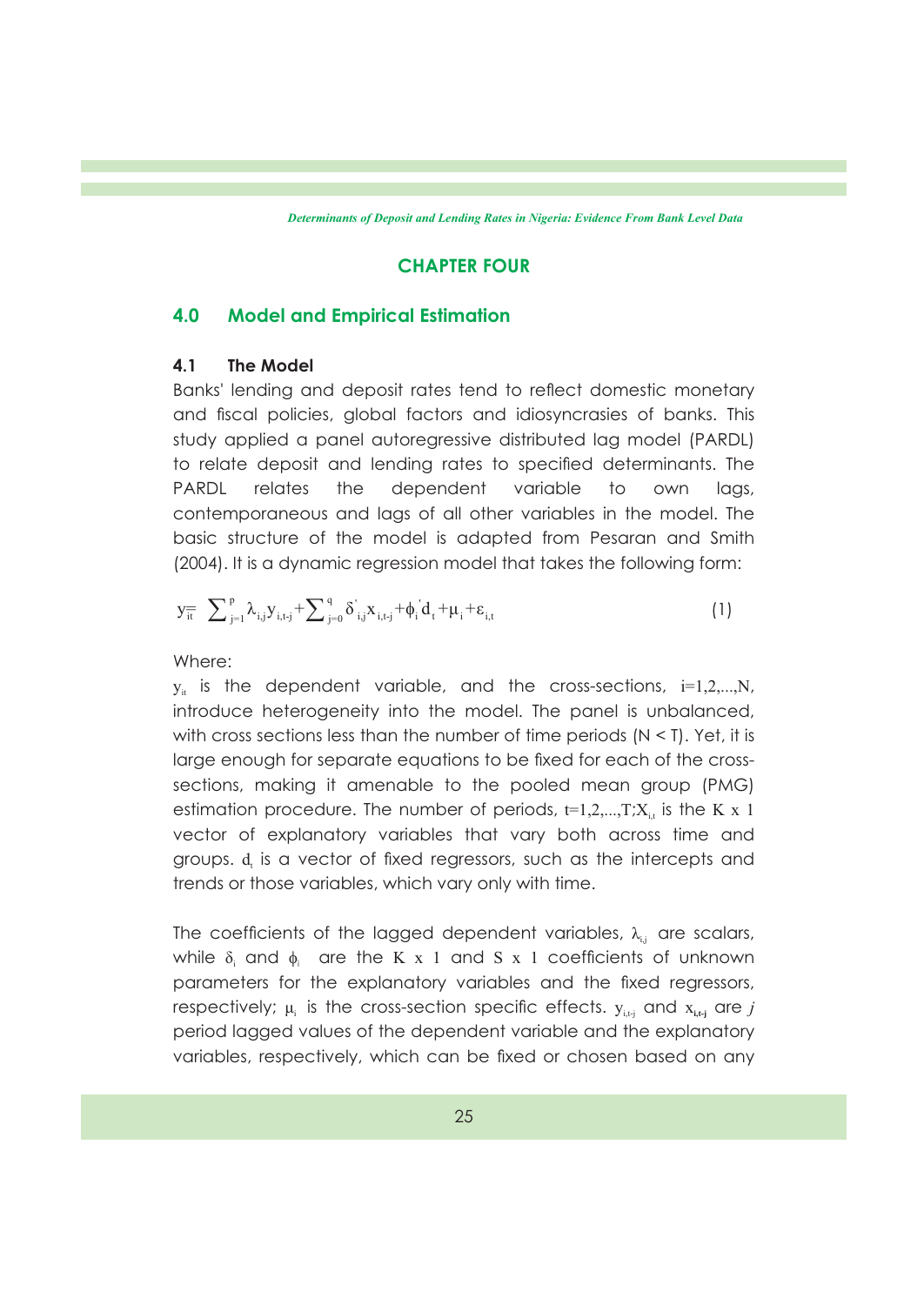lag selection criteria. The error terms,  $\varepsilon_{\text{in}}$  are expected to be independently distributed across *i* and *t,* with expected zero means and constant variances,  $\sigma^2$ . They are also distributed independently of the regressors,  $X_{i,t}$  and  $d_t$  - a requirement for consistent estimation of the short-run coefficients.

Where the variables in the model are integrated of order one or less, such that the error term from their long-run relationship is I(0) for all I, it becomes necessary to work with the re-parameterised error correction representation of Equation 1, of the form:

$$
\Delta y_{it} = \phi_i(y_{i,t-1} - \beta_i x_{i,t}) + \sum_{j=1}^{p-1} \lambda^*_{i,j} \Delta y_{i,t-j} + \sum_{j=0}^{q-1} \delta_j' \Delta x_{i,t-j} + \chi_i d_t + \mu_i + \varepsilon_{i,t}
$$
\n(2)

Where:

$$
\phi_i = -(1 - \sum_{j=1}^p \lambda_{i,j}), \beta_i = \sum_{j=0}^q \delta_{i,j}, \lambda^*_{i,j} = -\sum_{m=j+1}^p \lambda_{i,m}, j=1,2,...p-1 \text{ and } \delta^*_{i,j} = -\sum_{m=j+1}^q \delta_{i,m}, j=1,2,...q-i
$$

The parameter  $\theta_i$ , is the error correction term that defines the speed of adjustment from short-run deviation to long-run equilibrium. It is expected to be negative and statistically significant. The vector  $\beta'$ , contains the long-run coefficients relating the dependent and exogeneous variables in the model.  $\lambda_{ij}^*$  and  $\delta_{ij}^*$  are short-run coefficients.

### **4.2 Description of Variables**

The dependent variables used in the model are the average term deposit rate (ADR) and prime lending rate (PLR). The ADR is the average of saving deposits of various maturities, ranging from sevendays to over twelve months. This differed from prior studies, e.g. De Graeve et al. (2007), which estimated separate regressions for rates of different maturities. Thus, the model recognises the co-movement of deposit rates over time. The PLR is the rate on loans to prime customers, who account for the largest share of banks loans in value to the private sector.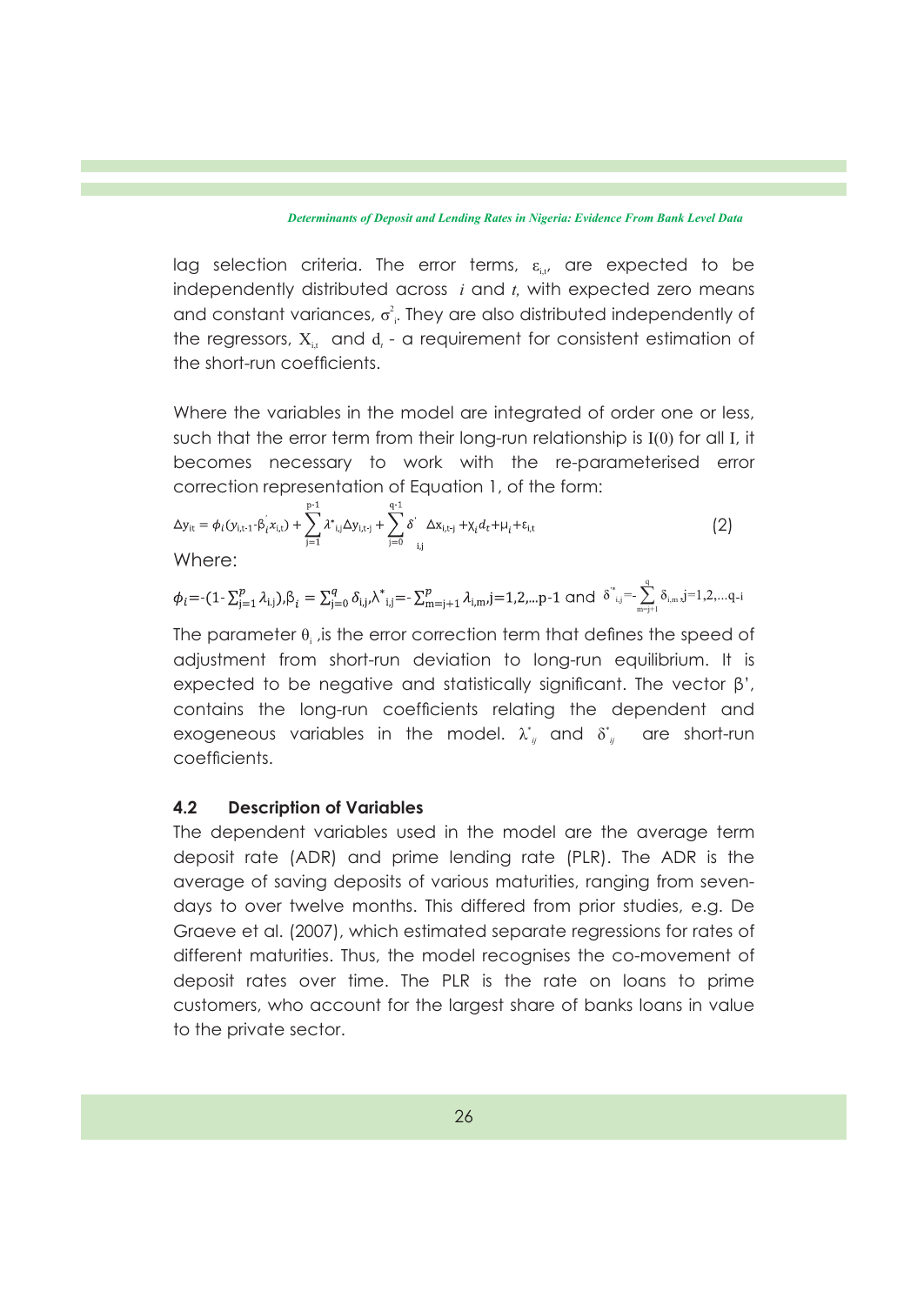Consistent with most studies, the determinants of deposit and lending rates are categorised into bank-level and macroeconomic factors. There are six (6) bank-specific and five (5) macroeconomic variables in the model. The choice of variables was guided by the dilemma of minimising interest expense and deposit retention by the banks on one hand, and profit maximisation against the risk of defaults by borrowers on the other.

The following bank-specific factors were considered in the study: total assets (TA), concentration ratios (CR); excess liquidity ratios (LRx); credit risk (CRs); cost of banks' funds (COF) and profitability, measured by the net interest margin (NIM). The macroeconomic factors are market competitiveness, measured by the Herfindahl Hirschman Index (HI); real GDP growth rate (rGDPg), yearly headline inflation (INF), the inter-bank rate (INR) and 91-day Treasury bill rate (TBR). The variables and their a priori expectations are described in Table 1.

|                                        | Variable                         | <b>Description</b>                                                                                                                                     | A priori Expectation                                                                            |
|----------------------------------------|----------------------------------|--------------------------------------------------------------------------------------------------------------------------------------------------------|-------------------------------------------------------------------------------------------------|
| Dependent<br><b>Variables</b>          | Average Term-<br>Deposit Rate    | The average of seven<br>days to over twelve<br>months deposit rates.<br>Average of saving<br>deposits of various<br>maturities, ranging from<br>months |                                                                                                 |
|                                        | Prime Lending<br>Rate            | the rate on loans to prime<br>(high net-worth)<br>customers                                                                                            |                                                                                                 |
| <b>Bank-Specific</b><br><b>Factors</b> | Total Assets (TA)                | <b>Bank's Assets</b>                                                                                                                                   | Vary negatively with both<br>deposit and lending rates                                          |
|                                        | Concentration<br>Ratios (CR)     | Each bank's share in the<br>total banks' assets                                                                                                        | indeterminate $(+/-)$                                                                           |
|                                        | Excess Liquidity<br>Ratios (Lrx) | Actual liquidity ratio less<br>prescribed liquidity ratios                                                                                             | Deposit and lending rates<br>are expected to vary<br>negatively with excess<br>liquidity ratios |

|  |  |  | <b>Table 1: Variables Description</b> |
|--|--|--|---------------------------------------|
|--|--|--|---------------------------------------|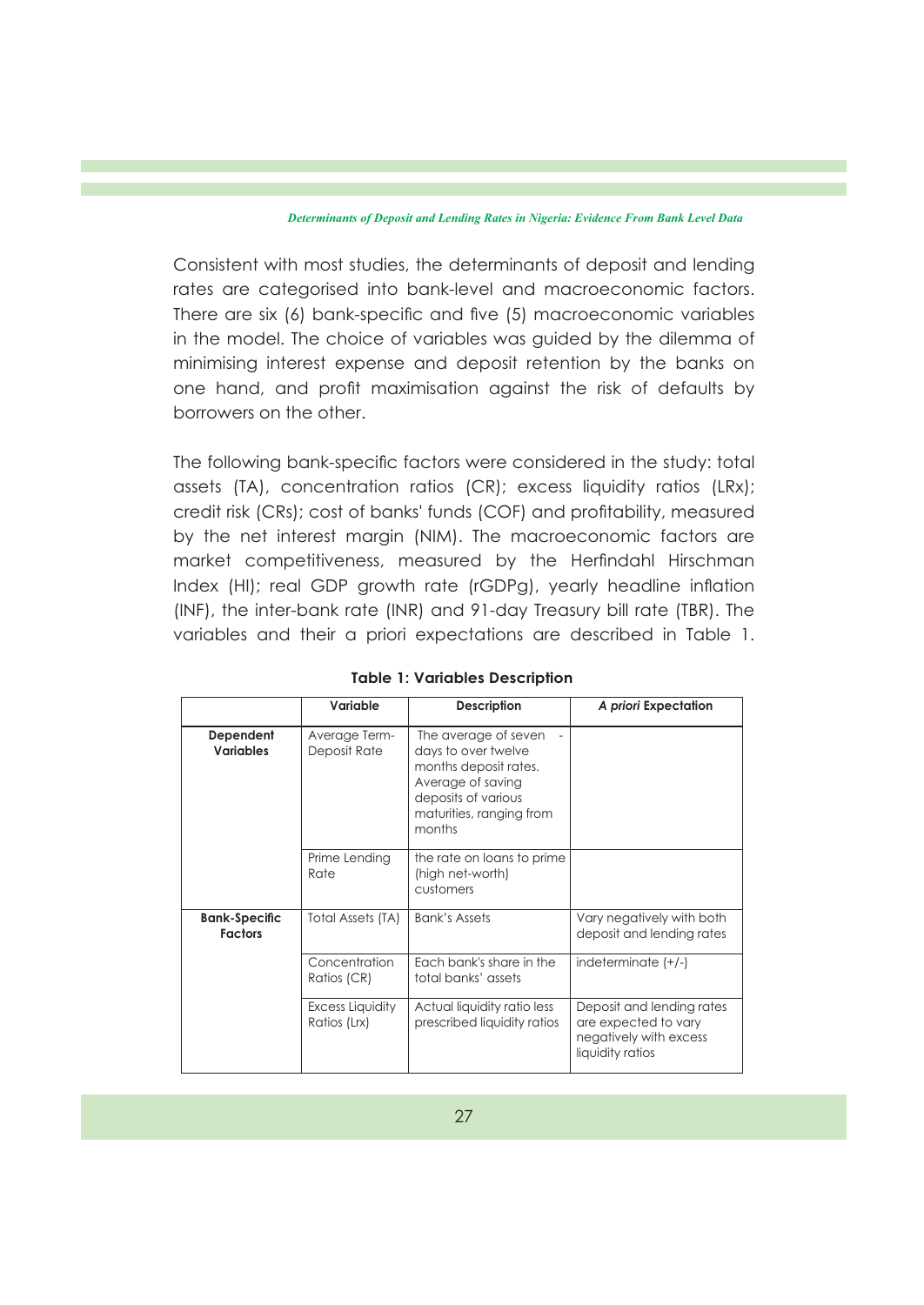|                                 | Variable                                                 | <b>Description</b>                                                                                                                                                                                      | A priori Expectation                                                                                                                                                                |
|---------------------------------|----------------------------------------------------------|---------------------------------------------------------------------------------------------------------------------------------------------------------------------------------------------------------|-------------------------------------------------------------------------------------------------------------------------------------------------------------------------------------|
|                                 | Credit Risk (CRS)                                        | Non-performing loans<br>divided by outstanding<br>total loans and<br>advances.                                                                                                                          | A positive relationship<br>between credit risk<br>measure and banks<br>deposit and lending rates is<br>expected.                                                                    |
|                                 | Cost Of Banks<br>Funds (COF)                             | COF includes interest<br>expense, insurance<br>premium, and overheads<br>(salaries, administrative<br>expenses, depreciation<br>of fixed assets and other<br>non-interest expenses).                    | A high-cost bank is<br>expected to have a higher<br>interest rate spread as a<br>cost-saving measure.                                                                               |
|                                 | Net Interest<br>Margin /Banks'<br>Profitability<br>(NIM) | The difference between<br>total interest income<br>(including commission<br>received over loans) and<br>interest expenses over<br>deposits expressed as a<br>ratio of total interest-<br>earning assets | A positive relationship is<br>expected on the<br>coefficient of NIM on the<br>deposit equation. We also<br>expect such banks to<br>charge competitively<br>lower interests on loans |
| Macroeconomic<br><b>Factors</b> | <b>Real GDP</b><br>Growth Rate<br>(Rgdpg)                | Percentage change in<br>real GDP                                                                                                                                                                        | Vary Negatively with<br>deposit rate and positively<br>with lending rate.                                                                                                           |
|                                 | Headline<br>Inflation (INF)                              | Year-on-year change of<br>the Composite<br>Consumer Price Index                                                                                                                                         | Expected effects of<br>inflation in both deposit<br>and lending rates would be<br>positive.                                                                                         |
|                                 | Inter-Bank Rate<br>(INR)                                 | The interest rate at which<br>banks access funds<br>overnight from each<br>other to square their<br>books                                                                                               | A positive association is<br>expected between policy<br>rate and both interest<br>rates                                                                                             |
|                                 | Herfindahl<br>Hirschman<br>Index (Hi)                    | Herfindahl Hirschman<br>Index is calculated as<br>$H I = \sum_{i=1}^{n} (k)^{2}$<br>where K denotes each<br>bank's share in the total                                                                   | Negative (positive)<br>relationship between<br>deposit (lending)                                                                                                                    |
|                                 | <b>Treasury Bill</b><br>Rate (TBR)                       | 91-Day Treasury Bill<br>discount rate                                                                                                                                                                   | A positive relationship<br>between the T-bill and<br>both deposit and lending<br>rates is expected.                                                                                 |

Source: Authors' Compilation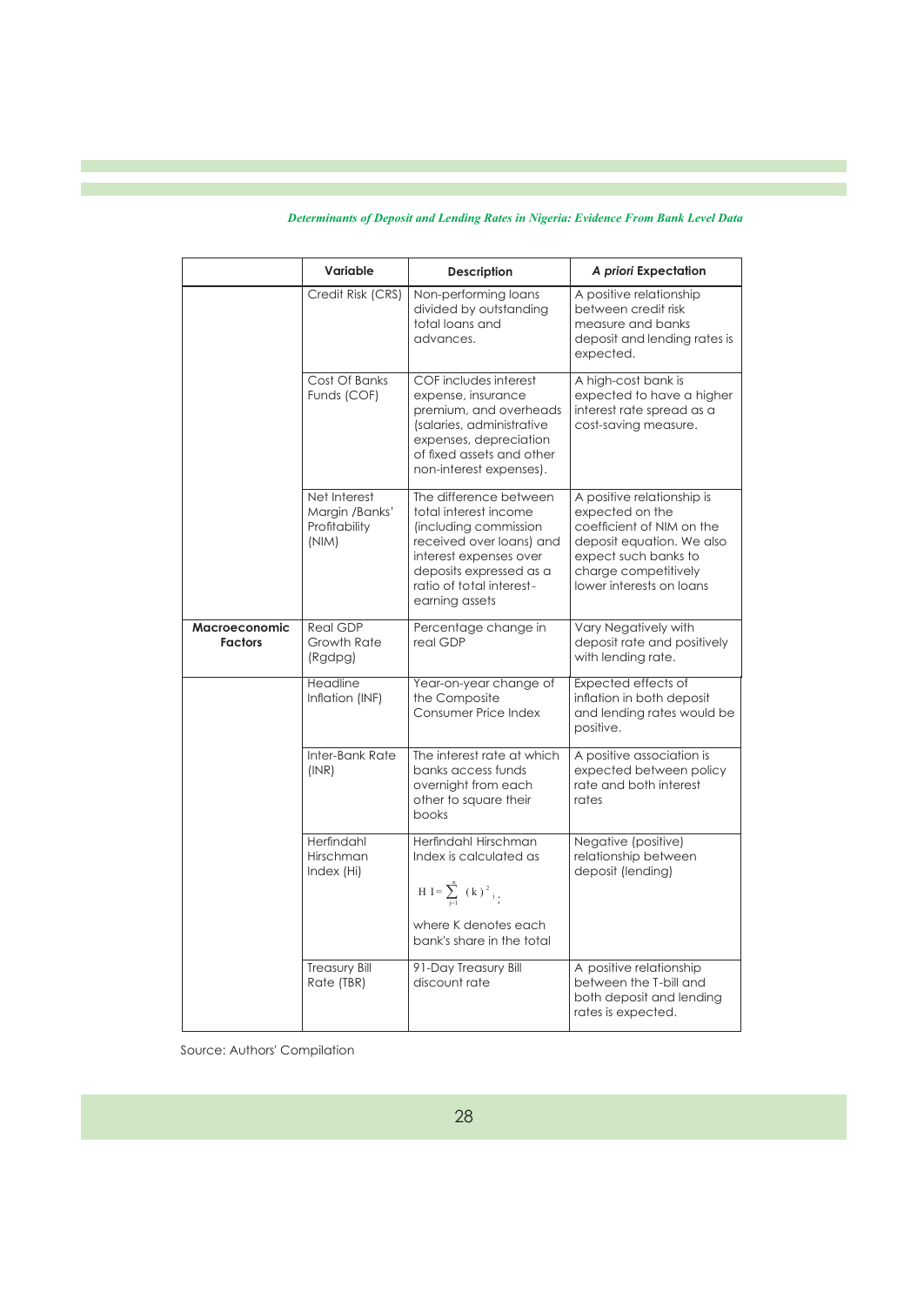#### **4.3 Source of Data**

Quarterly bank-level data were obtained from 17 banks' returns at the CBN, over 2010Q1 to 2017Q4. The period of study was chosen to avoid structural breaks in the data as the major reforms in the banks were carried out prior to the period. The 17 banks collectively account for over 80 per cent of assets and deposits in the market and so provide sufficient coverage for the industry. The bank-level data was meant to capture heterogeneous responses of banks interest rates to macroeconomic, global and bank-specific factors. Data on macroeconomic variables, including real GDP growth and inflation were sourced from the National Bureau of Statistics, Nigeria, while that on financial sector-based macro-variables were sourced from the CBN statistical database.

### **4.4 Estimation Procedure**

The study applied a panel autoregressive distributed lag (PARDL) model and utilised the pooled mean group estimator (PMGE), popularised in Pesaran et al. (1995, 1997). The PMGE accommodates the stationarity challenges often associated with time series data and accounts for common and idiosyncratic factors, as well as, cross dependencies. It is an intermediate estimator between the mean group (MG) estimator (which averages the means of individual crosssectional regressions) and the traditional fixed-effects and instrumental-variable estimators<sup>4</sup>. The technique allows intercepts to vary among cross-sections, but constraints all other coefficients and variances to be the same for all the units.

Pesaran and Smith(1995) further showed that where *N* and *T* are sufficiently large, such that a separate equation can be estimated for each *N*, the assumption of homogeneity of slope parameters does

such as generalized method-of-moments (GMM) estimator Anderson and Hsiao (1981, 1982), (Arellano 1989), and Arellano and Bond (1991),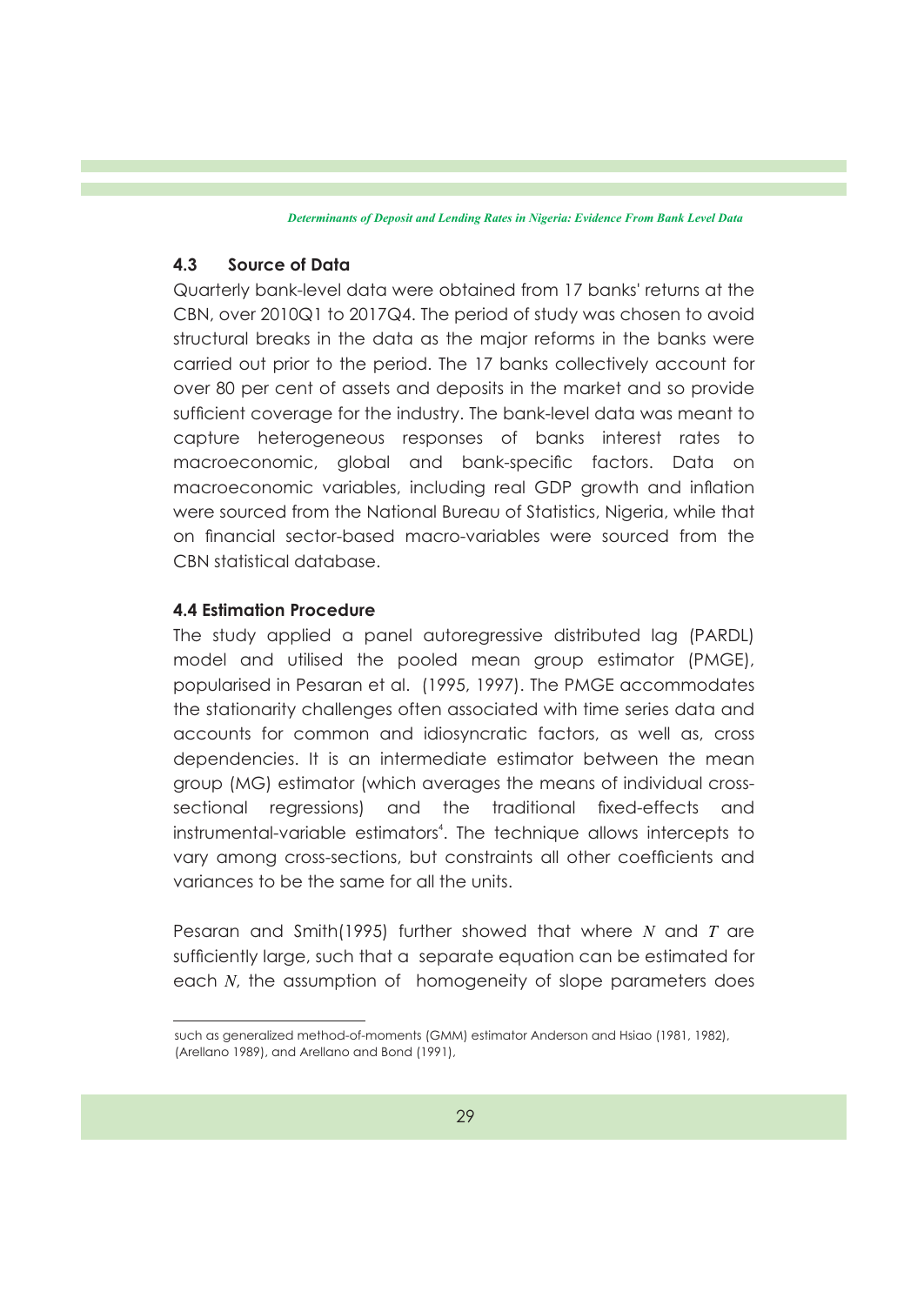not hold and so the traditional fixed effects or instrumental variables estimator can produce misleading estimates of the average values of the parameters in dynamic panel data models. Although the groups may be heterogeneous, their structural similarities could allow for the long-run coefficients to be identically constrained, while short-run coefficients and error variances differ across the groups.

Equation 2 is utilised for estimating the long-run relationship of banks interest rates and their determinants, an error correction representation of equation 1. Except for inflation, economic growth and interest rate, all other variables were log-transformed in the model. Empirical estimates are presented in Tables 5 and 7. Lag length selection for all the equations was automatic and based on the Akaike information criterion (AIC).

### **4.4.1 Summary Statistics**

Table 2 presents the summary statistics and Table 3, the crosscorrelations matrix. The variables exhibited some variability in means, and several have their kurtosis lower than 3. The low probability values for the Jacque-Bera statistics suggests that the null of normality is rejected for all other variables. In addition, the cross-correlation matrix suggests that multi-collinearity is likely to be present among the variables which is expected in a panel regression. The dependent and independent variables appeared to be generally correlated with the expected signs. For instance, the average term deposit rate is positively correlated with the prime lending rate, and the average term deposit rate is positively correlated with the size variables. Nonetheless, these are bivariate relationships and may not necessarily be interpreted as constituting causation.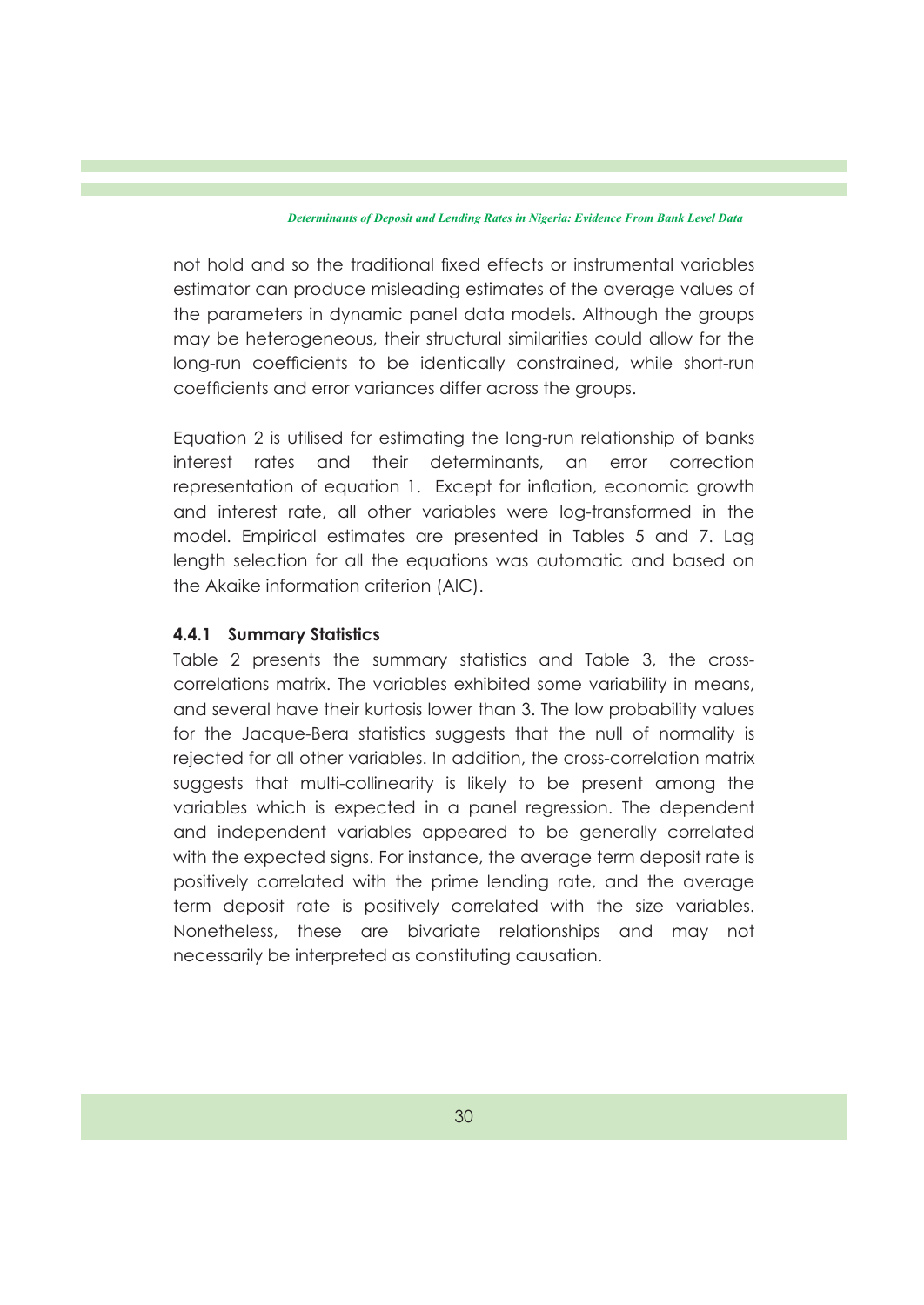|             | <b>ADR</b> | <b>PLR</b> | <b>LRX</b> | н     | <b>NIM</b> | <b>CR</b> | <b>CRS</b> | <b>rGDP</b> | <b>IBR</b> | <b>INF</b> | <b>COF</b> | TΑ    | <b>TBR</b> |
|-------------|------------|------------|------------|-------|------------|-----------|------------|-------------|------------|------------|------------|-------|------------|
| Mean        | 5.6        | 17.3       | 22.7       | 6.8   | 0.01       | 5.9       | 0.2        | 16.6        | 12.9       | 11.8       | 14.0       | 27.5  | 10.2       |
| Med         | 5.7        | 17.0       | 18.3       | 6.8   | 0.01       | 4.4       | 0.07       | 16.6        | 14.2       | 11.8       | 12.5       | 27.6  | 10.6       |
| Max         | 13.8       | 28.0       | 99.9       | 6.9   | 0.3        | 16.9      | 11.9       | 16.7        | 33.1       | 18.6       | 106.3      | 29.2  | 14.7       |
| Min         | 0.03       | 0.2        | $-18.9$    | 6.7   | $-0.02$    | 1.3       | $-0.03$    | 16.4        | 1.6        | 7.8        | 0.0        | 25.8  | 1.7        |
| S.D.        | 3.2        | 4.3        | 20.2       | 0.04  | 0.03       | 4.2       | 0.7        | 0.1         | 6.7        | 3.3        | 10.7       | 0.8   | 3.5        |
| <b>Skew</b> | 0.08       | $-0.1$     | 1.1        | 1.1   | 5.9        | 1.03      | 12.9       | $-0.3$      | 0.6        | 0.5        | 4.7        | 0.02  | $-0.8$     |
| $J - B$     | 22.03      | 24.8       | 124.4      | 106.5 | 903.8      | 395.8     | 682.2      | 18.3        | 57.1       | 43.8       | 201.8      | 16.8  | 58.4       |
| Prob        | 0.00       | 0.0        | 0.0        | 0.0   | 0.0        | 0.0       | 0.0        | 0.0         | 0.0        | 0.0        | 0.0        | 0.0   | 0.0        |
| Obs.        | 543.0      | 543.0      | 543.0      | 543.0 | 543.0      | 543.0     | 543.0      | 543.0       | 543.0      | 543.0      | 543.0      | 543.0 | 543.0      |

### **Table 2: Summary Statistics**

Source: Authors' Computation

#### **Table 3: Cross Correlation Matrix**

|            | <b>ADR</b>     | <b>PLR</b>              | <b>LRX</b>              | HI             | <b>NIM</b>                       | <b>CR</b>      | <b>CRS</b> | rGDP    | <b>IBR</b> | <b>INF</b> | <b>COF</b>             | <b>TA</b> | <b>TBR</b> |
|------------|----------------|-------------------------|-------------------------|----------------|----------------------------------|----------------|------------|---------|------------|------------|------------------------|-----------|------------|
| <b>ADR</b> | 1.0            |                         |                         |                |                                  |                |            |         |            |            |                        |           |            |
| <b>PLR</b> | 0.1            | 1.00                    |                         |                |                                  |                |            |         |            |            |                        |           |            |
| <b>LRX</b> | $-0.2$         | $\sim 10^{-11}$<br>0.23 | 1.00                    |                |                                  |                |            |         |            |            |                        |           |            |
| HI         | $\sim$<br>0.23 | $\sim$<br>0.06          | 0.15                    | 1.00           |                                  |                |            |         |            |            |                        |           |            |
| <b>NIM</b> | $\sim$<br>0.03 | $\sim 10^{-11}$<br>0.09 | 0.01                    | 0.13           | 1.00                             |                |            |         |            |            |                        |           |            |
| CR.        | 0.01           | $\sim$<br>0.29          | $\sim$ $ \sim$<br>0.13  | 0.00           | 0.18                             | 1.00           |            |         |            |            |                        |           |            |
| <b>CRS</b> | 0.09           | 0.20                    | $\sim$ $-$<br>0.11      | 0.01           | $\overline{\phantom{a}}$<br>0.02 | $\sim$<br>0.10 | 1.00       |         |            |            |                        |           |            |
| rGDP       | 0.21           | 0.10                    | $\sim$ $ \sim$<br>0.24  | $\sim$<br>0.61 | $\sim$<br>0.13                   | 0.00           | 0.13       | 1.00    |            |            |                        |           |            |
| <b>IBR</b> | 0.15           | 0.09                    | $\sim 10^{-10}$<br>0.14 | $\sim$<br>0.43 | $\sim$ $ \sim$<br>0.09           | 0.00           | 0.14       | 0.49    | 1.00       |            |                        |           |            |
| <b>INF</b> | $\sim$<br>0.02 | 0.07                    | $\sim$ $-$<br>0.05      | 0.18           | $\sim$ $ \sim$<br>0.01           | 0.00           | 0.21       | $-0.01$ | 0.35       | 1.00       |                        |           |            |
| <b>COF</b> | 0.12           | 0.13                    | $\sim$<br>0.08          | 0.00           | 0.00                             | $\sim$<br>0.19 | 0.01       | 0.02    | 0.01       | $-0.04$    | 1.00                   |           |            |
| TA         | 0.23           | $\sim$<br>0.21          | $\sim$<br>0.23          | $\sim$<br>0.33 | 0.09                             | 0.17           | $-0.02$    | 0.35    | 0.26       | 0.06       | $\sim$ $ \sim$<br>0.13 | 1.00      |            |
| <b>TBR</b> | 0.16           | 0.04                    | $\sim$<br>0.07          | 0.56           | $\sim$<br>0.07                   | 0.00           | 0.07       | 0.45    | 0.28       | 0.07       | 0.00                   | 0.22      | 1.00       |

Source: Authors' Computation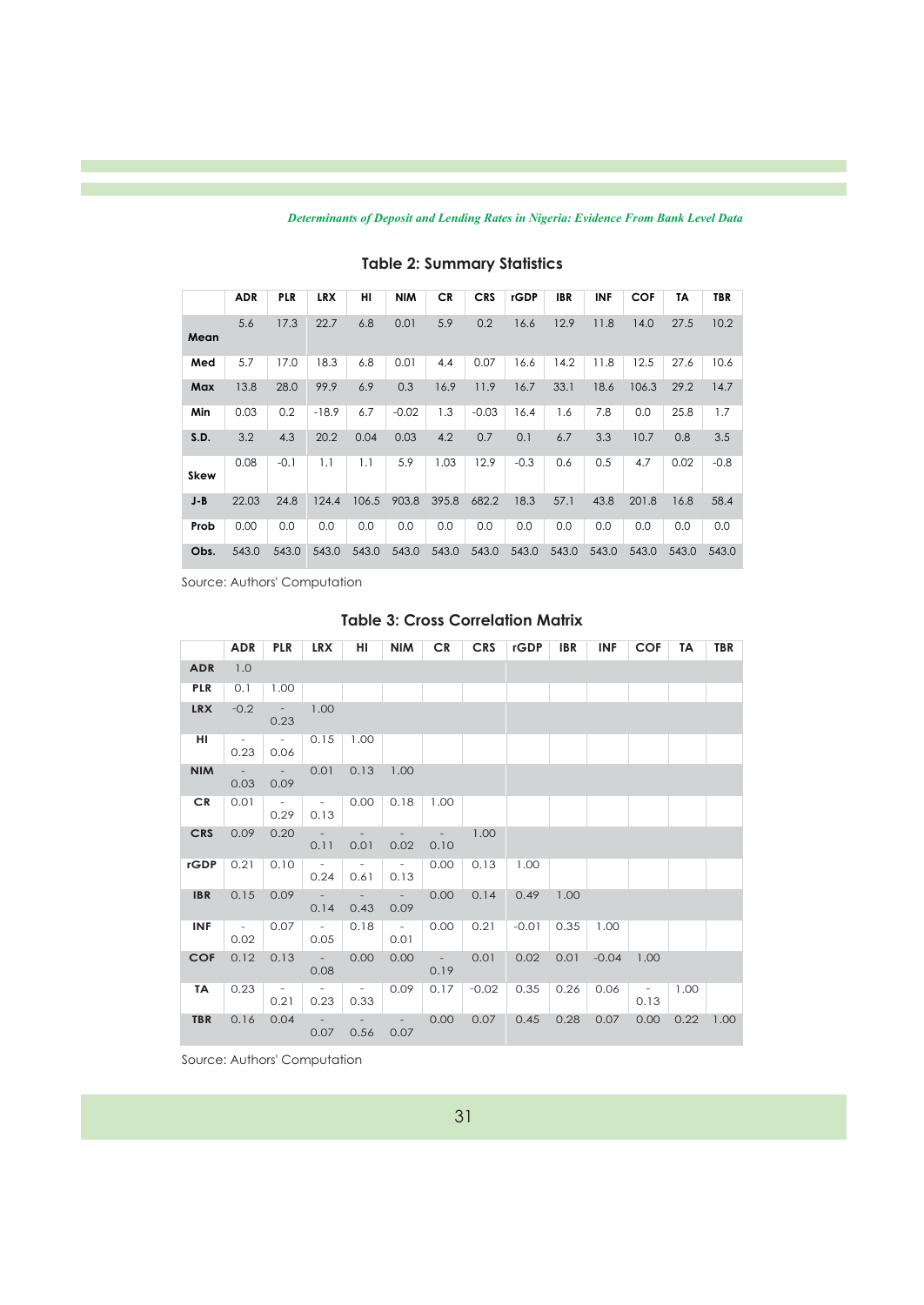#### **4.4.2 Unit Root Test**

The panel unit root test was based on the following dynamic structure:

$$
y_{it} = \rho_i y_{it-1} + x_{it} \delta_i + \varepsilon_{it}; i = 1, 2, ..., N; t = 1, 2, ..., T
$$
\n(3)

where  $y_{\scriptscriptstyle \it i\it i}$  is a stacked value of the series in the model, i=1,2,...,N represents the cross series that are observed over the period t=1,2,...,T,  $x<sub>i</sub>$  is the exogenous variable in the model, including any fixed or individual time trends. The coefficient  $\rho_i$  is the autoregressive coefficients and  $\varepsilon$  is expected to be well-behaved errors with constant means and homoscedastic variances. *y* is trend stationary if *<sup>i</sup>*  $\rho_i$  <1, but contains a unit root if  $\rho_i$ =1.

Unit root test of Levin et al. (2002), Breitung (2000) and Hadri (2000) assumes a common unit root process among cross-sectional variables, such that  $\rho_i = \rho$  for all *i*, while test based on Im, Pesaran and Shin (IPS) (1997), Fisher-ADF and Fisher-PP tests allow  $\rho_i$  to vary across cross-sections. All tests are based on the ADF specification of the form:

$$
\Delta y_{it} = \alpha y_{it-1} + \sum_{j=1}^{pi} \beta_{ij} \Delta y_{it-j} + X'_{it} \delta + \varepsilon_{it}
$$
\n(4)

where for LLC and Breitung tests, the null and alternative hypotheses are  $H_0$ : $\alpha$ =0 and  $H_1$ : $\alpha$ <0 for all *i*, but the IPS test holds its null hypothesis: H<sub>0</sub>: $\alpha$ =0 for all *i*, and the alternative H<sub>1</sub>:  $\alpha$ <sub>i</sub> =0 for i=1,2...,N<sub>1</sub> and  $\alpha$ <sub>i</sub> =0 for i=N+1, N+2,...,N. The average *t*- Statistic for αi from the ADF regression is

$$
\overline{t} = 1/N \sum_{i=1}^{N} t_{iT} \tag{5}
$$

where  $t_{\text{tr}}$  is the ADF t-statistic for the cross-section *i*, with the *t*-Statistic assumed to be normally distributed.

Unit root test results from Levin, Lin & Chu (LL&C) (2002) and Im, Pesaran, and Shin (IPS) (1997) were generated, and the results are presented in Table 3. The decision was based on the associated probability values, providing grounds for rejection of the null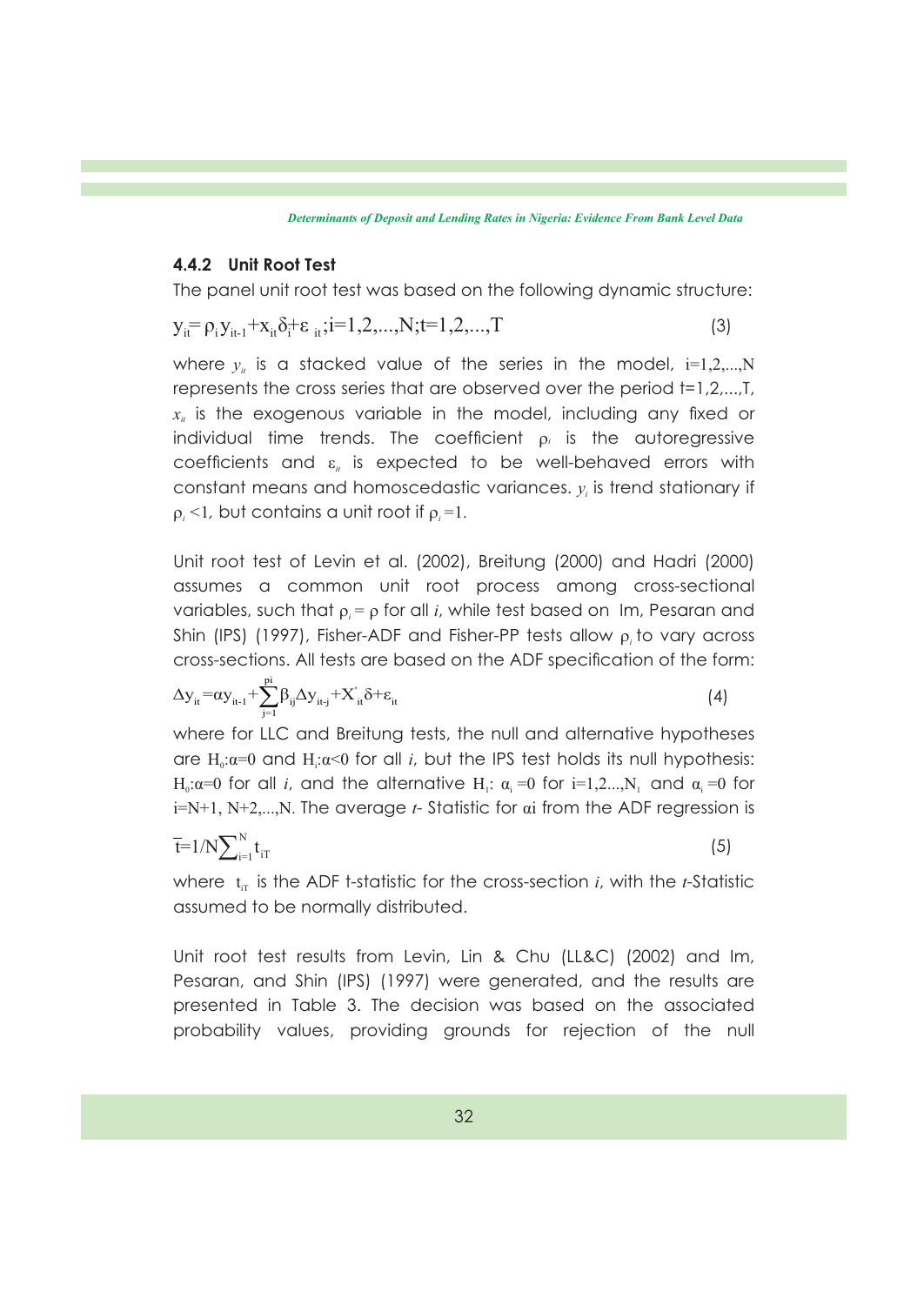hypothesis of a unit root. The null of a unit root was rejected at level for most of the variables with LL& C and slightly less for the IPS tests. However, the nulls of a unit root could be rejected at first difference for all other variables. The combination of I(0) and I(1) variables requires a test for long-run cointegration. However, where there is a signicant long-run relationship and the short-run adjustment coefficient is established, the presence of long-run cointegration among the variables is implied.

|            |         |      | LL&C                     |                          |                 | IP & S W-Stat |      |                          |                          |                 |
|------------|---------|------|--------------------------|--------------------------|-----------------|---------------|------|--------------------------|--------------------------|-----------------|
|            | Level   |      | <b>First diff</b>        |                          | <b>Decision</b> | Level         |      | <b>First diff</b>        |                          | <b>Decision</b> |
| Variable   | Stat    | Prob | Stat                     | Prob                     |                 | Stat          | Prob | Stat                     | Prob                     |                 |
| <b>ADR</b> | $-0.93$ | 0.18 | $-6.81$                  | 0.00                     | I(1)            | $-2.07$       | 0.02 | $-14.04$                 | 0.00                     | I(1)            |
| H I        | $-9.43$ | 0.00 | $\blacksquare$           | $\blacksquare$           | I(0)            | $-7.66$       | 0.00 | $\blacksquare$           | $\overline{\phantom{a}}$ | I(0)            |
| <b>LRX</b> | $-1.54$ | 0.06 | ÷,                       | ÷,                       | I(0)            | $-1.54$       | 0.06 | $\overline{\phantom{a}}$ | $\overline{\phantom{m}}$ | I(0)            |
| <b>NIM</b> | $-4.34$ | 0.00 | $\overline{\phantom{a}}$ | $\blacksquare$           | I(0)            | $-7.72$       | 0.00 | $\blacksquare$           | $\overline{\phantom{a}}$ | I(0)            |
| CR         | $-1.65$ | 0.05 | $\overline{\phantom{a}}$ | $\overline{\phantom{a}}$ | I(0)            | $-1.08$       | 0.14 | $-15.48$                 | 0.00                     | I(1)            |
| <b>CRE</b> | $-0.60$ | 0.27 | $-7.55$                  | 0.00                     | I(1)            | $-0.77$       | 0.22 | $-12.24$                 | 0.00                     | I(1)            |
| rGDG       | $-1.00$ | 0.16 | $-9.49$                  | 0.00                     | I(1)            | 0.36          | 0.64 | $-7.15$                  | 0.00                     | I(1)            |
| <b>IBR</b> | $-7.07$ | 0.00 | $\frac{1}{2}$            | $\overline{\phantom{0}}$ | I(0)            | $-2.98$       | 0.00 | $\overline{\phantom{a}}$ | -                        | I(0)            |
| <b>INF</b> | 0.66    | 0.75 | $-6.73$                  | 0.00                     | I(1)            | 0.60          | 0.73 | $-4.51$                  | $\theta$                 | I(1)            |
| COF        | $-5.45$ | 0.00 | $\overline{\phantom{a}}$ | $\overline{\phantom{a}}$ | I(0)            | $-6.27$       | 0.00 | $\overline{\phantom{a}}$ | $\overline{\phantom{a}}$ | I(0)            |
| <b>NTB</b> | $-8.12$ | 0.00 | $\overline{\phantom{a}}$ | -                        | I(0)            | $-8.21$       | 0.00 | -                        | $\overline{\phantom{a}}$ | I(0)            |
| <b>PLR</b> | $-0.37$ | 0.35 | $-9.63$                  | 0.00                     | I(1)            | $-1.25$       | 0.11 | $-12.86$                 | 0.00                     | I(1)            |
| <b>CRS</b> | 0.86    | 0.81 | $-8.31$                  | 0.00                     | I(1)            | 0.85          | 0.80 | $-13.08$                 | 0.00                     | I(1)            |

#### **Table 4: Unit Root Test**

Source: Authors' Computation

### **4.5 Estimated Results: Long-run and Error Correction Models (ECM)**

The two dependent variables (deposit and lending rates) were specified to be sensitive to bank-specific and macroeconomic factors. Only variables, which met theoretical expectation and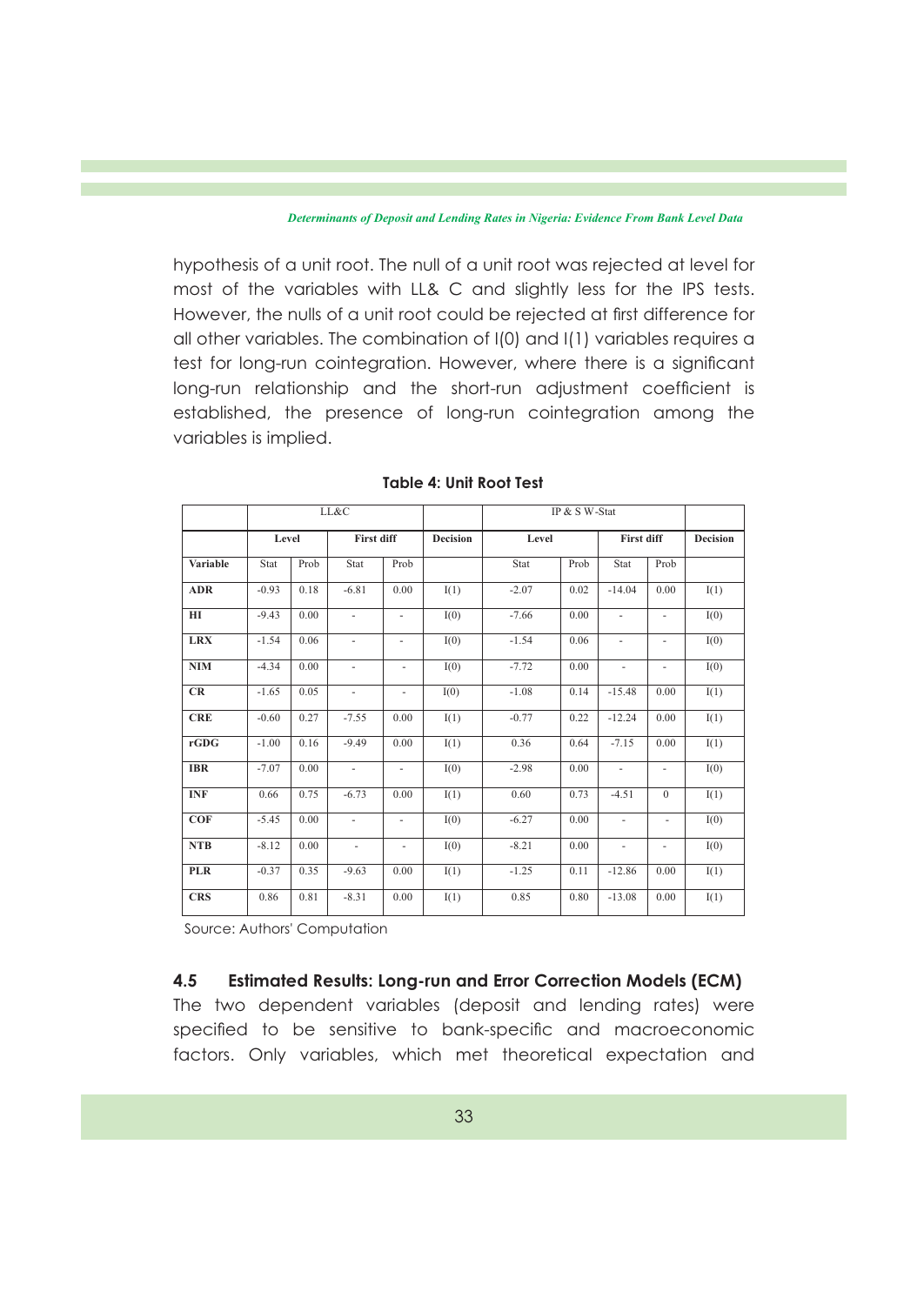exhibited statistical significance were reported and discussed. As shown in Tables 6 and 8, the exogenous variation from the steady state between the rates, corrected back towards equilibrium, exhibited similar dynamics at over 30.0 per cent. However, the speed of adjustment of deposit rates is slightly faster at 34.2 per cent.

### **4.5.1 Key Findings and Policy Implications**

The study found the following statistically significant variables for deposit and lending rates in Nigeria both in the short- and long-run.

### **4.5.1.1 Deposit Rates**

**Market Competitiveness** has a positive relationship with deposit rates contrary to the findings of prior studies (De Graeve et al., 2007; Bikker & Gerritsen, 2018). It was found, on average that deposit rates increased by 0.06 percentage point with a rise in competitiveness, which tends to support the market efficiency thesis of interest rates in Nigeria. Similarly, the relationship between deposit rates and **Market Concentration** was positive, suggesting that large banks tend to pay more on deposits, plausibly because of economies of scale and the ability to invest in cost reducing measures.

**Excess Liquidity Ratio** was found to be inversely related with deposit rates, signifying that banks with adequate liquid assets would be less aggressive in deposit mobilisation and so are more likely not to be keen in paying more on deposits. Similarly, **Bank Protability** was found to be negatively associated with deposit rates, which confirms the significance of interest expense on deposits in the cost of banks funds. This evidence further suggests that banks would generally tend to cut interest expense to maximise profit. It is, however, likely that to sustain profitability from long-term assets, banks would be more inclined to raising deposits rates to attract more deposits.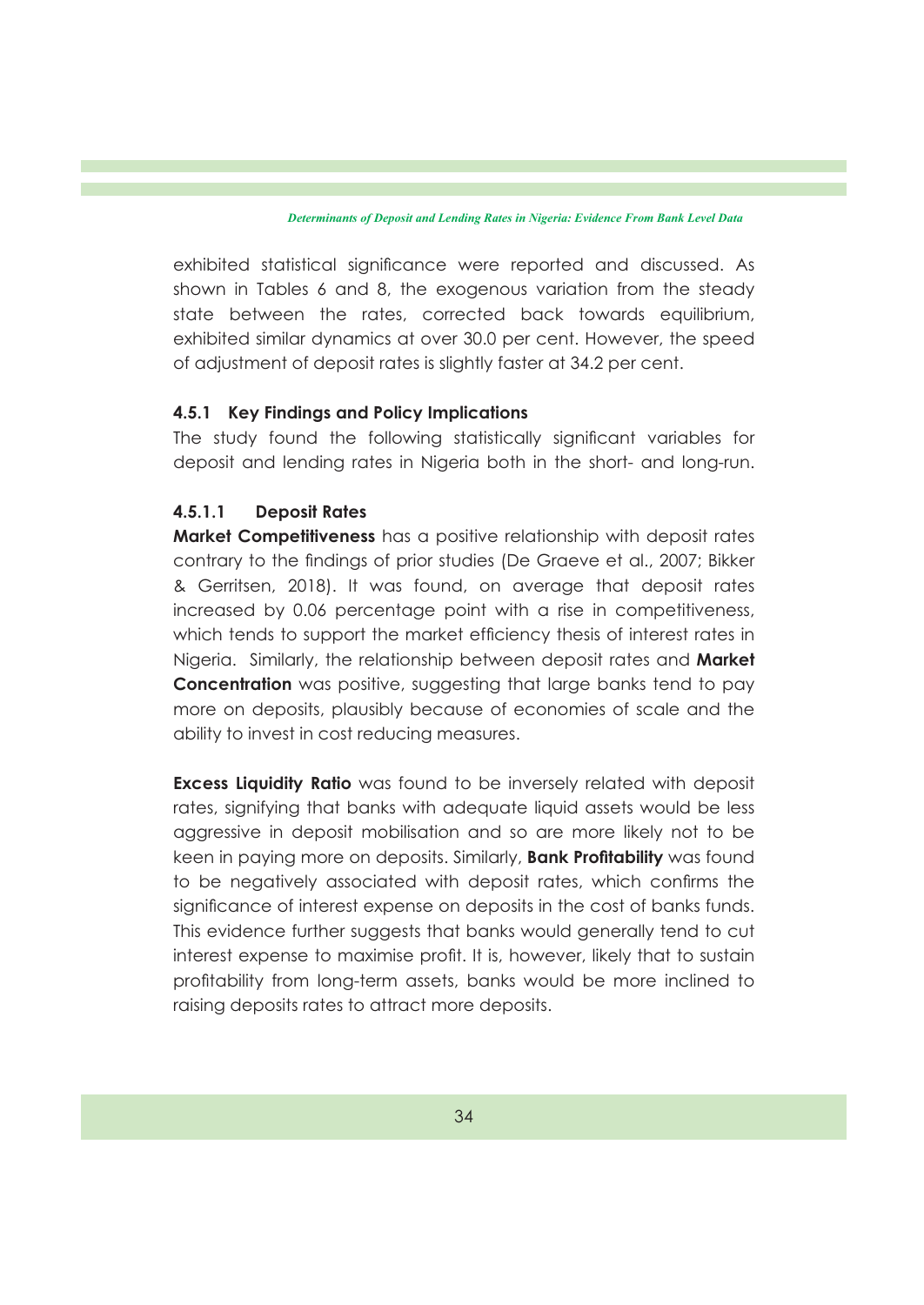The inverse relationship between **Bank Risk** measure and deposit rates is counter-intuitive, since depositors are likely to demand higher compensation to part with funds due to their risk perception on banks with high default rates. Literally, banks with high default risk would like to reduce their cost through low deposit rates when they are grappling with high non-performing loans.

The evidence on other macroeconomic variables was mixed. Results on the measure of economic growth suggests that deposit rates on average will go up by 0.01 per cent with a unit increase in real economic growth. While this is counter intuitive, the evidence suggests increased banks' quest for deposits under economic growth condition to acquire long-term assets, whose demand rises under good economic times. The inter-bank rate is positively related with banks' average deposit rates, indicating the impact of tight monetary policy on banks' liquidity, compelling them to mobilize deposits.

The impact of inflation on bank deposit rate was positive as expected and suggests overall risk aversion of depositors to inflation expectation. In the short-run, deposit rates are sensitive to the measure of competition, profitability and inflation expectation, and in the long run, deposit rates are sensitive to measures of competition, excess liquidity, profitability, market share, credit risk, economic growth, monetary policy and inflation. It is evident that the main forcing determinants of deposit rates in Nigeria are measures of competition, profitability and inflation, because they influence deposit rates both in the short and long run.

### **4.5.1.2 Lending Rates**

The study found a positive effect of average term deposit rate on the average lending rate in a region of 0.018 per cent, which supports that deposit rates are indeed a key component of banks' cost of operation. The result is reinforced by the positive and signicant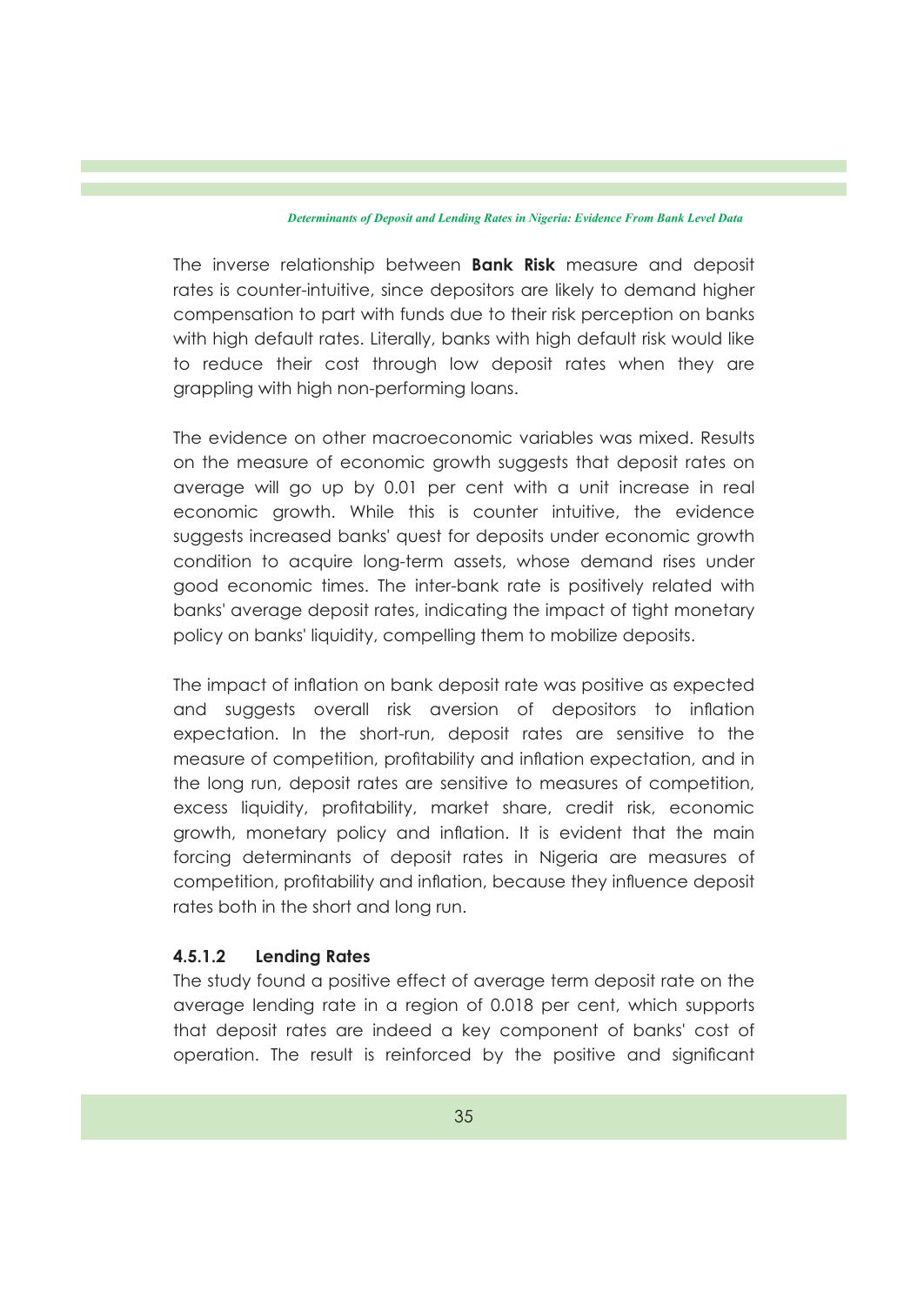coefficient of the proxy for the cost of funds. The negatively signed and statistically significant coefficient of banks size, validates the expectation that large banks have capacity to price their loans more competitively. Also, the bank risk variable is negatively related to lending rates, which suggests a cautious approach in banks' lending policies. Thus, the main long-term bank-level drivers of lending rates are the cost of banks' funds, market size, and risk taking by banks.

Bank lending rates are positively related with the 3-months treasury bills rate, which confirms the theoretical expectation of asset substitution in the financial market. Essentially, a unit increase in the Treasury bill rate increases average lending rates by 0.03 per cent. This implies that treasury bills potentially create shortages of loanable funds in the market, leading to hike in rates. The positive coefficient of inflation is consistent with the theoretical expectation that banks tend to factor in inflation expectation in their lending policies and would normally place a premium for inflation risk.

Like the finding on deposit rate, the negative influence of economic growth on lending rate is counter-intuitive because economic growth is expected to be accompanied by a high demand for bank loans. A plausible explanation could be concerns over uncertainties about future economic growth and the need to mitigate the excessive risk of defaults<sup>5</sup>. Therefore, the main bank-specific drivers of lending rates in Nigeria are the cost of banks' funds, market share and risk apatite; and the main macro determinants are inflation and yields on government securities. Economic growth appears to reduce lending rates, which is puzzling. The main forcing determinants of lending rates in the country are obviously, measures of competition, profitability and inflation, affecting the rates in both short and the long run.

 $^5$ Such may be the outcome of countercyclical measure to ward off buildup of risk to financial stability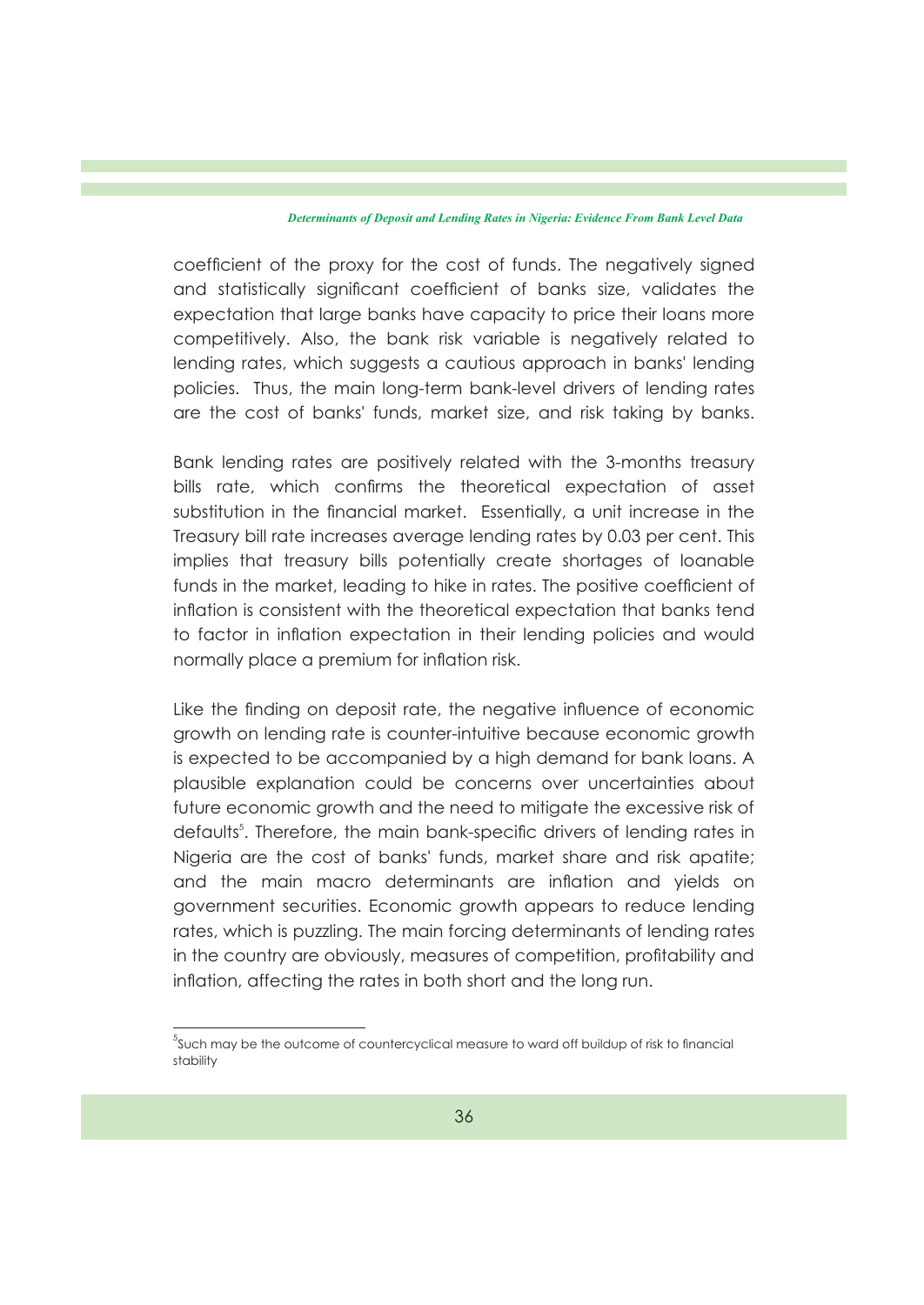| Variable     | Coef.    | S.E.  | t-Stat   | Prob. |
|--------------|----------|-------|----------|-------|
| HI           | 0.065    | 0.012 | 5.441    | 0.010 |
| <b>LRX</b>   | $-0.025$ | 0.007 | $-3.632$ | 0.000 |
| <b>NIM</b>   | $-0.011$ | 0.003 | $-3.542$ | 0.078 |
| <b>CR</b>    | 0.190    | 0.080 | 2.382    | 0.000 |
| <b>CRS</b>   | $-0.203$ | 0.085 | $-2.381$ | 0.000 |
| <b>LRGDP</b> | 0.011    | 0.003 | 4.436    | 0.001 |
| <b>IBR</b>   | 0.23     | 0.057 | 4.032    | 0.000 |
| <b>INF</b>   | 0.137    | 0.029 | 4.800    | 0.000 |

**Table 5: Long-Run Equation. Dependent variable: Deposit (ADR)**

Source: Authors' Computation

#### **Table 6: Short Run Equation**

| <b>ECM</b>    | $-0.342$ | 0.104 | $-3.282$ | 0.001 |
|---------------|----------|-------|----------|-------|
| $D(HI(-1))$   | $-0.011$ | 0.005 | $-2.153$ | 0.082 |
| $D(NIM (-1))$ | $-0.043$ | 0.008 | $-5.240$ | 0.020 |
| $D(INF(-1))$  | $-0.011$ | 0.001 | $-7.487$ | 0.088 |
|               | 1.605    | 0.433 | 3.709    | 0.001 |

Source: Authors' Computation

### **Table 7: Long-Run Equation. Dependent variable: (PLR) Lending**

| Variable    | Coef.    | S.E.  | t-Stat   | Prob. |
|-------------|----------|-------|----------|-------|
| <b>ADR</b>  | 0.081    | 0.019 | 4.323    | 0.000 |
| <b>COF</b>  | 0.046    | 0.006 | 7.362    | 0.000 |
| <b>LTA</b>  | $-0.827$ | 0.319 | $-2.588$ | 0.010 |
| <b>CRS</b>  | 0.727    | 0.310 | 2.347    | 0.000 |
| <b>TBR</b>  | 0.036    | 0.018 | 2.036    | 0.043 |
| <b>INF</b>  | 0.586    | 0.161 | 3.630    | 0.000 |
| <b>RGDP</b> | $-0.527$ | 0.120 | $-4.394$ | 0.005 |

Source: Authors' Computation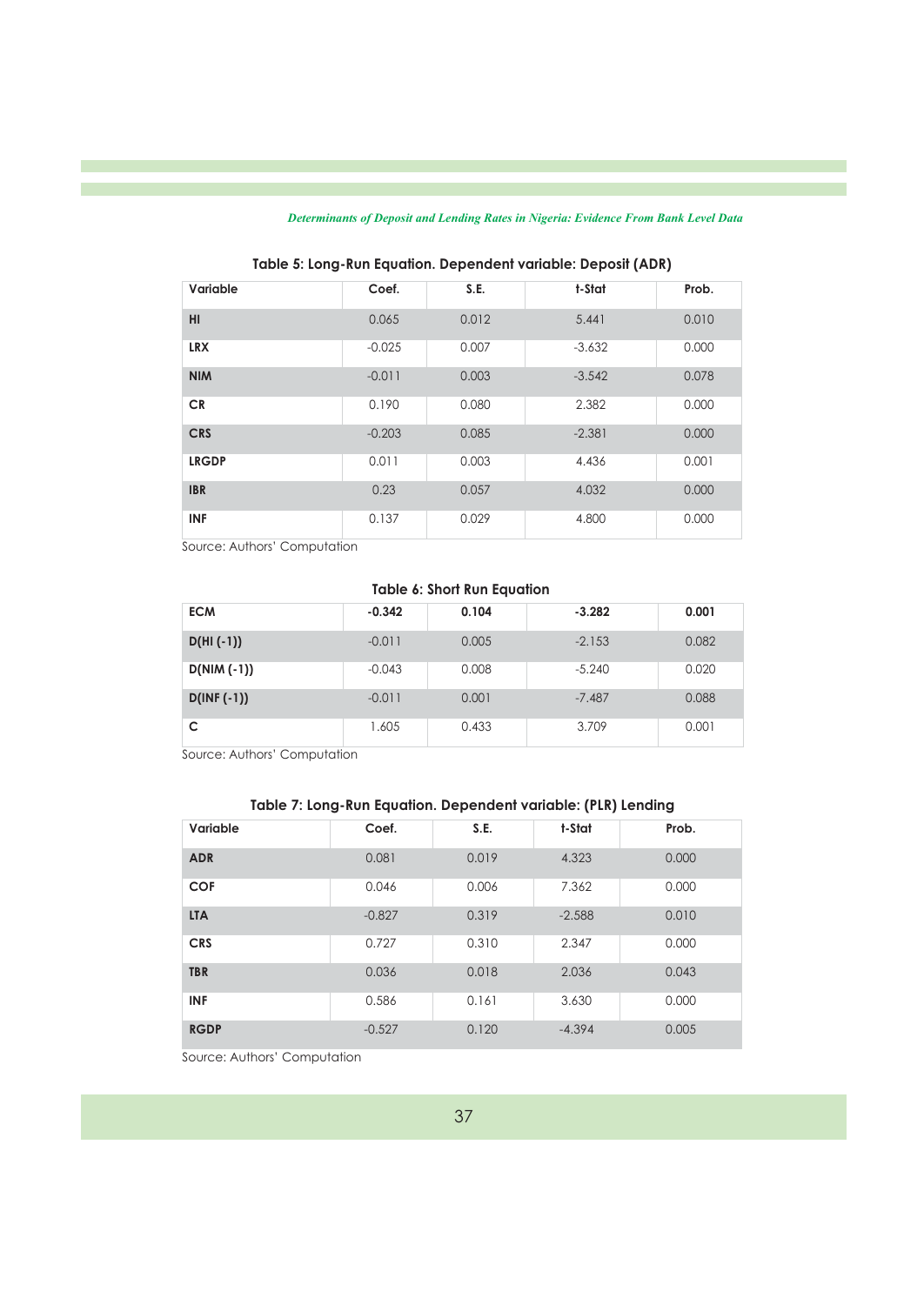| <b>ECM</b>   | $-0.333$ | 0.095 | $-3.490$ | 0.001 |
|--------------|----------|-------|----------|-------|
| $D(PLR(-2))$ | 0.187    | 0.092 | 2.034    | 0.043 |
| D(TA)        | $-0.028$ | 0.011 | $-2.546$ | 0.042 |
| D(RGDP)      | 0.256    | 0.085 | 3.003    | 0.020 |
|              | 1.175    | 0.457 | 2.571    | 0.001 |

#### **Table 8: Short Run Equation**

Source: Authors' Computation

The average short-run adjustment processes of individual bank's interest rates to the long-run equilibrium, presented in Tables 9 and 10, confirmed the variation in the banks' responses to given shocks. The banks are arranged according to their market power with the top six banks accounting for over 50 per cent of the market in terms of assets and deposits. However, the speed of adjustments in interest rates to macroeconomic and bank-specific shocks showed disproportionate responses but with no regard to market share. For instance, the largest response of the largest banks in assets and deposits was 13 per cent while the fifteenth bank exhibited a faster adjustment of 3 per cent. It is also evident that the short run adjustment of lending rates appears to be very slow in larger banks than smaller banks. For instance, the short run response of lending rates to shocks was found to be 0.6 per cent in the largest bank while the twelfth bank's response is faster at 79 per cent.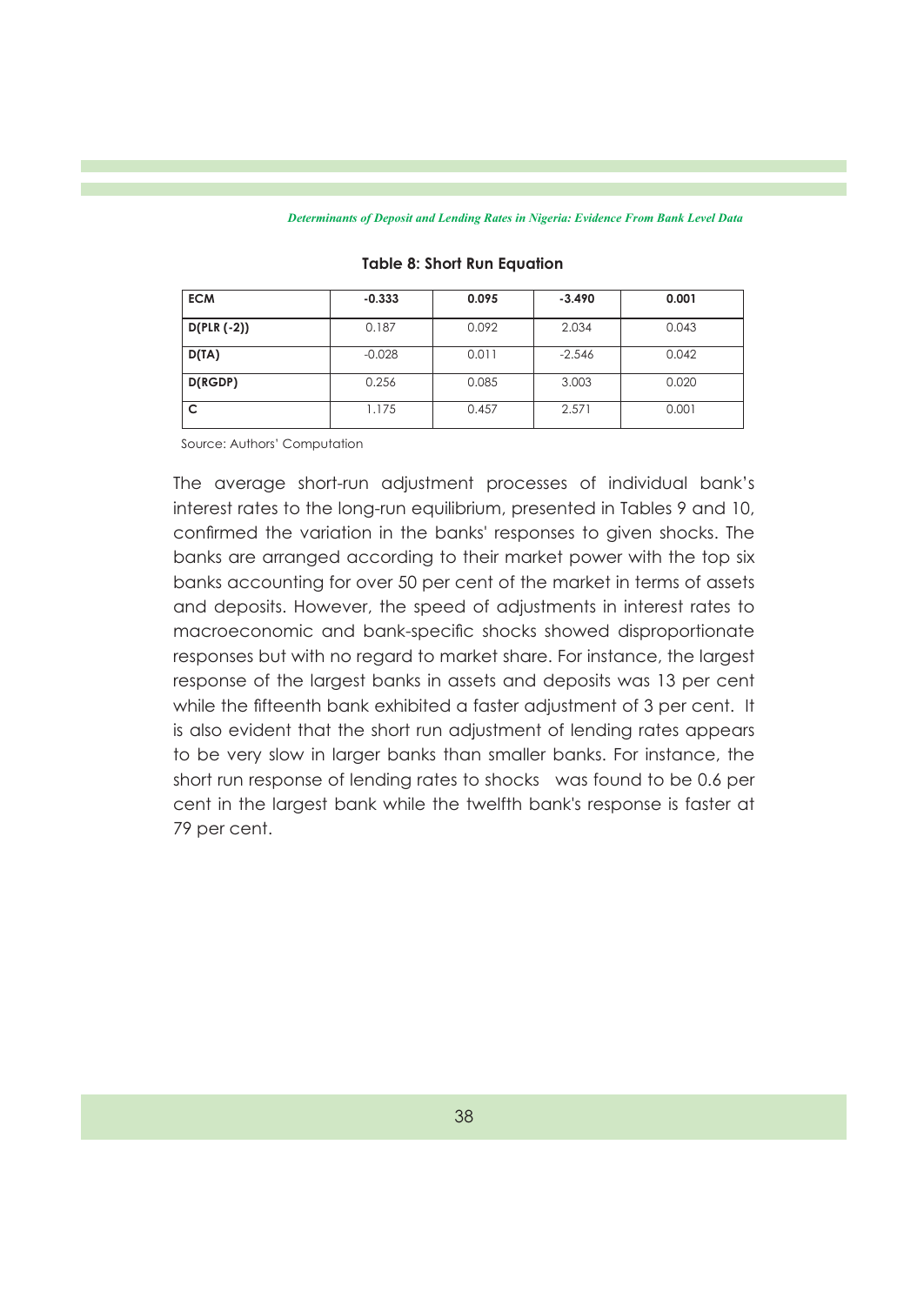| <b>Determinants of Deposit and Lending Rates in Nigeria: Evidence From Bank Level Data</b> |  |  |  |  |  |  |  |  |  |  |  |
|--------------------------------------------------------------------------------------------|--|--|--|--|--|--|--|--|--|--|--|
|--------------------------------------------------------------------------------------------|--|--|--|--|--|--|--|--|--|--|--|

|                         | Variable   | Coef.    | S.E.  | t-Stat   | Prob. |
|-------------------------|------------|----------|-------|----------|-------|
| 1                       | <b>ECM</b> | $-0.13$  | 0.003 | $-40.11$ | 0.00  |
| $\overline{\mathbf{2}}$ | <b>ECM</b> | 0.28     | 0.01  | 14.99    | 0.001 |
| $\mathbf{3}$            | ECM        | $-0.99$  | 0.04  | $-24.94$ | 0.00  |
| 4                       | ECM        | $-1.27$  | 0.02  | $-60.61$ | 0.00  |
| 5                       | ECM        | $-0.52$  | 0.01  | $-35.64$ | 0.00  |
| 6                       | <b>ECM</b> | $-0.001$ | 0.006 | $-1.76$  | 0.07  |
| $\overline{7}$          | ECM        | $-0.42$  | 0.008 | $-54.92$ | 0.00  |
| 8                       | <b>ECM</b> | $-0.03$  | 0.004 | $-8.79$  | 0.003 |
| 9                       | ECM        | $-0.08$  | 0.002 | $-42.53$ | 0.00  |
| 10                      | ECM        | $-0.09$  | 0.01  | $-7.89$  | 0.004 |
| 11                      | ECM        | $-0.20$  | 0.003 | $-70.38$ | 0.00  |
| 12                      | ECM        | $-0.47$  | 0.03  | $-13.14$ | 0.001 |
| 13                      | <b>ECM</b> | $-0.40$  | 0.03  | $-12.31$ | 0.001 |
| 14                      | <b>ECM</b> | $-1.13$  | 0.05  | $-21.27$ | 0.00  |
| 15                      | <b>ECM</b> | $-0.03$  | 0.001 | $-33.51$ | 0.00  |
| 16                      | ECM        | $-0.11$  | 0.003 | $-39.81$ | 0.00  |
| $17\,$                  | ECM        | $-0.14$  | 0.006 | $-24.74$ | 0.00  |

## **Table 9: Short-Run Model (ATD)**

Source: Authors' Computation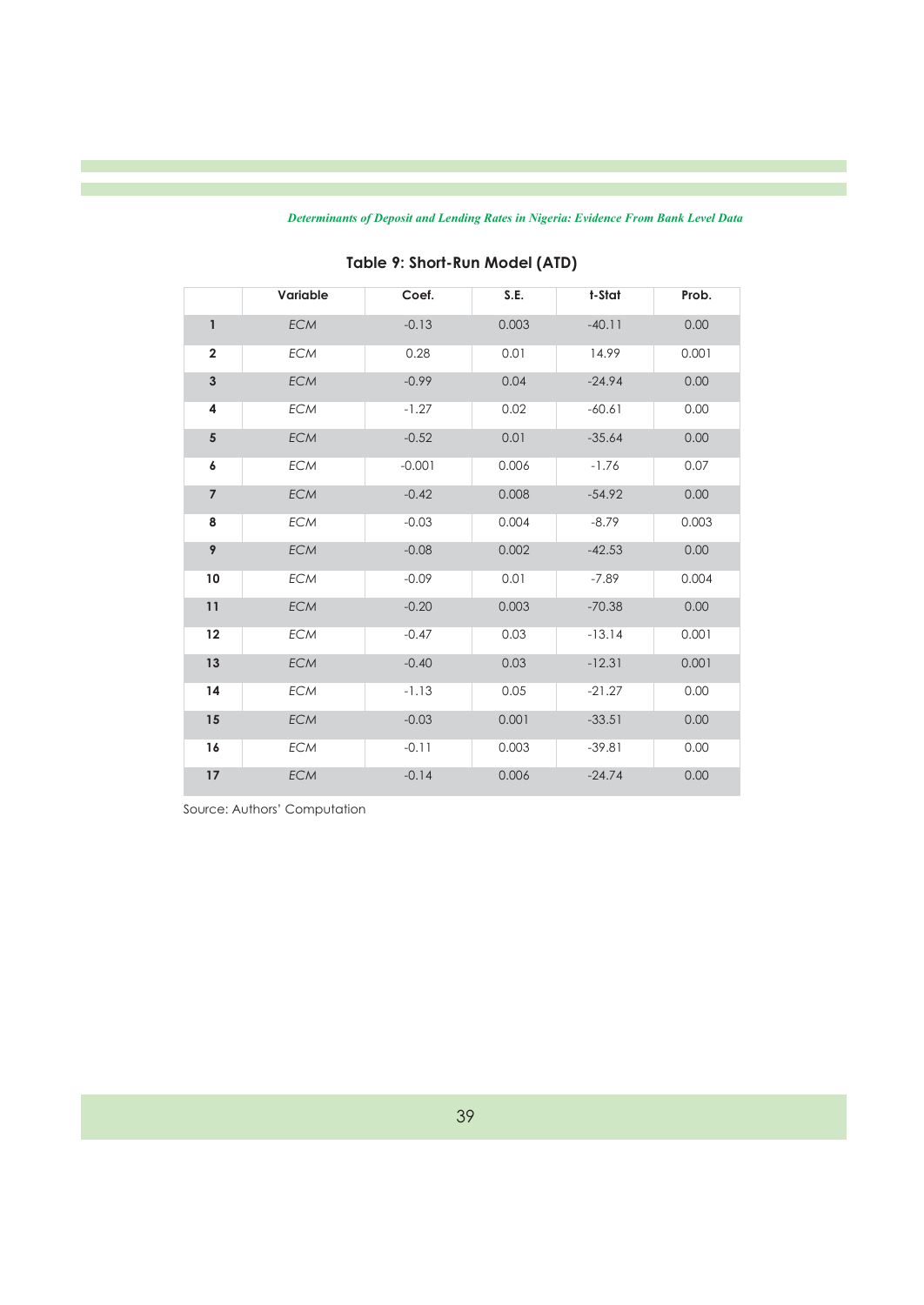|                         | Variable   | Coef.    | S.E.  | t-Stat    | Prob. |
|-------------------------|------------|----------|-------|-----------|-------|
| $\mathbf{1}$            | <b>ECM</b> | $-0.006$ | 0.001 | $-7.881$  | 0.006 |
| $\overline{\mathbf{2}}$ | <b>ECM</b> | 0.03     | 0.006 | 6.041     | 0.009 |
| 3                       | <b>ECM</b> | $-0.40$  | 0.004 | $-108.09$ | 0.000 |
| 4                       | <b>ECM</b> | $-0.25$  | 0.015 | $-16.88$  | 0.001 |
| 5                       | <b>ECM</b> | $-1.49$  | 0.044 | $-33.52$  | 0.000 |
| 6                       | <b>ECM</b> | $-0.56$  | 0.002 | $-240.05$ | 0.000 |
| $\overline{7}$          | <b>ECM</b> | 0.06     | 0.001 | 37.94     | 0.000 |
| 8                       | <b>ECM</b> | $-0.43$  | 0.013 | $-36.45$  | 0.000 |
| 9                       | <b>ECM</b> | $-0.09$  | 0.002 | $-34.77$  | 0.000 |
| 10                      | <b>ECM</b> | 0.03     | 0.002 | 24.08     | 0.000 |
| 11                      | ECM        | $-0.06$  | 0.005 | $-15.96$  | 0.001 |
| 12                      | <b>ECM</b> | $-0.79$  | 0.026 | $-29.86$  | 0.000 |
| 13                      | <b>ECM</b> | $-0.23$  | 0.011 | $-25.47$  | 0.000 |
| 14                      | <b>ECM</b> | $-0.41$  | 0.048 | $-10.06$  | 0.002 |
| 15                      | <b>ECM</b> | $-0.53$  | 0.019 | $-29.13$  | 0.000 |
| 16                      | <b>ECM</b> | $-0.25$  | 0.001 | $-318.71$ | 0.000 |
| $17\,$                  | <b>ECM</b> | 0.004    | 0.002 | 2.61      | 0.079 |

## **Table 10: Short-Run Model (PLR)**

Source: Authors' Computation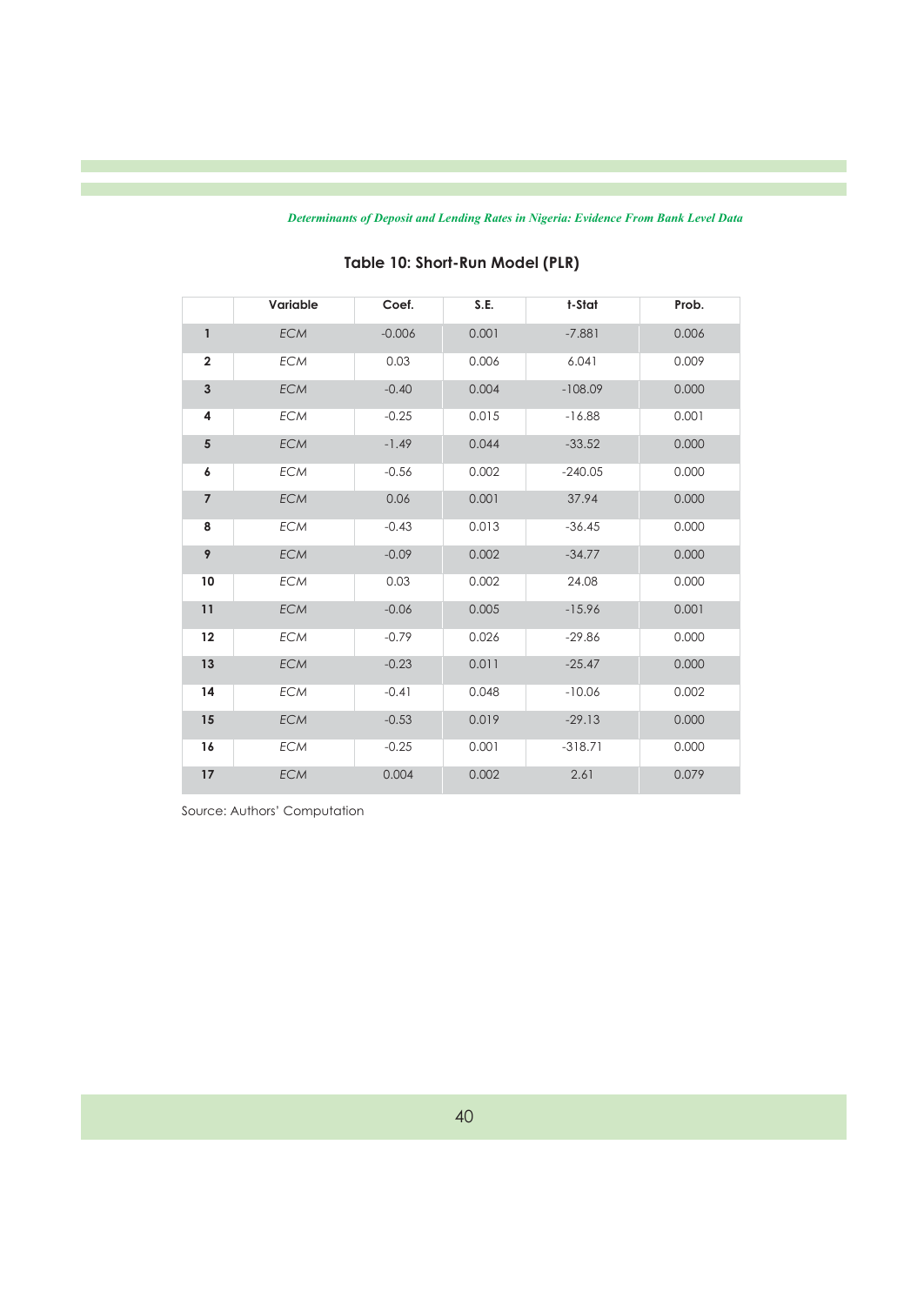### **CHAPTER FIVE**

#### **5.0 Summary, Conclusion and Policy Recommendations**

#### **5.1. Summary**

Interest rate determination is important to banks and policy makers, because interest rate is a major facilitator of nancial intermediation and thus, fundamental to the effective allocation of resources and the overall growth and development of the economy. Central banks alter the policy rate to steer market rates in the direction that will aid achievement of monetary policy objectives, including low inflation, optimal employment and growth. A strong case has also been made for financial system stability as a key objective of monetary policy. In this regard, interest rate represents a major transmission channel for monetary policy. Undertaking an analysis of how interest rates are determined is therefore critical to the understanding of central banks' operation and performance, as well as their ability to efficiently influence economic activities through monetary policy.

This study recognises that, in the longrun, deposit and lending rates, are not only influenced by monetary and fiscal policies and banks characteristics, but also by the impact of developments in the global economy. Since the deregulation of interest rates in the mid-1980s, rates have evolved along the dynamics of economic developments, policies and banks' practices.

This study covered quarterly data from 2010Q1 to 2017Q4 on seventeen banks, selected based on their share of the market and availability of historical data. Two categories of factors that may influence banks' interest rate determination were identified to include macroeconomic and bank-specific factors. Both variables play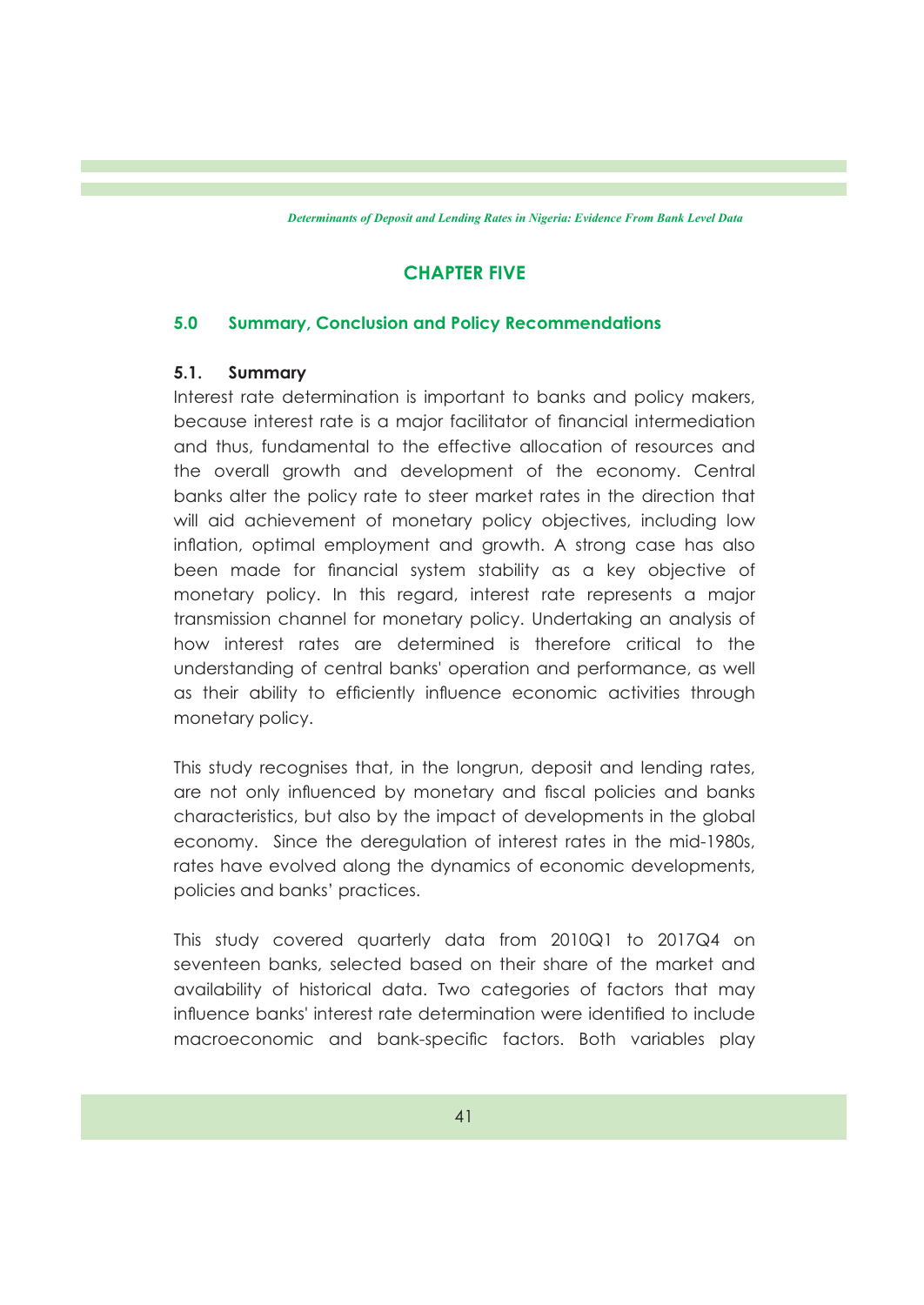significant influence on banks' deposit and lending rates. For instance, the long run determinants of deposit rates are competition, banks' liquidity, profitability, market concentration and credit risks; and, the macroeconomic factors are inflation, the interbank rate and real GDP growth. Specifically, in Nigeria the main forcing determinants of deposit rates are measures of competition, profitability and inflation, since the variables influence the deposit rates more, both in the short and long run.

Lending rates are sensitive to bank-specific factors such as cost (proxied by the cost of funds variable and deposit rates), total assets and credit risks, while the main macroeconomic factors are the Treasury bill rates and inflation. Similarly, the main forcing determinants of lending rates in the country remain measures of competition, profitability and inflation, affecting the rates in both short and the long run.

### **5.2 Conclusion**

Overall, findings from the study revealed the importance of both macroeconomic and bank-level factors in the process of interest rate determination by banks. Beyond the general influence of macroeconomic conditions, which accounts for some level of congruence in banks' behaviour, idiosyncratic factors also contribute to signicant divergence in the interest rates decision making process by banks. Differences in the average short-run adjustment processes of individual banks to the long-run equilibrium underscore the variation in the banks' responses to given shocks.

### **5.3 Policy Recommendations**

The implications of the research findings are clear:

· Although banks' interest rates are generally sensitive to bankspecific and macroeconomic factors, the individual bank's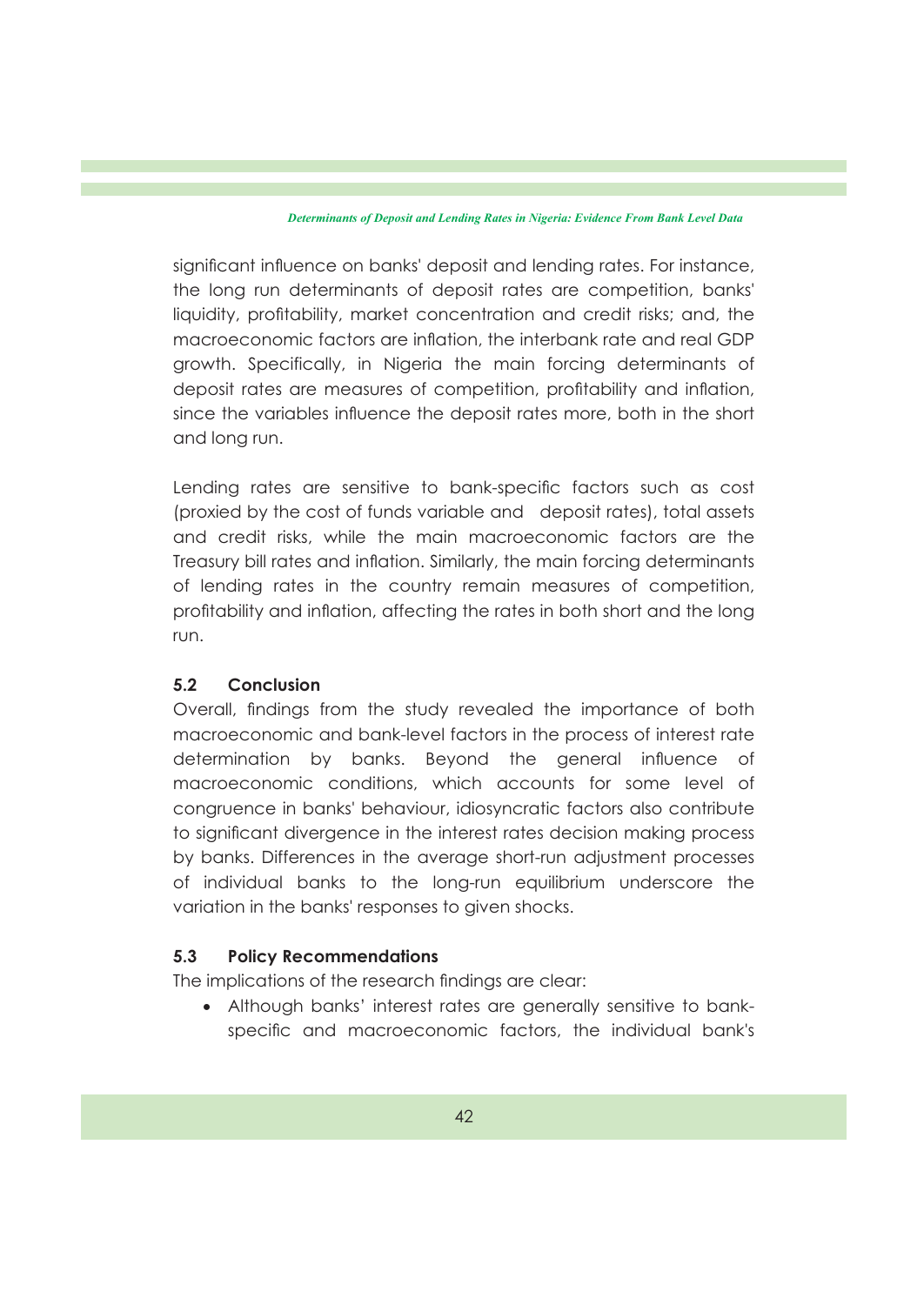responses to these factors is different.

- · Monetary policy remains critical to the evolution of deposit and lending rates in the country, suggesting that the central bank can influence banks' deposit and lending rates by influencing the monetary policy target rates.
- · Reducing lending rates and increasing bank deposit rates would require incentives that change the banks' operational environment. There is therefore, a need for structural policies that increase economic growth, reduce banks' cost and inflation. To that effect, improvement in existing infrastructures such as power, security, roads among others, would mitigate bank cost, improve the operational environment and lower lending rates.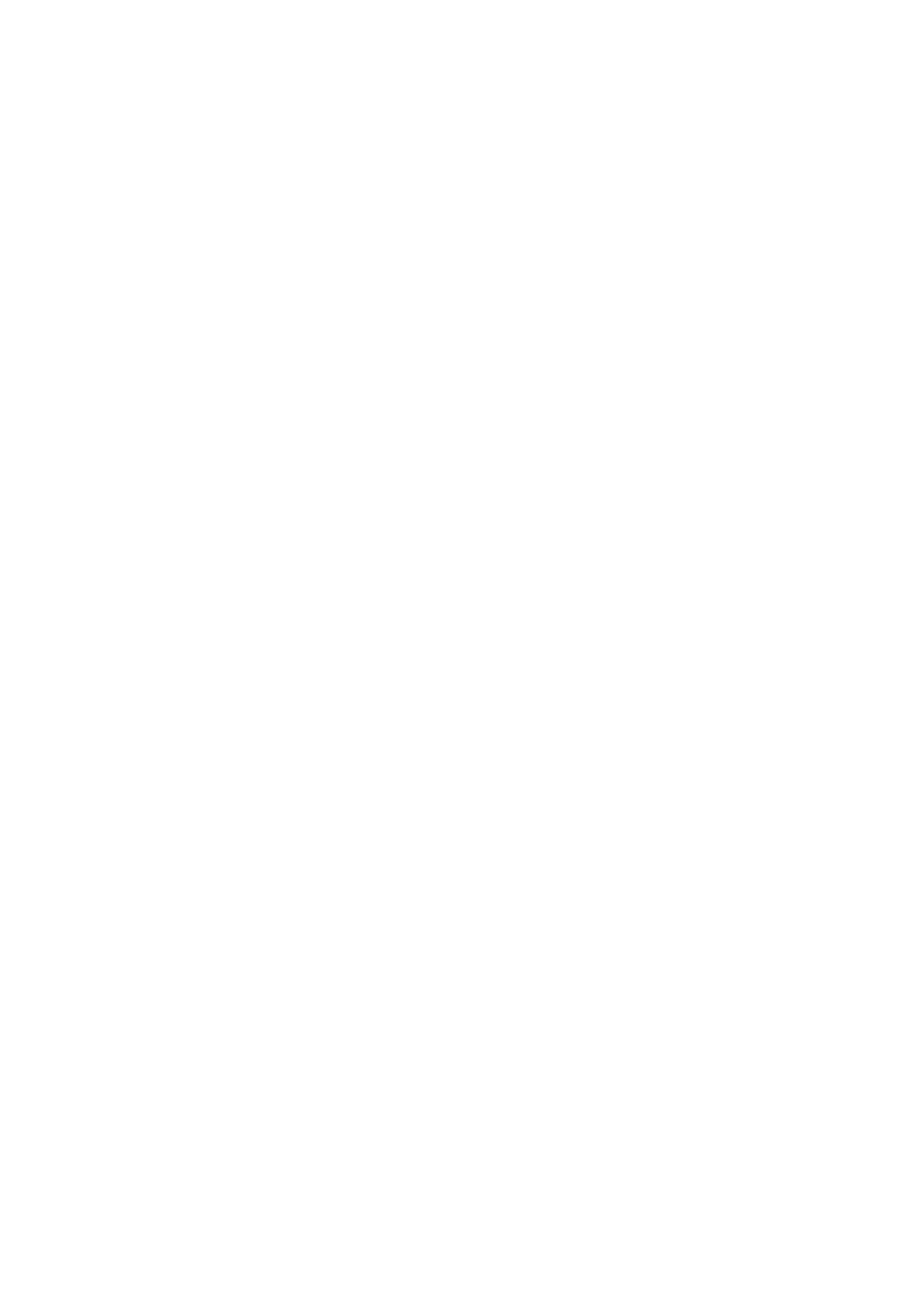#### **References**

- Accenture Global Management Consulting (2008). A strategic approach to cost reduction in banking. *A Publication of Accenture Consulting.*
- Anderson, T. W., & Hsiao, C. (1981). Estimation of dynamic models with error components. *Journal of the American Statistical Association*, *76*(375), 598-606.
- Anderson, T. W., & Hsiao, C. (1982). Formulation and estimation of dynamic models using panel data. *Journal of Econometrics*, *18*(1), 47-82.
- Arellano, M. (1989). A note on the Anderson-Hsiao estimator for panel data. *Economics Letters*, *31*(4), 337-341.
- Arellano, M., & Bond, S. (1991). Some tests of specification for panel data: Monte Carlo evidence and an application to employment equations. *The Review of Economic Studies,* 58(2), 277-297.
- Bhattarai, Y. R. *(2015).* Determinants of lending interest rates of Nepalese commercial banks. *Economic Journal of Development Issues*, *19*(1-2), 39-59.
- Bikker, J. A., & Gerritsen, D. F. (2018). Determinants of interest rates on time deposits and savings accounts: Macro factors, bank risk, and account features. *International Review of Finance*, *18*(2), 169-216.
- Bolton, P., & Freixas X. (2001). Corporate finance and the monetary transmission mechanism. *CEPR, Discussion Paper Series, No. 2982.*
- Breitung, J. (2000): The local power of some unit root tests for panel data; Volume 15: Nonstationary panels, panel co-integration, and dynamic panels, ed., B. H. Baltagi, 161–178. *Amsterdam: JAY Press.*
- Calomiris, C. W., & Hubbard G. R. (1995), Internal finance and investment: Evidence from the undistributed profit tax of 1936-37. *Journal of Business, 68, (4).*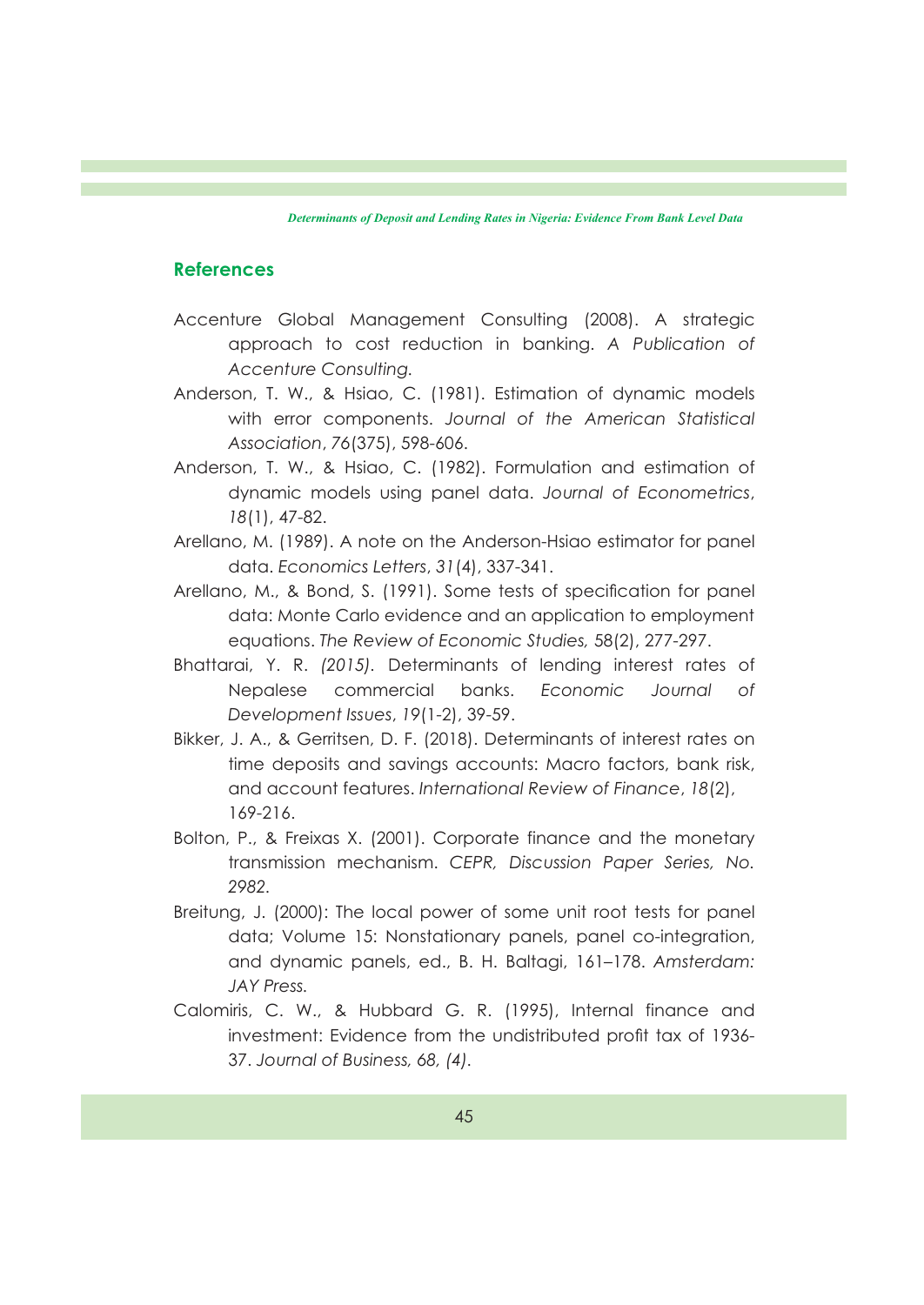Central Bank of Nigeria. (2016). Education in economics. *Series No.3: Interest Rate, Research Department.*

- Cornett, M. M. & Tehranian H. (1994), An examination of voluntary versus involuntary security issuances by commercial banks: The impact of capital regulations on common stock returns, *Journal of Financial Economics, 35, 99-122.*
- Davies, A. (1986). Interest rate theory and practice, *banking world, May 1986.*
- De Graeve, F., De Jonghe, O., & Vander Vennet, R. (2007). Competition, transmission and bank pricing policies: Evidence from Belgian loan and deposit markets. *Journal of Banking & Finance*, *31*(1), 259-278.
- Eriemo, N. O. (2014). Macroeconomic determinants of bank deposit in Nigeria. *Journal of Economics and Sustainable Development, 5, (10).*
- Fisher, L. (1930). The theory of interest: As determined by impatience to spend and opportunity to invest *Accessed on*  http://www.unc.edu/-Salerni/Econ006/Irving *Fisher Chapter i.pdf on 12th September, 2012.*
- Gambacorta, L. (2004). How do banks set interest rates? *NBER Working Paper, No. 10295.*
- Gambacorta, L. (2008). How do banks set interest rates? *European Economic Review, 52* (5), 792-819.
- Gerali, A., Neri, S., Sessa, L., & Signoretti, F. M. (2010). Credit and banking in a DSGE model of the Euro area. *Journal of Money, Credit and Banking*, *42*, 107-141.
- Hadri, K. (2000). Testing for stationarity in heterogeneous panel data. *Econometrics Journal 3: 148–161.*
- Hassan, O. M. (2016). Effect of interest rate on commercial bank deposits in Nigeria (2000-2013). *Proceeding of the First American Academic Research Conference on Global Business, Economics, Finance and Social Sciences (AAR16 New York*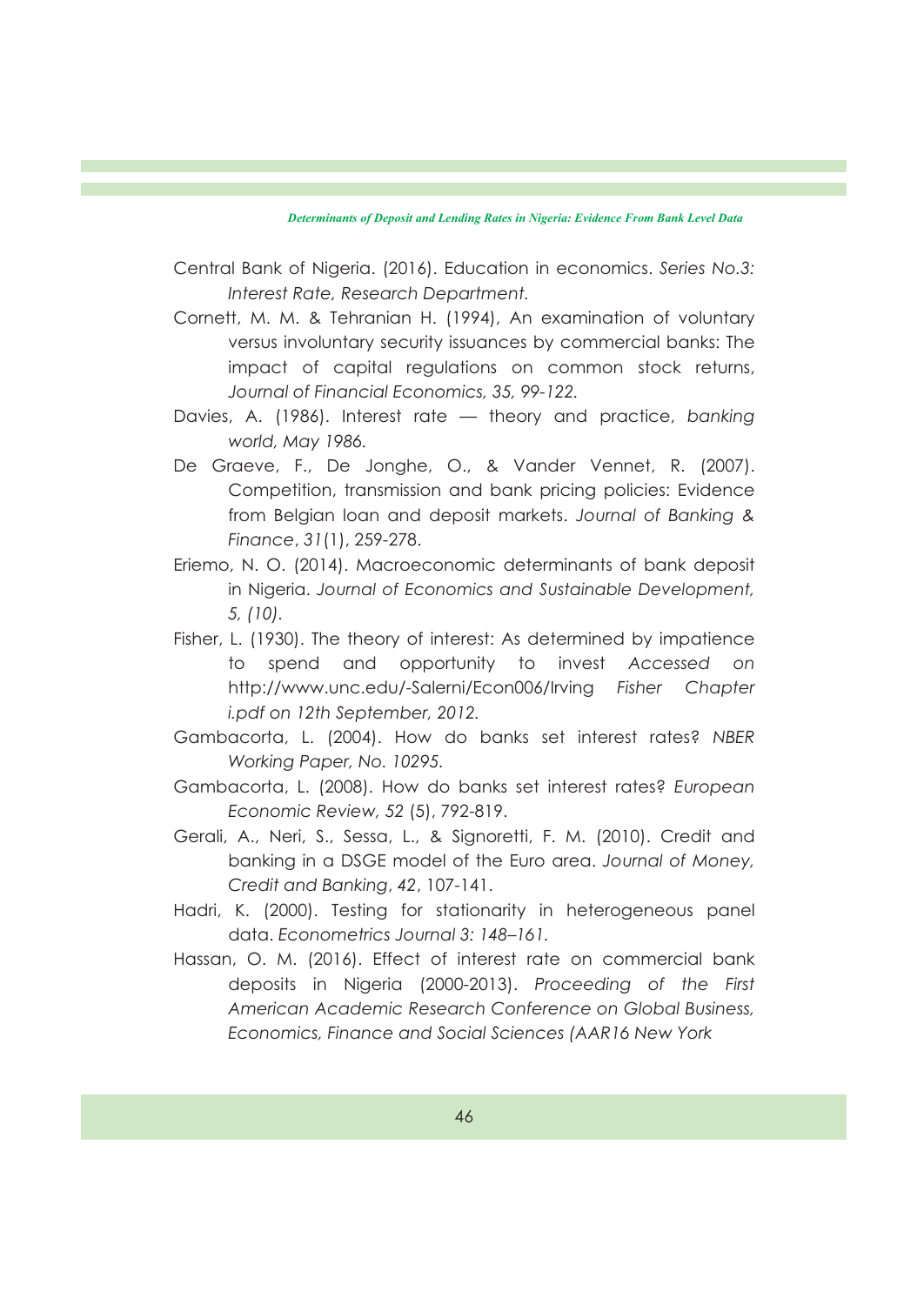- *Conference) ISBN: 978-1-943579-50- New York, USA. 25-28 May, 2016. Paper ID: N644.*
- Kashyap, A., & Stein J. C. (1995). The impact of monetary policy on bank balance sheets, *Carnegie Rochester Conference Series on Public Policy, 42, 151-195.*
- Kashyap, A., & Stein J. C. (2000). What do a million observations on banks say about the transmission of monetary policy. *American Economic Review, 90 (3), 407-28.*
- Kishan, R. P., & Opiela, T. P. (2000). Bank size, bank capital, and the bank lending channel. *Journal of Money, Credit and Banking*, 121-141.
- Larbi-Siaw, O., & Lawer, P. A. (2015). Determinants of bank deposits in Ghana: A cointegration approcah. *Asian Journal of Economics and Empirical Research*, *2*(1), 1-7.
- Levin, A., Lin C. F., & Chu C. J. (2002). Unit root tests in panel data: Asymptotic and finite sample properties, *Journal of Econometrics 108 (revise version of 1992's work), 1-24*
- Malede, M. (2014). Determinants of commercial banks' lending: Evidence from Ethiopian commercial banks. *European Journal of Business and Management*, *6, (20), 109-117.*
- Melitz J., & Pardue M. (1973). The demand and supply of commercial bank loans, *Journal of Money, Credit and Banking, 5 (2), 669-92.*
- Mishkin, S. F. (2010). The economics of money, *banking and financial markets (9th Edition), Addisson Wesley, 2010.*
- Moore, W., & Craigwell, R. (2003). The relationship between commercial banks' interest rates and loan sizes: Evidence from a small open economy. *Applied Financial Economics, 13:4, 257-266*
- Myers, S. C., & Majluf N. S. (1984). Corporate finance and investment decisions when firms have information that investors do not have. *Journal of Financial Economics, 13, 187-221.*
- Nwaoba, Peter I. (2006). Cost of funds determination by banks in Nigeria, *Economic and Financial Review, 44, (3), 29-62.*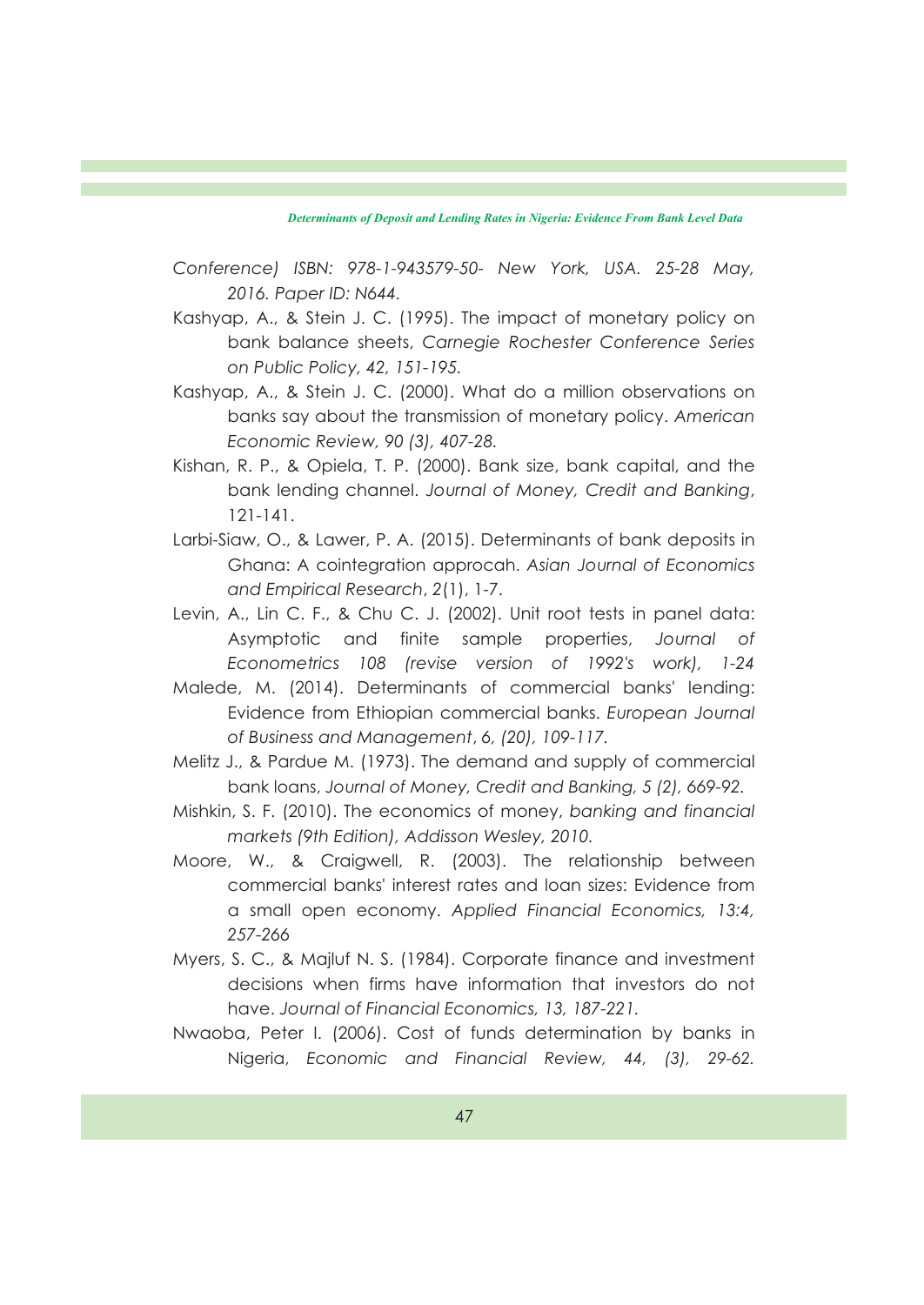- Olusanya, S. O., Oyebo, A. O., & Ohadebere, E. C. (2012). Determinants of lending behaviour of commercial banks: Evidence from Nigeria, a co-Integration analysis (1975-2010). *Journal of Humanities and Social Science*, *5*(5), 71-8.
- Pesaran, H., Smith, *P. (2004).* Pooled mean group estimation of dynamic heterogeneous panels. *Journal of the American Statistical Association, October 2004.*
- Saunders, A., & Cornett, M. (2010). Financial markets and institution, *MC Graw Hill Publishers.*
- Saunders, A., & Cornet, M. (2011). Financial institution management: A risk management approach, 7th Edition*. Mc Graw Hill/Irwin 201.*
- Stein, J. C. (1998). an adverse-selection model of bank asset and liability management with implications for the transmission of monetary policy. *RAND Journal of Economics, 29, (3), 466-86.*
- Thakor, A. V. (1996). Capital requirements, monetary policy, and aggregate bank lending: Theory and empirical evidence. *Journal of Finance, 51 (1), 279-324.*
- Turhani, A., & Hoda, H. (2016). The impact of interest rate on bank deposit: Evidence from the Albanian banking sector (Jan 2005–Dec 2014). *Academic Journal of Interdisciplinary Studies 5*(2), 257.
- Udom, I. S., Agboegbulem, N. T. I., Atoi, N, V., Adeleke, A. O., Abraham, O; Onumonu, O. G & Abubakar, M. (2016). Modelling Banks' interest margins in Nigeria. *CBN Journal of Applied Statistics*

*7 (1) a.*

Uzeru, A. (2012). The determinants of lending rates in Ghana *(Doctoral dissertation). Retrieved from* 

https://pdfs.semanticscholar.org/130a/10926401e4b3dfab288 ccb2bc8c172938891.pdf

Van den Heuvel, S. J. (2001a). The bank capital channel of monetary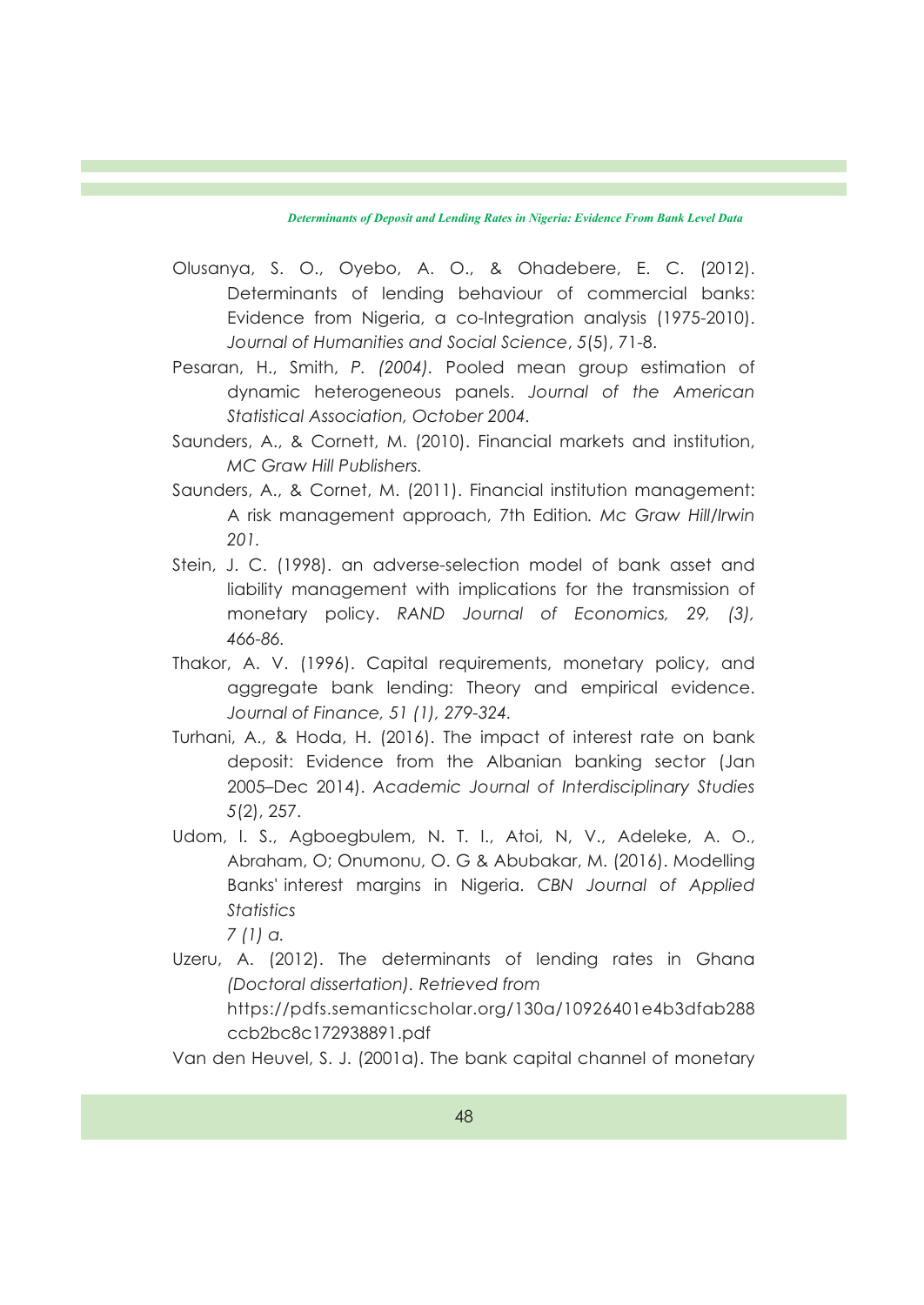policy. *University of Pennsylvania, Mimeo.*

- Van den Heuvel, S. J. (2001b). Banking conditions and the effects of monetary policy: Evidence from U.S. states, *University of Pennsylvania, Mimeo*.
- Vink, H. G. H. (2010). Determinants of deposit rates: Which factors influence the deposit rates in the dutch retail deposit market? *Master Thesis, Financial Management, Faculty of Economics and Business Administration Finance Department Tilburg University*,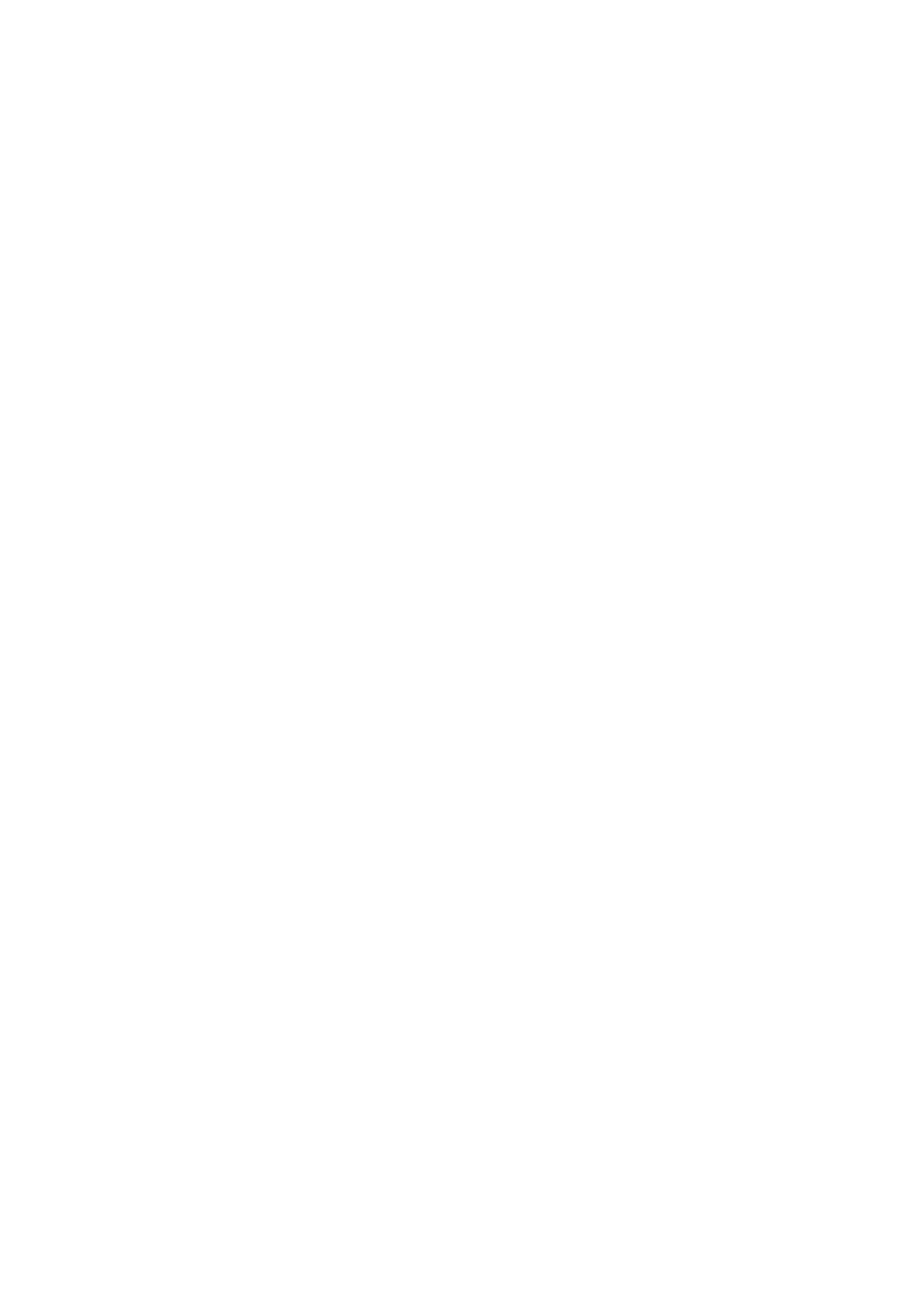# **Appendix**

| Author                   | <b>Jurisdictions</b>                                             | Methodology                                                                         | <b>Findings</b>                                                                                                                                                                                                                                                                                                                                                                                                                                                                                                                                                                                                        |
|--------------------------|------------------------------------------------------------------|-------------------------------------------------------------------------------------|------------------------------------------------------------------------------------------------------------------------------------------------------------------------------------------------------------------------------------------------------------------------------------------------------------------------------------------------------------------------------------------------------------------------------------------------------------------------------------------------------------------------------------------------------------------------------------------------------------------------|
| Siaw and<br>Lawer (2015) | Ghana<br>(Quarterly<br>data<br>spanning<br>2000 to 2013)         | Cointegration<br>approach to<br>consider the<br>determinants<br>of bank<br>deposits | Empirical finding shows a significant<br>$\bullet$<br>negative short-term impact of both<br>inflation and growth of money supply<br>on deposits bank in Ghana.                                                                                                                                                                                                                                                                                                                                                                                                                                                         |
| Olusanya et<br>al (2012) | Nigeria<br>(annual data<br>1975 to 2010)                         | Cointegration<br>approach and<br>Error correction<br>model (ECM)                    | There is positive relationship between<br>$\bullet$<br>Loan and advances and Volume of<br>deposits, annual average exchange<br>rate of the naira to dollar, Gross<br>domestic product at current market<br>price and c ash reserve requirement<br>ratio except Investment portfolio and<br>Interest rate (lending rate) that have<br>a negative relationship.<br>The study further shows that there is a<br>long run relationship between Loan<br>and advances and all the<br>explanatory variables in the m odel.<br>This is an indication that commercial<br>bank has a lot of impact of their<br>lending behaviour. |
| Gambacorta<br>(2004)     | Italy<br>(quarterly<br>data<br>spanning<br>1993:Q3 to<br>2001:Q3 | <b>Employing Error</b><br>Correction<br>Model (ECM),                                | Sample of Italian banks shows that<br>$\bullet$<br>heterogeneity in the banking rates<br>pass-through exists only in the short<br>run, while interest rates on short -term<br>lending of liquid and well-capitalized<br>banks respond less to a monetary<br>policy shock. Similarly, banks with<br>a<br>high proportion of long -term lending<br>tend to change their prices less.<br>Heterogeneity in the pass-through on<br>the interest rate on current accounts<br>depends mainly on banks' liability<br>structure, while bank's size was found<br>to be irrelevant                                                |

## **Appendix 1: Studies on the Determinants of Interest Rate Setting Behaviour**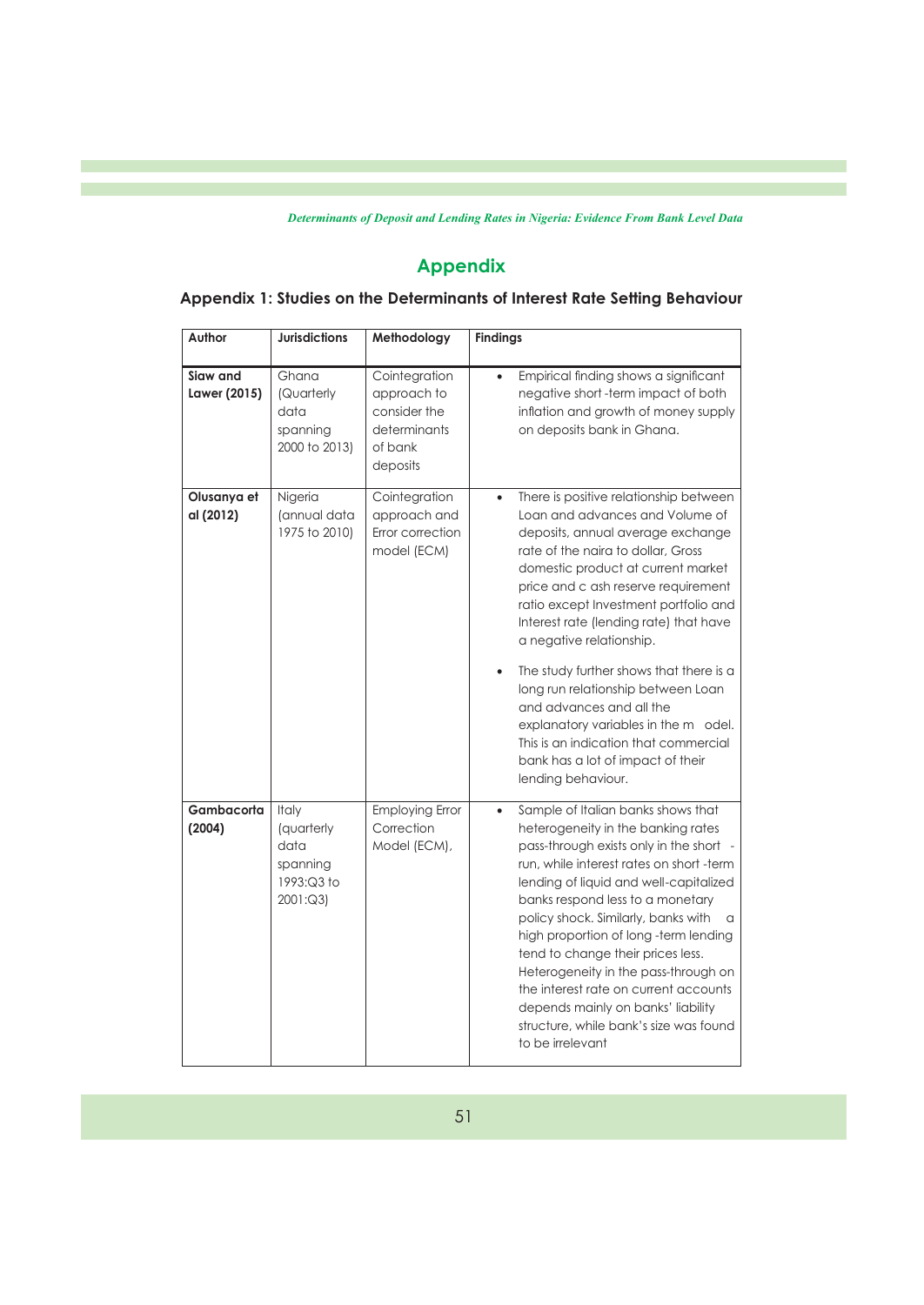| Determinants of Deposit and Lending Rates in Nigeria: Evidence From Bank Level Data |  |  |  |  |  |  |
|-------------------------------------------------------------------------------------|--|--|--|--|--|--|
|                                                                                     |  |  |  |  |  |  |

| <b>Bhattarai</b><br>(2015) | <b>Nepal</b> (2010<br>to 2015) | The studies<br>approached<br>were: pooled<br>OLS model,<br>fixed effects<br>model and<br>random effects<br>model. | The estimated results of these three<br>regression models reveal that<br>operating costs to total assets ratio,<br>profitability (ROA) and default risk<br>have significant positive impact on<br>the commercial bank lending rate.<br>Deposit rate has negligible impact on<br>lending interest rate.<br>The major determinants of<br>commercial banks' lending rate are:<br>operating costs to total assets ratio,<br>profitability (ROA) and default risk in<br>Nepalese perspectives.                                                                                                                                                                                                                                  |
|----------------------------|--------------------------------|-------------------------------------------------------------------------------------------------------------------|----------------------------------------------------------------------------------------------------------------------------------------------------------------------------------------------------------------------------------------------------------------------------------------------------------------------------------------------------------------------------------------------------------------------------------------------------------------------------------------------------------------------------------------------------------------------------------------------------------------------------------------------------------------------------------------------------------------------------|
| Onyango<br>(2015)          | Kenya<br>$(2002 -$<br>2011)    | Survey and<br>econometric                                                                                         | The findings indicated that lending<br>$\bullet$<br>interest rates are negatively related<br>and significantly affect the total loans<br>advanced.<br>With regard to the liquidity, this study<br>revealed that banks with more liquid<br>assets extend more credit to<br>borrowers.<br>Furthermore, volume of deposit in<br>$\bullet$<br>commercial banks has a significant<br>and positive effect on the total loan<br>advanced and that the liquidity ratio<br>also positively and significantly affects<br>the total loans advanced.<br>This implies that as the Central Bank<br>lending rate to commercial banks<br>increases, the Commercial Bank<br>lending rate to the private sector<br>increases and vice versa. |
| Olokoyo<br>(2011)          | Nigeria (1980<br>$-2005$       | fixed effects<br>regression<br>model                                                                              | It was found out that a long-run<br>relationship existed between banks'<br>lending, deposits, interest rate;<br>minimum cash reserve requirement,<br>investment portfolio, and ratio of<br>liquidity, foreign exchange and gross<br>domestic product. Specifically,                                                                                                                                                                                                                                                                                                                                                                                                                                                        |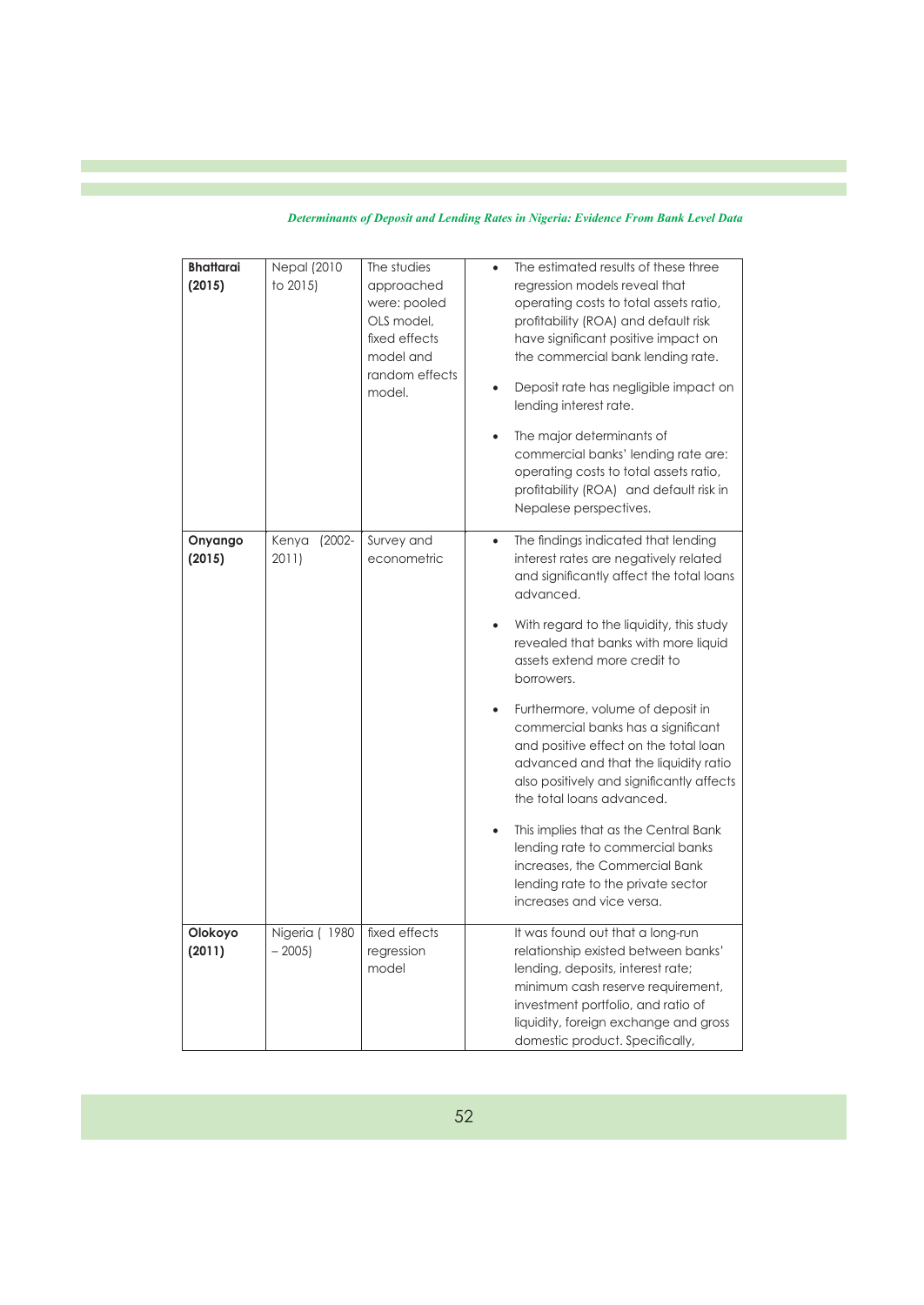|  | Determinants of Deposit and Lending Rates in Nigeria: Evidence From Bank Level Data |  |  |  |
|--|-------------------------------------------------------------------------------------|--|--|--|
|--|-------------------------------------------------------------------------------------|--|--|--|

|                                  |                            |                                         | lending rates were found to influence<br>banks' lending performance.                                                                                                                                                                                                                                                                                                       |
|----------------------------------|----------------------------|-----------------------------------------|----------------------------------------------------------------------------------------------------------------------------------------------------------------------------------------------------------------------------------------------------------------------------------------------------------------------------------------------------------------------------|
| Malede<br>(2014)                 | Ethiopia (2005<br>to 2011) | Ordinary least<br>square (OLS)<br>model | The results of the study indicate a<br>$\bullet$<br>significant relationship between<br>banks' lending and banks size, credit<br>risk, gross domestic product and<br>liquidity ratios.<br>On contrary, the study found out that<br>deposit, investments, cash reserve<br>ratios and interest rates had no<br>significant effect on Ethiopian banks'<br>lending activities. |
| Moore and<br>Craigwell<br>(2003) | <b>Barbados</b>            | Fixed effect<br>panel data<br>framework | The result shows that the smaller the<br>$\bullet$<br>loan's size, the greater the interest<br>rate applied, and vice versa                                                                                                                                                                                                                                                |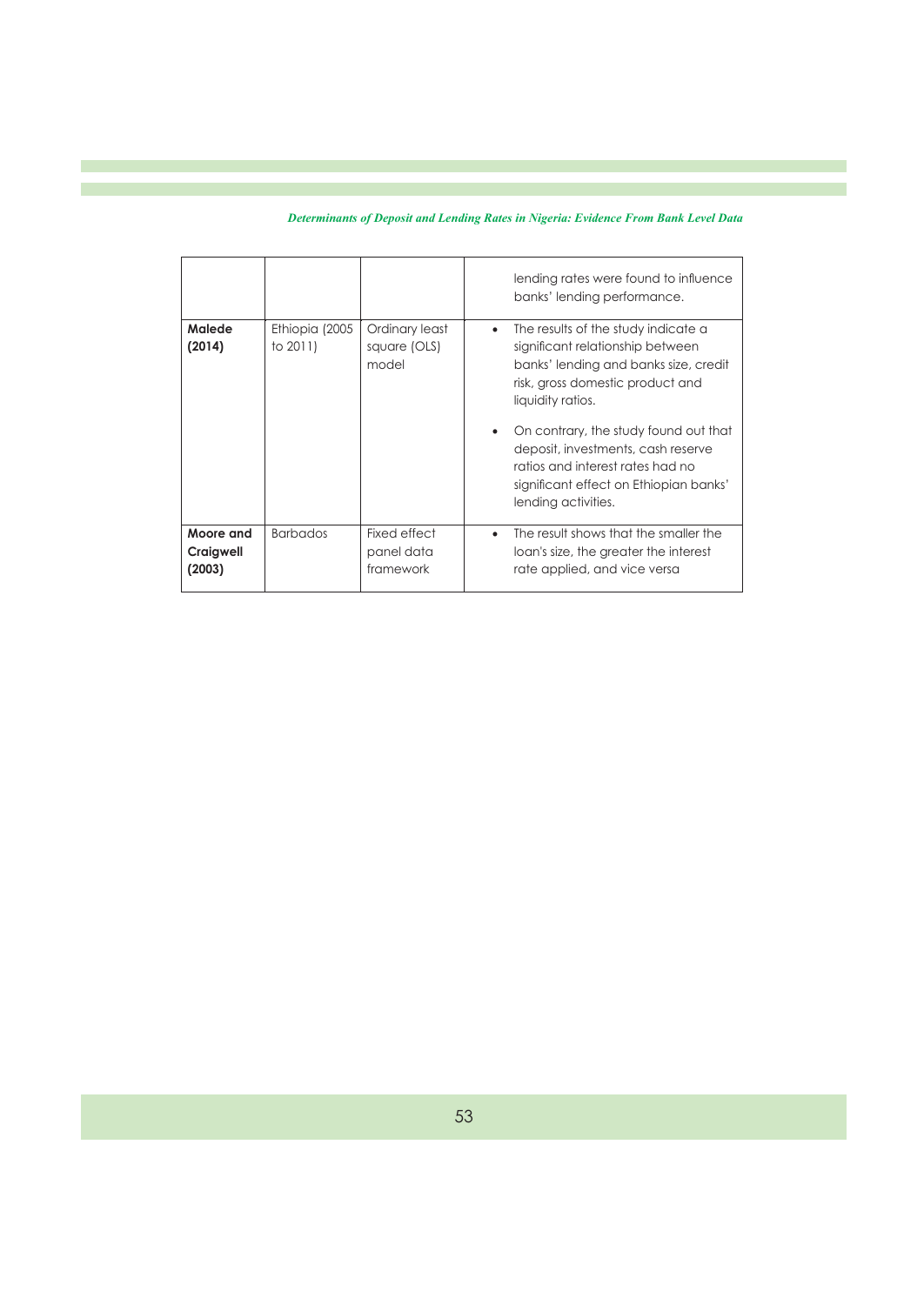| S/N               | <b>Title</b>                                                                                                                                                    | Year               | Author                                                      |
|-------------------|-----------------------------------------------------------------------------------------------------------------------------------------------------------------|--------------------|-------------------------------------------------------------|
| $\mathbf{1}$      | Indirect Monetary Control in Nigeria:<br><b>Problems and Prospects</b>                                                                                          | December<br>1991   | A. Ahmed                                                    |
| $\overline{2}$    | The Evolution and Performance of<br>Monetary Policy in Nigeria in the 1980s                                                                                     | February 1992      | Dr. M. O. Ojo                                               |
| 3                 | The Demand for Money Function in<br>Nigeria: An Empirical Investigation                                                                                         | <b>July 1992</b>   | F. O. Oresotu and Charles O.<br>Mordi                       |
| $\overline{4}$    | A Review of Developments in Domestic<br>Debt in Nigeria 1960-1991                                                                                               | May 1992           | T. O. Okunrounmu                                            |
| 5                 | A Review of Small-Scale Enterprises<br>Credit Delivery Strategies in Nigeria                                                                                    | March 1993         | E. E. Inamg and Dr. G. E.<br>Ukpong                         |
| 6                 | A Comparative Analysis of the Export<br>Promotion Strategies in Selected ASIA-<br><b>PACIFIC Countries and Nigeria</b>                                          | June 1993          | A. P. Awoseyila and K. M.<br>Obitayo                        |
| $\overline{7}$    | Economists and Nigeria's Economic<br>Crises: A Critique of Current Perception                                                                                   | December<br>1993   | E.E. Inang and B.G. Bello                                   |
| 8                 | A Review and Appraisal of Nigeria's<br><b>Experience with Financial Sector</b><br>Reform                                                                        | August 30,<br>1993 | Dr. M. O. Ojo                                               |
| 9                 | An Appraisal of Electricity Supply in<br>Nigeria and the Privatization Option                                                                                   | August 1994        | E. I. K. Sule and C. M. Anyanwu                             |
| 10                | The Economics of Controls and<br>Deregulation: The Nigerian Case Study                                                                                          | October 1994       | Dr. M. O. Ojo                                               |
| 11                | An Overview of Foreign Investment in<br>Nigeria: 1960 - 1995                                                                                                    | June 1995          | V. A. Odozi                                                 |
| $12 \overline{ }$ | A Comparative Review of the Major<br>Options for the Marketing of Nigeria's<br><b>Agricultural Commodities</b>                                                  | August 1995        | Dr. M. O. Ojo; E. E. Inyang and<br>E. U. Ukeje              |
| 13                | Towards Improved Competitiveness of<br>the Economies of the West African<br>Economic and Monetary Union                                                         | August 1995        | Dr. Olu. E. Akinnifesi                                      |
| 14                | Promoting the Flow of Investment<br>Resources into Nigeria's Petroleum<br>Industry                                                                              | October 1996       | Dr. M. O. Ojo and C. M.<br>Anyanwu                          |
| 15                | National Economic Development<br>Planning: Review of Nigeria's<br>Performance and Future Prospects                                                              | <b>July 1996</b>   | A. P. Awoseyila                                             |
| 16                | Merchant Banking in Nigeria: Growth,<br>Performance, Problems and Prospects                                                                                     | <b>July 1997</b>   | Felix U. Ezeuduji                                           |
| 17                | Seasonal Adjustment of Naira<br>Exchange Rate Statistics 1970-1995                                                                                              | August 1997        | O. M. Akinuli                                               |
| 18                | The Iron and Steel Industry in Nigeria: An<br>Assessment of Performance                                                                                         | August 1997        | S. N. Essien                                                |
| 19                | Improving the Conditions for Naira<br>Convertibility in the West African Sub-<br>Region                                                                         | August 1997        | Dr. M. O. Ojo                                               |
| 20                | A Profile of the Nigerian Educational<br>System and Policy Options for Improved<br><b>Educational Development for Rapid</b><br>Economic Growth and Development. | December<br>1997   | Dr. M. O. Ojo; Princess E. B. I.<br>Oladunni and A Bamidele |
| 21                | General Agreement on Tariffs and<br>Trade (GAFF) and the World Trade<br>Organization (WTO): The Major<br>Provisions and the Implications for<br>Nigeria         | September<br>1998  | O. A. Ogunlana                                              |

### **LIST OF OCCASIONAL PAPERS**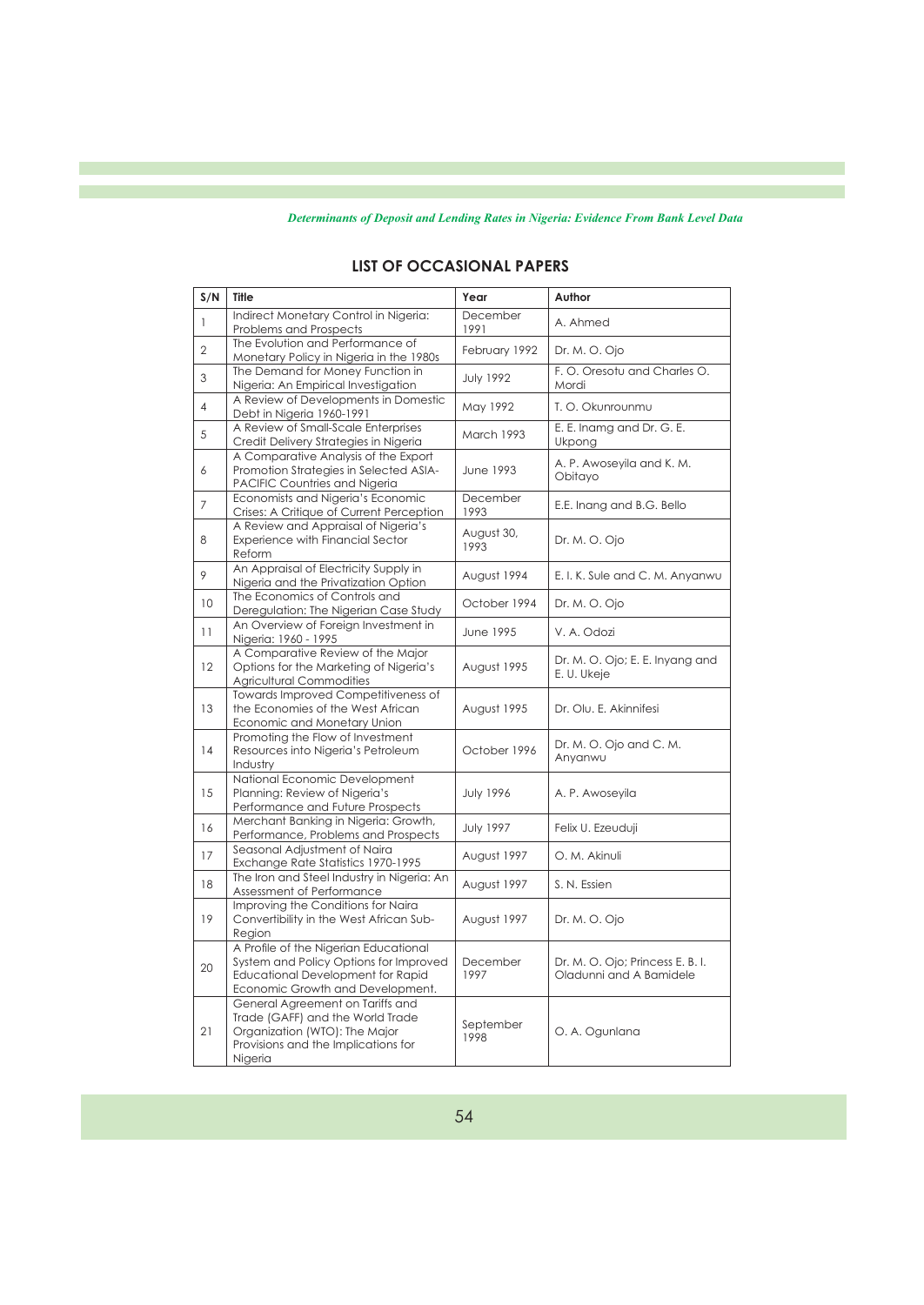| 22 | Compilation of External Trade Statistics<br>in the ECOWAS Region: Problems,<br><b>Recent Developments and Prospects</b>                             | November<br>1998 | Mrs. O. O. Akanji                                                                                                                                                            |
|----|-----------------------------------------------------------------------------------------------------------------------------------------------------|------------------|------------------------------------------------------------------------------------------------------------------------------------------------------------------------------|
| 23 | Analysis of Inter-sectoral Linkages<br>Between Agriculture and Industry in<br>Nigeria                                                               | <b>June 1999</b> | M. I. Abudu                                                                                                                                                                  |
| 24 | Open Market Operations of the Central<br>Bank of Nigeria: Theory, Development<br>and Growth                                                         | April 1999       | Dr. M. O. Ojo                                                                                                                                                                |
| 25 | Urbanisation and Related Socio-<br>Economic Problems in Ibadan Area                                                                                 | November<br>1999 | Jointly written by all Staff of the<br>Ibadan Zonal Research Unit                                                                                                            |
| 26 | <b>Strategy of Monetary Policy</b><br>Management                                                                                                    | March 2001       | A Valedictory (Send-off)<br>Seminar Central Bank of<br>Nigeria                                                                                                               |
| 27 | Highway Maintenance in Nigeria:<br>Lessons from Other Countries                                                                                     | April 2003       | Anyanwu C. M; Adebusuyi, B. S.<br>and Kukah S. T. Y.                                                                                                                         |
| 28 | Legislative-Executive Relations and the<br>Budgetary Process in Nigeria: An<br>Evaluation of the 1999 Constitution                                  | December<br>2003 | S. C. Rapu                                                                                                                                                                   |
| 29 | Informal Credit Market and Monetary<br>Management in Nigeria                                                                                        | October 2003     | M. F. Otu; E. N. Egbuna; E. A.<br>Essien and M. K. Tule                                                                                                                      |
| 30 | The Slow pace of Disbursement of the<br>Small and Medium Industries Equity<br>Investment Scheme (SMIEIS) Fund and<br>the Need for Remedial Measures | October 2003     | C. M. Anyanwu; B. S. Adebusuyi<br>and B.O.N. Okafor                                                                                                                          |
| 31 | The Impact of Regulatory Sanctions on<br>Banks for Non-Compliance with Foreign<br>Exchange Guidelines: A Case Study of<br>25 banks                  | October 2004     | G. C. Osaka; N. C. Oputa; M. K.<br>Tule; H. T. Sanni; L. I. Odey and<br>G. K. Sanni                                                                                          |
| 32 | The Dynamics of Inflation in Nigeria                                                                                                                | August 2007      | C.N.O. Mordi; E. A. Essien; A. O.<br>Adenuga; P. N. Omanukwue;<br>M. C. Ononugo; A. A.<br>Oguntade; M. O. Abeng and<br>O. M. Ajao                                            |
| 33 | The Remittance Environment in Nigeria                                                                                                               | November<br>2008 | A Englama; N. C. Oputa; H. T.<br>Sanni; O. O. Duke; G. K. Sanni;<br>M. U. Yakub; T. S. Ogunleye; F.<br>U. Ismail; O. Adesanya; Z. Sani<br>and D. I. Osori.                   |
| 34 | Nigerian Strategic Grains Reserves and<br>Stabilisation of Agricultural Market Prices<br>Purpose, Effects                                           | November<br>2008 | Emmanuel Ukeje; Bandele A.<br>G. Amoo;<br>Emeka Eluemunor and<br>Nkenchor Igue                                                                                               |
| 35 | Money Market Dynamics in Nigeria:<br>Structure, Transaction Costs and<br>Efficiency                                                                 | November<br>2008 | S.N. IBeabuchi; S.A. Olih; C.I.<br>Enendu; P.I. Nwaoba; U.Kama;<br>M.A. Abba; E.E. Hogan; A.I.<br>Fagge; E.U. Kure; O.O. Mbutor;<br>C. P. Nwosu; O. Ben-Obi and H.<br>Hamman |
| 36 | Inflation Forecasting Models in Nigeria                                                                                                             | May 2010         | Michael A. Adebiyi, Adeniyi O.<br>Adenuga, Magnum O. Abeng,<br>Phebian N. Omanukwe and<br>Michael C. Ononugbo                                                                |
| 37 | Towards a Sustainable Microfinance<br>Development in Nigeria                                                                                        | May 2010         | Adebusuyi, B.; Sere-Ejembi,<br>Angela; Nwaolisa, Chinyere<br>and Ugoji, Chinyelu                                                                                             |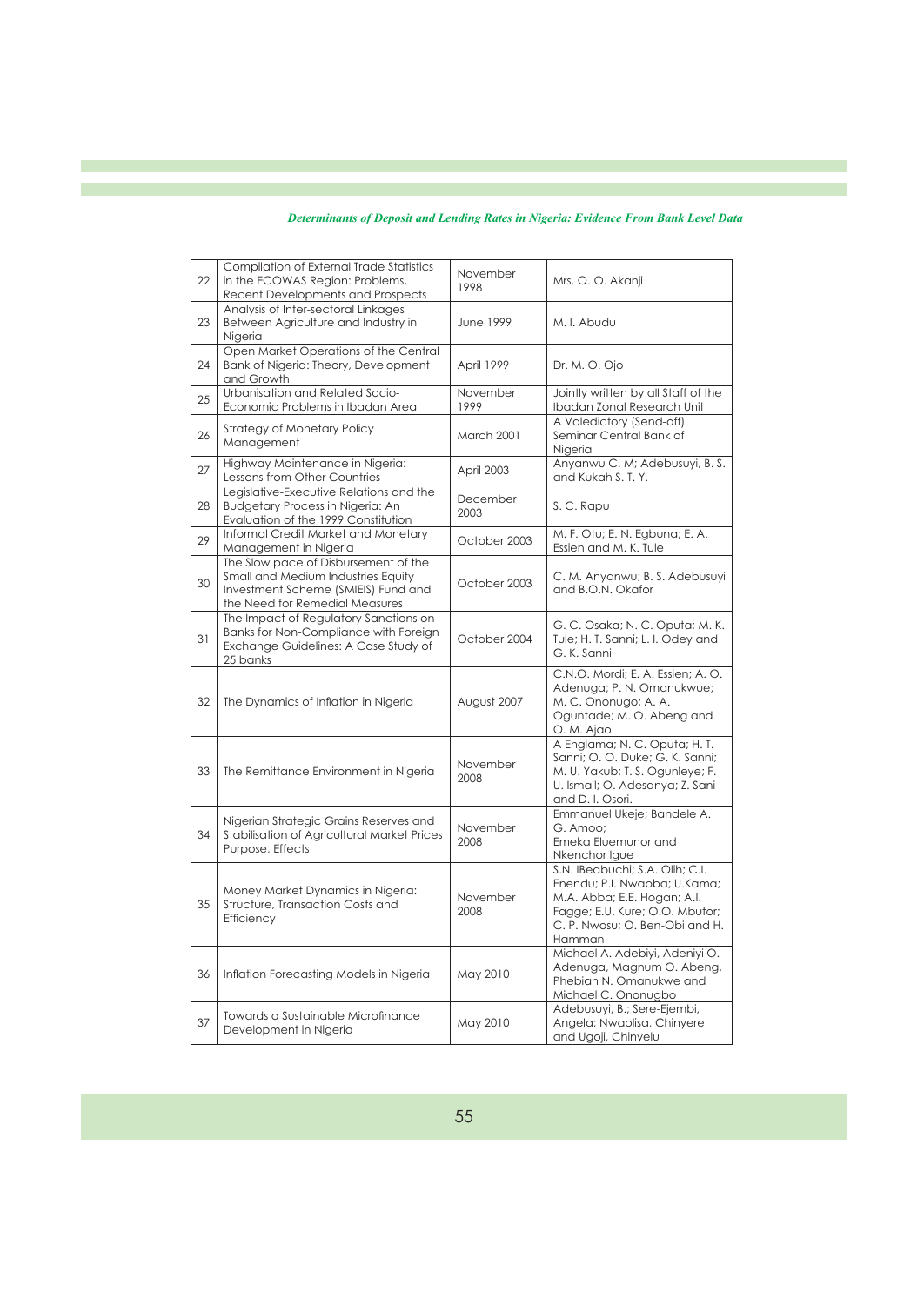| 39 | Estimating a Small-Scale Macro-<br>econometric Model (SSMM) for Nigeria:<br>A Dynamic Stochastic General<br>Equilibrium (DSGE) Approach | December<br>2010  | Charles N. O. Mordi and<br>Michael A. Adebiyi,                                                                                                                                                                                     |
|----|-----------------------------------------------------------------------------------------------------------------------------------------|-------------------|------------------------------------------------------------------------------------------------------------------------------------------------------------------------------------------------------------------------------------|
| 40 | An Assessment of the Operations of the<br>Presidential Initiatives on Agriculture in<br>Nigeria: 2001-2007                              | June 2011         | C. M. Anyanwu; B. A. G. Amoo<br>L. I. Odey and O. M. Adebayo                                                                                                                                                                       |
| 41 | Real Exchange Rate Misalignment: An<br>Application of Behavioural Equilibrium<br>Exchange Rate (BEER) to Nigeria                        | June 2011         | Shehu usman Rano Aliyu<br>Associate Professor,<br>Department of Economics,<br>Bayero University, Kano; Nigeria<br>and Visiting Scholar in the<br>Research Department, Central<br>Bank of Nigeria (CBN) at the<br>time of the study |
| 42 | Short-Term Inflation Forecasting for<br>Monetary Policy in Nigeria                                                                      | December<br>2012  | Charles N. O. Mordi, Michael A.<br>Adebiyi and Emmanuel T.<br>Adamgbe                                                                                                                                                              |
| 43 | An Analysis of the Monetary Policy<br>Transmission Mechanism and the Real<br>Economy in Nigeria.                                        | <b>June 2013</b>  | Prof. Eddy C. Ndekwu - Visiting<br>Research Scholar (2008-2009) in<br>the Research Department of<br><b>CBN</b>                                                                                                                     |
| 44 | Transmission to Full-Fledged Inflation<br>Targeting: A Proposed Programme for<br>Implementation by the Central Bank of<br>Nigeria.      | June 2013         | Dr. Michael O. Ojo - Visiting<br>research Scholar (2009-2010) in<br>the Research Department of<br><b>CBN</b>                                                                                                                       |
| 45 | Financial Inclusion in Nigeria: Issues and<br>Challenges                                                                                | August 2013       | Ukpai Kama and Adigun,<br>Mustapha                                                                                                                                                                                                 |
| 46 | Issues and Challenges for the Design<br>and Implementation of Macro-<br>prudential Policy in Nigeria                                    | August 2013       | Ukpai Kama; Adigun,<br>Mustapha and Olubukola<br>Adegbe                                                                                                                                                                            |
| 47 | Fiscal Incentives in Nigeria: Lessons of<br>Experience                                                                                  | September<br>2013 | S. C. Rapu; H. T. Sanni; D. B.<br>Akpan; A. A. Ikenna-<br>Ononugbo; D. J. Yilkudi; A. U.<br>Musa; P. D. Golit; K. Ajala and<br>E.H. Ibi                                                                                            |
| 48 | Bank Intermediation in Nigeria: Growth,<br>Competition, and Performance of the<br>Banking Industry, 1990 - 2010                         | November<br>2013  | Enendu, C. I.; Abba, M. A.;<br>Fagge, A.I.; Nakorji, M.; Kure,<br>E. U.; Bewaji, P. N.; Nwosu, C. P.<br>; Ben-Obi, O. A.; Adigun, M. A.<br>; Elisha, J. D.; Okoro, A. E. and<br>Ukeje, N. H.                                       |
| 49 | Discount Houses and the Changing<br>Financial Landscape in Nigeria                                                                      | September<br>2013 | Kama, Ukpai; Yakubu Jibrin;<br>Bewaji Phebian; Adigun M. A.;<br>Adegbe Olubukola and Josiah<br>D. Elisha                                                                                                                           |
| 50 | Mortgage Financing in Nigeria                                                                                                           | September<br>2013 | Kama, Ukpai; Yakubu Jibrin;<br>Bewaji Phebian; Adigun M. A.;<br>Adegbe Olubukola and Josiah<br>D. Elisha                                                                                                                           |
| 51 | The Bonds Market as a Viable Source of<br>Infrastructure Financing in Nigeria: The<br>Lagos State Experience                            | April 2014        | Dinci J. Yikuldi                                                                                                                                                                                                                   |
| 52 | Mathematical Modeling of Nigeria's<br>Zero-Coupon Yield Curve                                                                           | June 2014         | Olasunkanmi O. Sholarin,<br>Visiting Research Scholar                                                                                                                                                                              |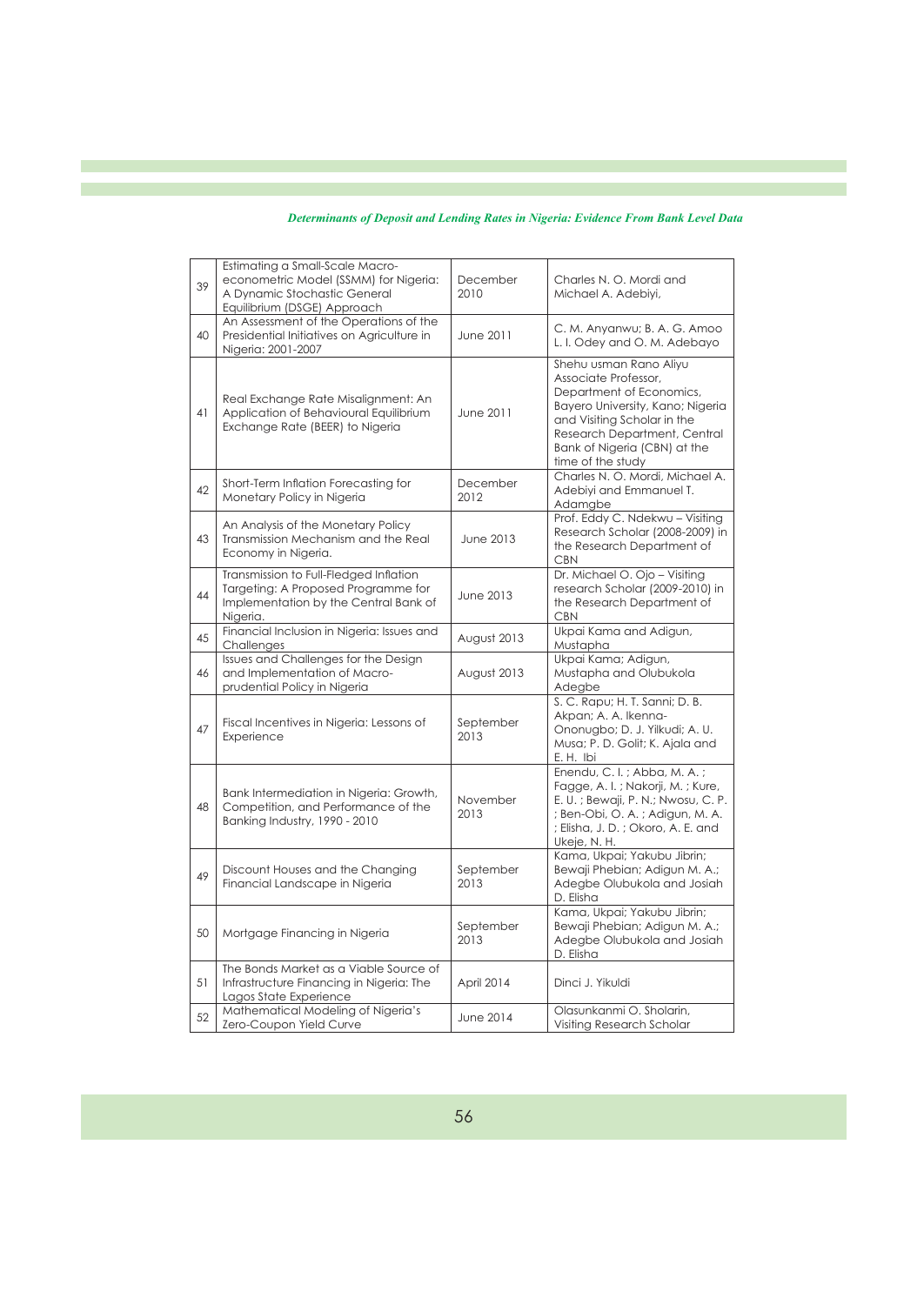| 53 | Effects of Monetary Policy on the Real<br>Economy of Nigeria: A Disaggregated<br>Analysis                                                                          | October 2014     | Bandele A. G. Amoo,<br>Lawrence I. Odey, Williams<br>Kanya, Matthew Eboreime,<br>Patterson Ekeocha,<br>Nkereuwem I. Akpan,<br>Olugbenga M. Adebayo,<br>Mbutor O. Mbutor, Nkenchor N.<br>Igue, Margaret J. Hilili, Halima<br>Nagado, Shettima T. Zimboh,<br>Balarabe Hamma, Yusuf<br>Adamu, Ibrahim A. Uba, Derek<br>O. Ibeagha, Izuchukwu I.<br>Okafor, Maximillan C. Belonwu<br>and Emeka R. Ochu |
|----|--------------------------------------------------------------------------------------------------------------------------------------------------------------------|------------------|----------------------------------------------------------------------------------------------------------------------------------------------------------------------------------------------------------------------------------------------------------------------------------------------------------------------------------------------------------------------------------------------------|
| 54 | Credit Delivery to Small and Medium<br>Enterprises: Post Bank Consolidation in<br>Nigeria                                                                          | November<br>2014 | Charles N. O. Mordi, Cajetan<br>M. Anyanwu, Banji S.<br>Adebusuyi, Bandele A. G.<br>Amoo, Lawrence I. Odey,<br>Mbutor O. Mbutor, Olugbenga<br>M. Adebayo, Nkereuwem I.<br>Akpan, Nkenchor N. Igue,<br>Derek Ibeagha, Maximillian<br>Belonwu and Shettima T.<br>Zimboh                                                                                                                              |
| 55 | Analysis of Energy Market Conditions in<br>Nigeria                                                                                                                 | October 2015     | Chukwueyem S. Rapu, Adeniyi<br>O. Adenuga, Williams J. Kanya,<br>Magnus O. Abeng, Peter D.<br>Golit, Margaret J. Hillili, Ibrahim<br>A. Uba, Emeka R. Ochu                                                                                                                                                                                                                                         |
| 56 | Framework for smoothing Money<br>Market Interest Rates Volatility around<br>the Federation Account Allocation<br>Committee (FAAC) Distribution Cycle in<br>Nigeria | December<br>2015 | Isah M. Alhassan, Ezema C.<br>Charles, Omotosho S.<br>Babatunde, Oladunni Sunday,<br>Ihediwa C.Chidi                                                                                                                                                                                                                                                                                               |
| 57 | Determination of Optimum Liquidity for<br>Effective Monetary Policy In Nigeria                                                                                     | November<br>2015 | Tule K. Moses: Peter N. Okafor:<br>Audu Isa; Obiechina M.<br>Emeka; Oduyemi O. Adebayo;<br>Ihediwa C. Chidi                                                                                                                                                                                                                                                                                        |
| 58 | The Impact of Money Market Interest<br>Rates on Equity Prices in Nigeria                                                                                           | November<br>2015 | Audu, Isa; Okorie, George;<br>Shamsudeen, Imam; Ajayi, I.<br>Oluwafemi                                                                                                                                                                                                                                                                                                                             |
| 59 | A Dynamic Stochastic General<br>Equilibrium (DSGE) Model of Exchange<br>Rate Pass-Through to Domestic Prices in<br>Nigeria                                         | June 2016        | Adebiyi, M. Adebayo; Charles,<br>N.O. Mordi                                                                                                                                                                                                                                                                                                                                                        |
| 60 | Application of Knowledge<br>Management in Corporate<br>Organisations: The Case of Central Bank<br>of Nigeria                                                       | December<br>2016 | Obikaonu, Pauline C.                                                                                                                                                                                                                                                                                                                                                                               |
| 61 | The Impact of Operating Treasury Single<br>Account (TSA) on The Risk Profile of<br><b>Banks in Nigeria</b>                                                         | December<br>2016 | Sagbamah, James E. L; Audu,<br>Isa; Ohuche, Friday K.; Smith,<br>Suleiman E. and Afiemo,<br>Ogenekaro O.                                                                                                                                                                                                                                                                                           |
| 62 | Transition from Monetary to Inflation<br>Targeting in Nigeria:<br>A Background Paper                                                                               | December<br>2016 | Mela Y.Dogo, Dr Samson O.<br>Odeniran, Mr BabaOtunde O.<br>Opadeji, Mr. Sunday Oladunni,<br>Chioma V. Umolu                                                                                                                                                                                                                                                                                        |